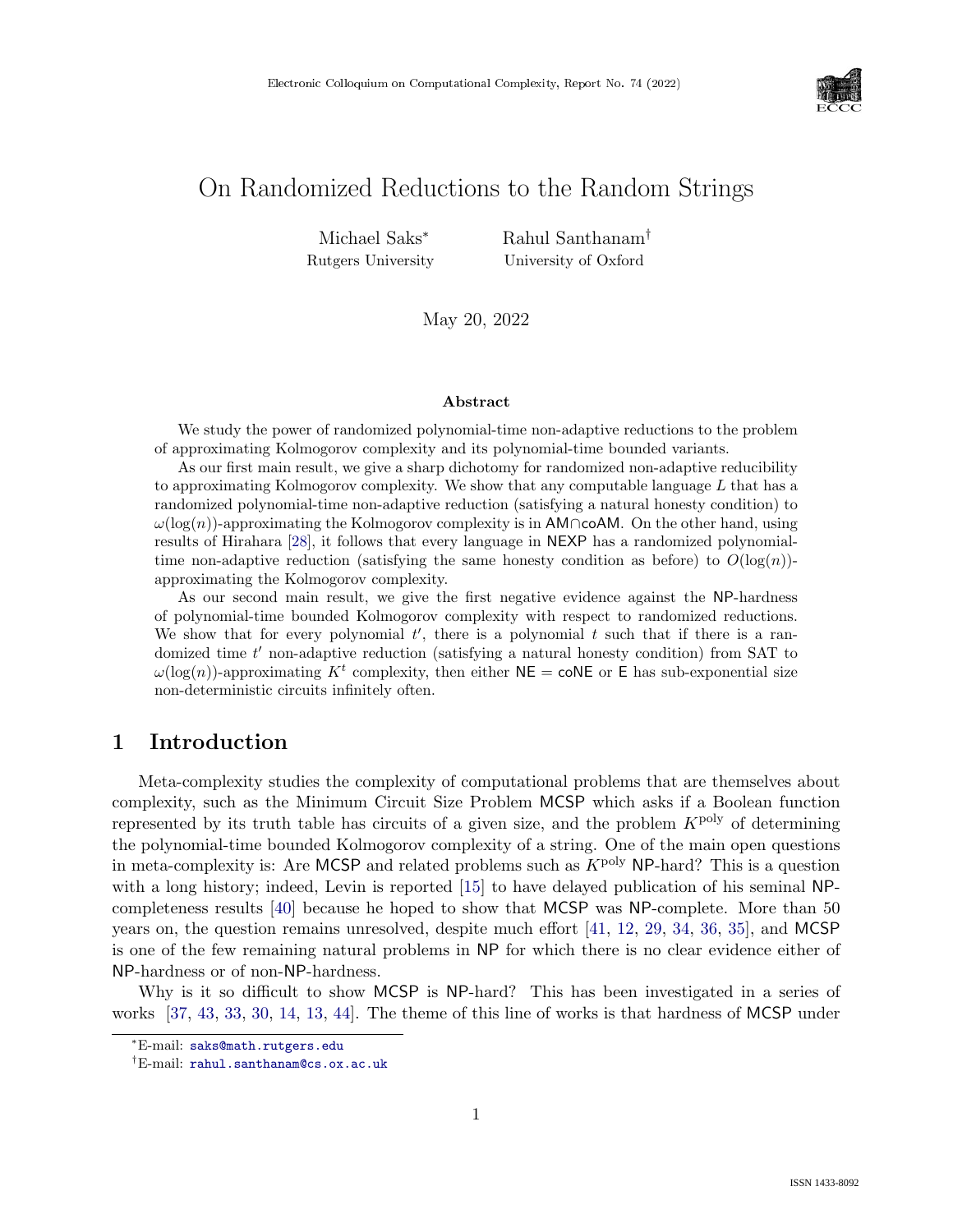various kinds of deterministic reducibility is related to our ability to prove longstanding complexity conjectures. The basic idea is simple: since we can generate negative instances of SAT efficiently, an efficient honest reduction from SAT to MCSP would allow us to generate negative instances of MCSP efficiently, which would enable us to prove circuit lower bounds for EXP. There are many refinements of this idea in the aforementioned series of works, and in particular [\[42\]](#page-30-0) unconditionally rule out hardness of MCSP under polylogarithmic-time projections, a class of reductions that is sufficient to show hardness for all known natural NP-complete problems.

Note that the difficulty identified above relies on the *determinism* of the reductions. Indeed, truth tables of hard Boolean functions are easy to generate for randomized algorithms - a uniformly random string is likely to be hard! Therefore, previous works shed no light on whether MCSP and related problems can be shown to be hard under randomized reductions. This question is at the heart of our work.

#### <span id="page-1-0"></span>Question 1. How powerful are randomized reductions to meta-complexity problems?

We note that several works showing hardness results for meta-complexity problems [\[6,](#page-27-0) [8,](#page-27-1) [11,](#page-28-0) [34,](#page-29-0) [36,](#page-29-1) [28\]](#page-29-2) do employ randomness in their reductions, which is a further reason to consider Question [1.](#page-1-0) As far as we are aware, there is no evidence in the literature against solving all of NP with efficient randomized reductions to meta-complexity problems such as  $MCSP<sup>1</sup>$  $MCSP<sup>1</sup>$  $MCSP<sup>1</sup>$ ,  $K^{poly}$  or even the problem of computing Kolmogorov complexity, even for the case of many-one reductions.

In fact, the hardness results for meta-complexity problems mentioned above [\[6,](#page-27-0) [8,](#page-27-1) [11,](#page-28-0) [34,](#page-29-0) [36,](#page-29-1) [28\]](#page-29-2) are even robust to close approximations of the complexity measure of interest, in the sense that the reduction continues to work even if the oracle only knows a close approximation to the complexity measure rather than an exact value. This motivates us to consider Question [1](#page-1-0) more broadly in terms of robustness to approximation for randomized reductions. It is known, for instance [\[37,](#page-30-1) [6\]](#page-27-0), that if one-way functions exist, then circuit size of a Boolean function with truth table size  $N$  is even hard to approximate to within an  $N^{1-\epsilon}$  factor for any  $\epsilon > 0$ . One might hope that such strong inapproximability results continue to hold under the weaker assumption that NP  $\varphi$  BPP. Moreover, an intriguing recent line of work [\[22,](#page-28-1) [27,](#page-29-3) [45\]](#page-30-2) on worst-case to average-case reductions for meta-complexity problems seem to require an inapproximability assumption to infer a conclusion on average-case hardness. So, for example, if our goal is to show that NP has worst-case to averagecase reductions using these results, we need to show NP-hardness of approximating circuit size or  $K^{\text{poly}}$  complexity.

### 1.1 Our Results

Our two main results address Question [1](#page-1-0) by showing that efficient randomized non-adaptive reductions to the meta-complexity problems of additively approximating the Kolmogorov complexity and additively approximating the polynomial-time bounded Kolmogorov complexity are surpris-ingly weak, even when the approximation term is super-logarithmic<sup>[2](#page-1-2)</sup>. We first state the results informally, and then describe them in more detail.

<span id="page-1-1"></span><sup>&</sup>lt;sup>1</sup>As pointed out by an anonymous reviewer, the results of [\[43\]](#page-30-3) unconditionally rule out NP-hardness of MCSP under a very special form of randomized reduction: projections computable in *sublinear* time. The techniques of [\[43\]](#page-30-3) do not seem immediately applicable to reductions that are not projections, or where the bits of the output take at least linear time to compute.

<span id="page-1-2"></span><sup>&</sup>lt;sup>2</sup>Note that a smaller approximation term makes a negative result stronger.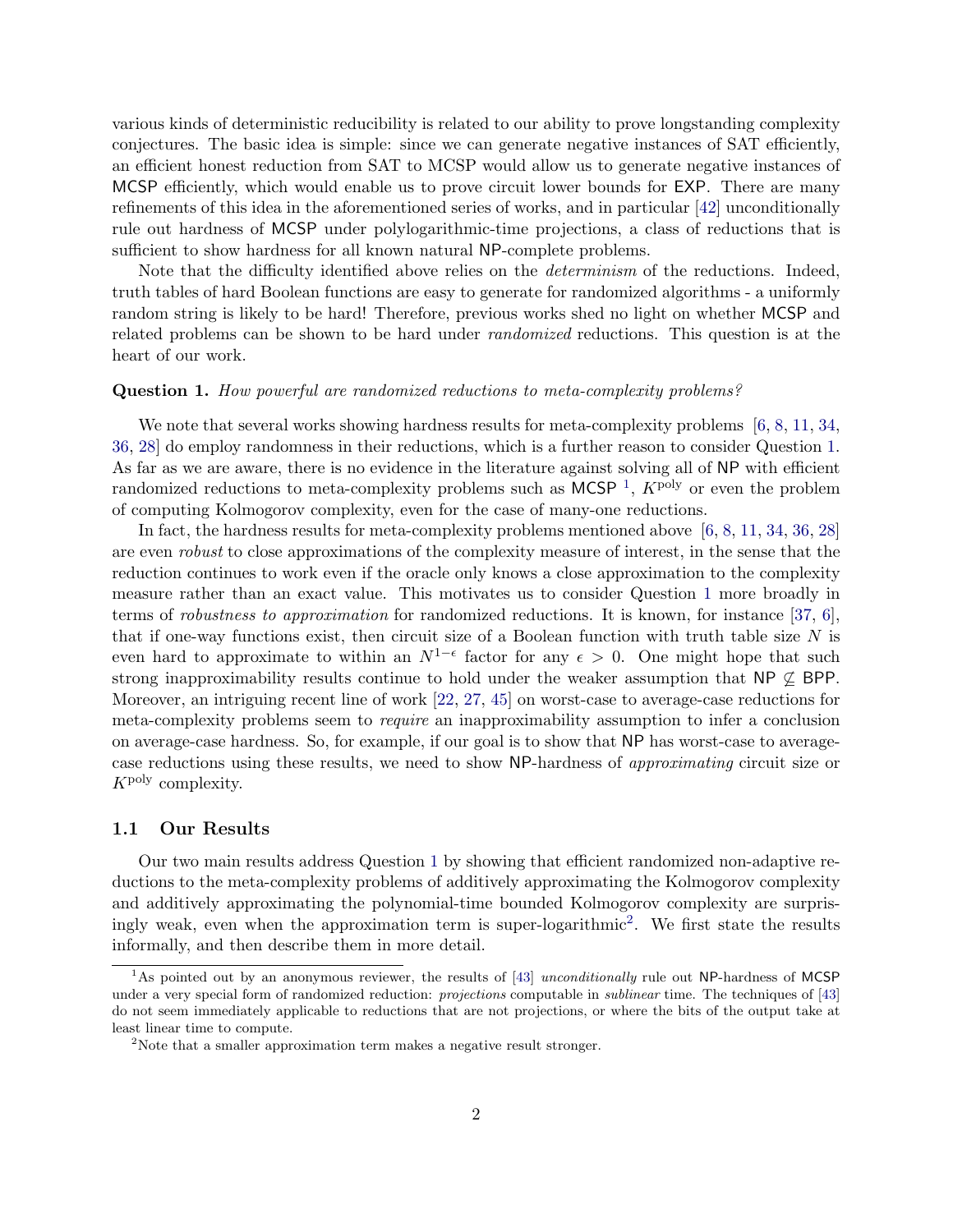<span id="page-2-1"></span>**Theorem 1.1.** (Informal) If there is a "nice" randomized non-adaptive poly-time reduction from L to approximating the Kolmogorov complexity within some super-logarithmic additive term, then  $L \in AM \cap coAM$ .

<span id="page-2-0"></span>Theorem 1.2. (Informal) Under plausible complexity assumptions, if there is a "nice" randomized non-adaptive fixed poly-time reduction from  $L$  to approximating the  $K^{\text{poly}}$  complexity within some super-logarithmic additive term, then  $L \in AM \cap coAM$ .

Here "nice" has a fairly standard meaning: the reduction is required to be polynomially honest, meaning that it doesn't make queries which are too small. In the statement of Theorem [1.2,](#page-2-0) "fixed poly-time" means that the reduction runs within a time bound that is independent of the polynomial time bound used in the definition of  $K^{\text{poly}}$ . As direct corollaries of Theorem [1.1](#page-2-1) and Theorem [1.2,](#page-2-0) we get that under plausible complexity assumptions, neither additively approximating the Kolmogorov complexity to a super-logarithmic term nor additively approximating the polynomial-time bounded Kolmogorov complexity to a super-logarithmic term is NP-hard under efficient randomized reductions.

All our results in this paper have to do with non-adaptive reductions - analysing adaptive reductions is an interesting open question. Indeed, it is not even known whether hardness of MCSP under general *deterministic* adaptive reductions leads to any new complexity lower bounds, or has any other surprising consequences<sup>[3](#page-2-2)</sup>.

### 1.1.1 Randomized Reductions to Approximating Kolmogorov Complexity

As a first step, we consider Question [1](#page-1-0) when the meta-complexity problem is to approximate Kolmogorov complexity. Several known reductions to meta-complexity problems such as MCSP [\[6,](#page-27-0) [8,](#page-27-1) [11,](#page-28-0) [34,](#page-29-0) [36\]](#page-29-1), especially those that exploit ideas from pseudorandomness, continue to work when the meta-complexity oracle is substituted with a Kolmogorov complexity oracle. Moreover, the power of reductions to Kolmogorov complexity has been studied extensively in its own right [\[7,](#page-27-2) [5,](#page-27-3) [21,](#page-28-2) [32,](#page-29-4) [10,](#page-28-3) [9,](#page-27-4) [4,](#page-27-5) [28\]](#page-29-2). Question 4.8 of Allender's survey [\[2\]](#page-27-6) explicitly asks about the power of reductions to approximating Kolmogorov complexity.

When considering reductions to a Kolmogorov complexity<sup>[4](#page-2-3)</sup> oracle, there is an ambiguity: Kolmogorov complexity  $K_U$  is defined with respect to some universal Turing machine U. In several works  $[5, 21, 10, 9, 4]$  $[5, 21, 10, 9, 4]$  $[5, 21, 10, 9, 4]$  $[5, 21, 10, 9, 4]$  $[5, 21, 10, 9, 4]$  $[5, 21, 10, 9, 4]$  $[5, 21, 10, 9, 4]$  $[5, 21, 10, 9, 4]$ , the following approach has been taken to resolve the ambiguity. A language L is said to be reducible to Kolmogorov complexity if L is reducible to  $K_U$  for every universal machine U. In this paper, we take a different approach, as proposed by Allender  $[2]$ : we consider reductions to additively approximating Kolmogorov complexity rather than reductions to exact Kolmogorov complexity. In practice, reductions rarely take advantage of the exact Kolmogorov complexity of a queried string, so this doesn't lose us too much in terms of modelling known reductions. Moreover, by varying the approximation parameter, we can ensure robustness with respect to the universal machine, and even with respect to the precise notion of Kolmogorov complexity. For instance, reducibility to  $\omega(1)$ -additively approximating Kolmogorov complexity is robust to the universal

<span id="page-2-2"></span><sup>3</sup>Some partial results in this direction appear in [\[44\]](#page-30-4). Analogous questions about the power of adaptivity in the setting of worst-case to average-case reductions [\[23,](#page-28-4) [20\]](#page-28-5) have remained open despite significant effort.

<span id="page-2-3"></span><sup>&</sup>lt;sup>4</sup>Most works in the literature consider the Kolmogorov random strings as oracle, or else the *overgraph* for Kol-mogorov complexity [\[3\]](#page-27-7). Without loss of generality, we instead consider the *functional* oracle that when asked a query q, returns the Kolmogorov complexity of q. Note that the Kolmogorov random strings and the overgraph are both reducible to the functional oracle why simple deterministic non-adaptive reductions.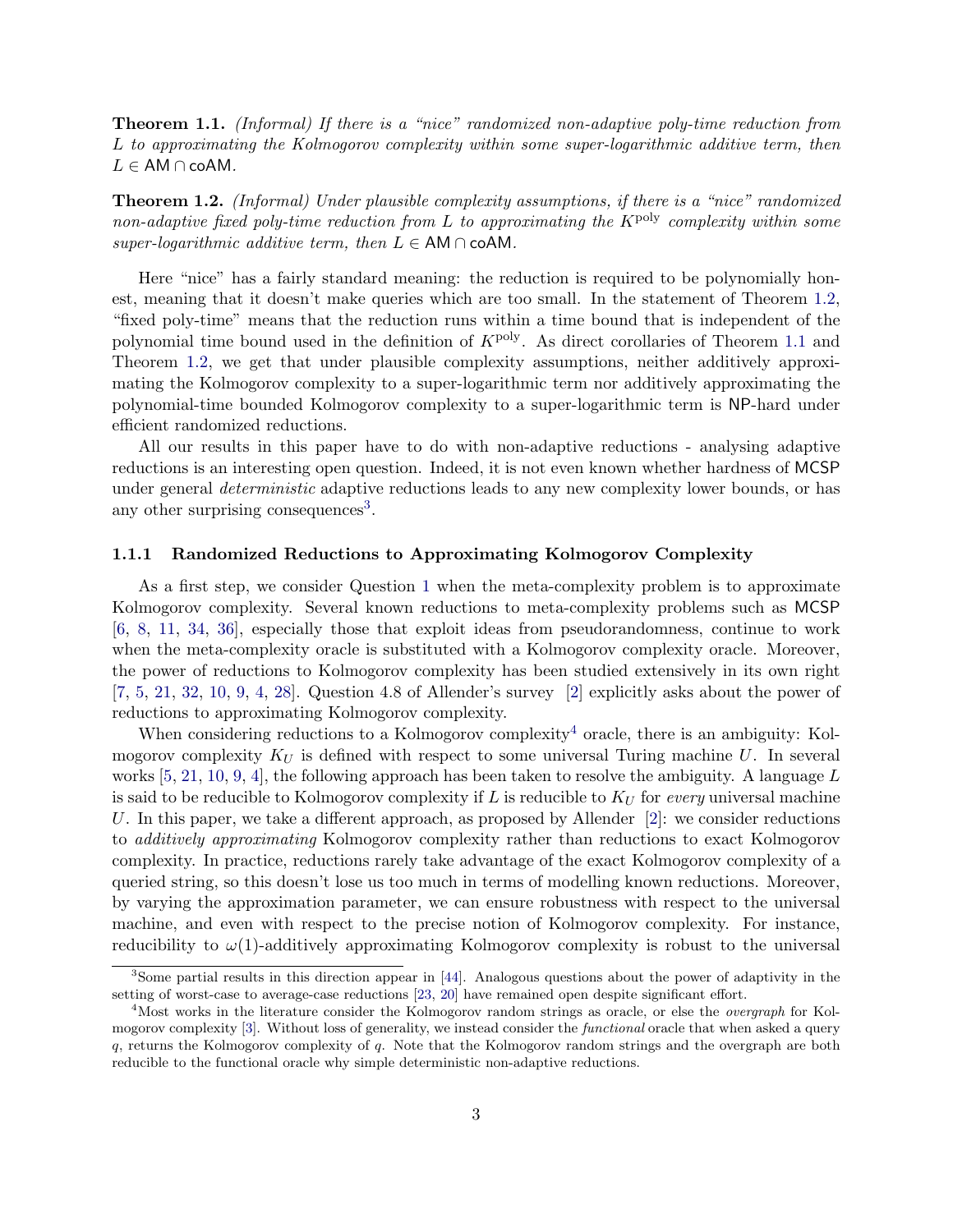machine, using the fact that for any two universal machines U and  $U'$ ,  $K_U$  and  $K_{U'}$  are at most a constant apart. Reducibility to  $O(\log(n))$ -additively approximating Kolmogorov complexity is robust to whether we consider the standard version of Kolmogorov complexity or the prefix free version<sup>[5](#page-3-0)</sup>, using the fact that for any string, the Kolmogorov complexity and prefix-free Kolmogorov complexity are at most a logarithmic term apart.

Intuitively, a deterministic non-adaptive reduction cannot make use of the Kolmogorov randomness oracle in an effective way, because queries generated by the reduction on compressible inputs have low Kolmogorov complexity. However, if the reduction is allowed to be *randomized*, this limitation disappears, because the reduction can take advantage of randomness to produce queries of high complexity. Hirahara [\[28\]](#page-29-2) recently showed that every language in NEXP (non-deterministic exponential time) is randomized polynomial-time non-adaptively reducible to the Kolmogorov random strings. This implies a strong positive answer to Question [1](#page-1-0) when the meta-complexity problem is to approximate Kolmogorov complexity, and the approximation gap is small.

We show, somewhat counter-intuitively, that randomized polynomial-time non-adaptive reductions to approximating the Kolmogorov complexity are inherently limited when the approximation gap is  $\omega(\log(n))$ . Indeed, languages with such reductions (satisfying a natural honesty condition) are in AM∩coAM. As far as we are aware, the previous best complexity upper bound known for languages that are randomized polynomial-time non-adaptively reducible to  $\omega(\log(n))$ -approximating the Kolmogorov complexity was EXPSPACE [\[10\]](#page-28-3).

Indeed, we get a sharp *complexity dichotomy* based on the approximation gap, by combining our results with those of [\[28\]](#page-29-2):

<span id="page-3-1"></span>**Theorem 1.3.** If a language L is computable and there is a randomized polynomial-time nonadaptive reduction F from L to  $\omega(\log(n))$ -additively approximating Kolmogorov complexity such that F is polynomially honest and has inverse polynomial advantage, then  $L \in AM \cap coAM$ . On the other hand, every  $L \in \text{NEXP}$  has a randomized polynomial-time non-adaptive reduction making q queries to  $O(\log(n))$ -additively approximating Kolmogorov complexity that is polynomially honest and has constant advantage.

Theorem [1.3](#page-3-1) is a more precise version of Theorem [1.1.](#page-2-1)

A polynomially honest reduction is one where any query on input x is of size  $|x|^{\Omega(1)}$ . We do have a more general result that is operative even when queries are only guaranteed to have superconstant size, but we adopt the formulation of Theorem [1.3](#page-3-1) here because it is more easily stated. The honesty condition is a very natural one that is satisfied in most reductions of which we are aware. It appears for technical reasons, which we describe in Section [1.2.](#page-5-0) The *advantage* of a reduction is  $\epsilon$  if it is correct with probability at least  $1/2 + \epsilon$ ; thus the condition on advantage in the statement of Theorem [1.3](#page-3-1) is the mildest reasonable one.

Our result yields an interesting phenomenon in terms of the tradeoff between adaptivity of the reduction and the *robustness to approximation* of the reduction. As mentioned before, it is shown in [\[28\]](#page-29-2) that approximating Kolmogorov complexity when the approximation term is sufficiently small, i.e., logarithmically bounded, is hard for NEXP under randomized non-adaptive reductions. When the randomized reduction is allowed to be adaptive, it follows from work of [\[6\]](#page-27-0) that approximating Kolmogorov complexity, even for large *multiplicative* approximation gap  $|q|^{1-\epsilon}$  for any  $\epsilon > 0$ , is hard for PSPACE. Theorem [1.3](#page-3-1) shows that we cannot get a hardness result that combines the best

<span id="page-3-0"></span> $5$ The prefix free version of Kolmogorov complexity considers only prefix-free Turing machines, i.e., Turing machines M such that if M halts on  $x$ , M does not halt on  $xy$  for any non-empty  $y$ . This is more natural in certain contexts.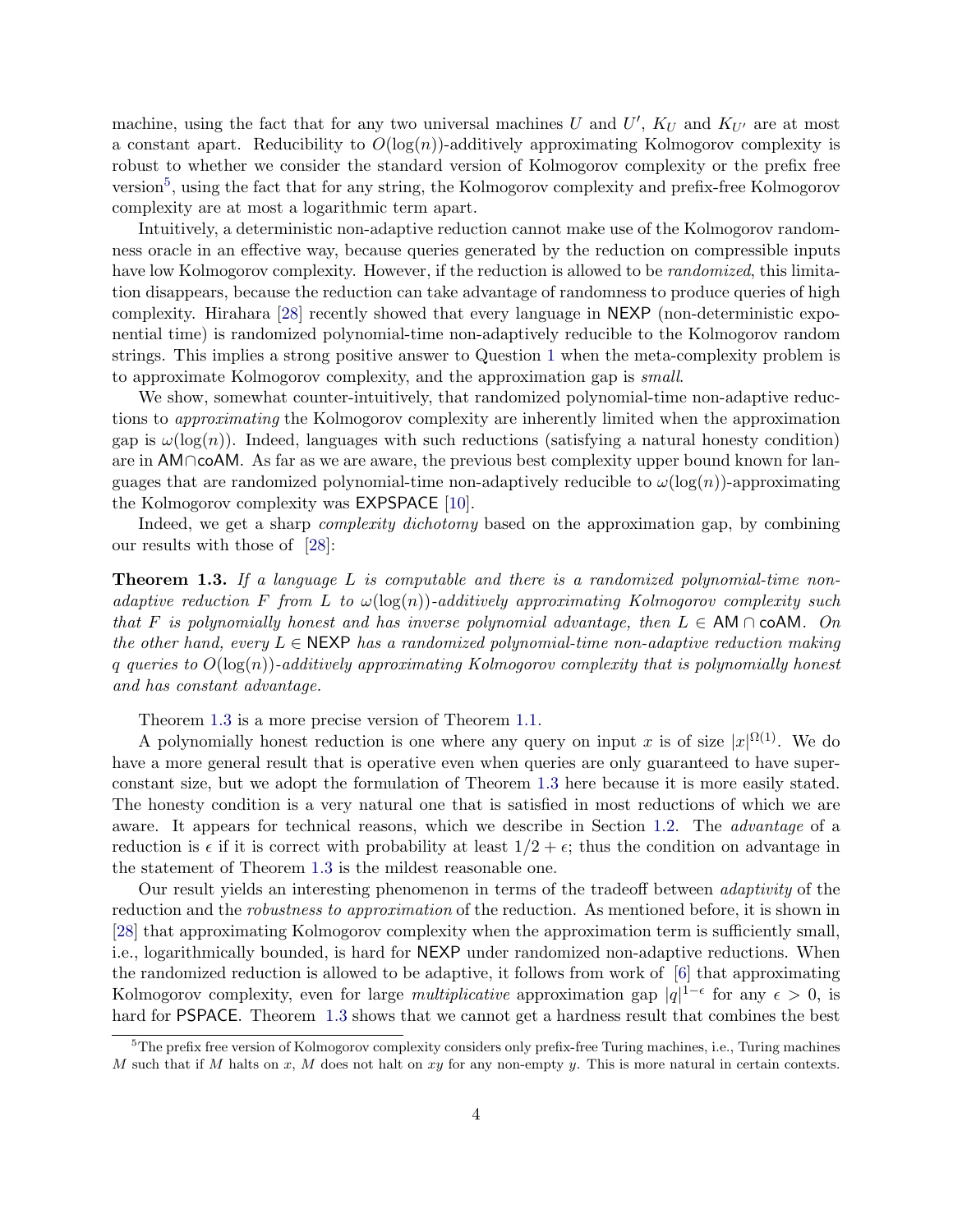of both worlds: if we require the reduction to be non-adaptive, and in addition the approximation gap is large, then the power of the reduction decreases significantly.

Theorem [1.3](#page-3-1) has an application to non-adaptive black-box constructions of hitting set generators from worst-case hardness assumptions. Recall that a hitting set generator with seed length  $s(n) < n$ is an efficiently computable function from  $s(n)$  bits to n bits such that the range of the generator hits every dense set that is computable by polynomial-size circuits. Motivated by connections to uniform hardness-randomness tradeoffs, [\[26\]](#page-29-5) showed that if there is a randomized non-adaptive reduction from a language  $L$  to avoiding the range of an exponential-time computable hitting set generator with seed length  $\lt n/4$ , then  $L \in \mathsf{BPP}^{\mathsf{NP}}$ . Recently, [\[31\]](#page-29-6) improved this by showing that if there is a randomized non-adaptive reduction from a language  $L$  to avoiding the range of an exponential-time computable hitting set generator with seed length  $(1 - \epsilon)n$  for some  $\epsilon > 0$ , then  $L \in AM \cap coAM$ . Since a Kolmogorov complexity oracle can be used to avoid the range of any computable hitting set generator (by using the fact that outputs of the hitting set generator have non-trivial Kolmogorov complexity), we get the following immediate corollary:

<span id="page-4-0"></span>**Corollary 1.4.** If a language L is computable and there is a randomized polynomial-time nonadaptive reduction  $F$  from  $L$  to avoiding the range of a computable hitting set generator with seed length  $n - \omega(\log(n))$  such that F is polynomially honest, then  $L \in AM \cap coAM$ .

Corollary [1.4](#page-4-0) is not directly comparable to the main result of [\[31\]](#page-29-6) because of the honesty condition, but modulo this condition, it shows an optimal limitation on reductions to avoiding the range of hitting set generators in terms of the seed length. We note that [\[28\]](#page-29-2) shows that for every language  $L \in \text{NEXP}, L$  randomized polynomial-time non-adaptively reduces to avoiding the range of a EXP<sup>NP</sup>-computable hitting set generator with seed length  $n - O(\log(n))$ . Under standard derandomization assumptions [\[38\]](#page-30-5), AM ∩ coAM = NP ∩ coNP, which is strictly contained in NEXP.

As discussed in [\[31\]](#page-29-6), close connections between hitting-set generators and average-case hardness mean that Corollary [1.4](#page-4-0) also relates to a long line of work ruling out non-adaptive black-box worst-case to average-case reductions for NP [\[23,](#page-28-4) [20,](#page-28-5) [1\]](#page-27-8).

### 1.1.2 Randomized Reductions to Approximating Polynomial-Time Bounded Kolmogorov Complexity

The main application of Theorem [1.3](#page-3-1) is to the question of NP-hardness of meta-complexity problems. As an immediate consequence of Theorem [1.3,](#page-3-1) even computing an approximation of Kolmogorov complexity with small gap is not NP-hard under (honest) randomized non-adaptive reductions, unless there is a surprising complexity collapse.

<span id="page-4-1"></span>Corollary 1.5. Suppose there is a randomized polynomial-time non-adaptive reduction from SAT to  $\omega(\log(n))$ -additively approximating Kolmogorov complexity that is polynomially honest. Then the Polynomial Hierarchy collapses.

Corollary [1.5](#page-4-1) follows from Theorem [1.3](#page-3-1) by using the fact that if SAT is in AM  $\cap$  coAM, then the Polynomial Hierarchy collapses [\[46\]](#page-30-6).

As far as we are aware, Corollary [1.5](#page-4-1) gives the first negative implication of the assumption that approximating Kolmogorov complexity is NP-hard under randomized non-adaptive reductions. Several recent works on hardness of meta-complexity problems [\[34,](#page-29-0) [36,](#page-29-1) [35\]](#page-29-7) are only able to handle small approximation gap - Corollary [1.5](#page-4-1) provides one possible explanation of this (in cases when the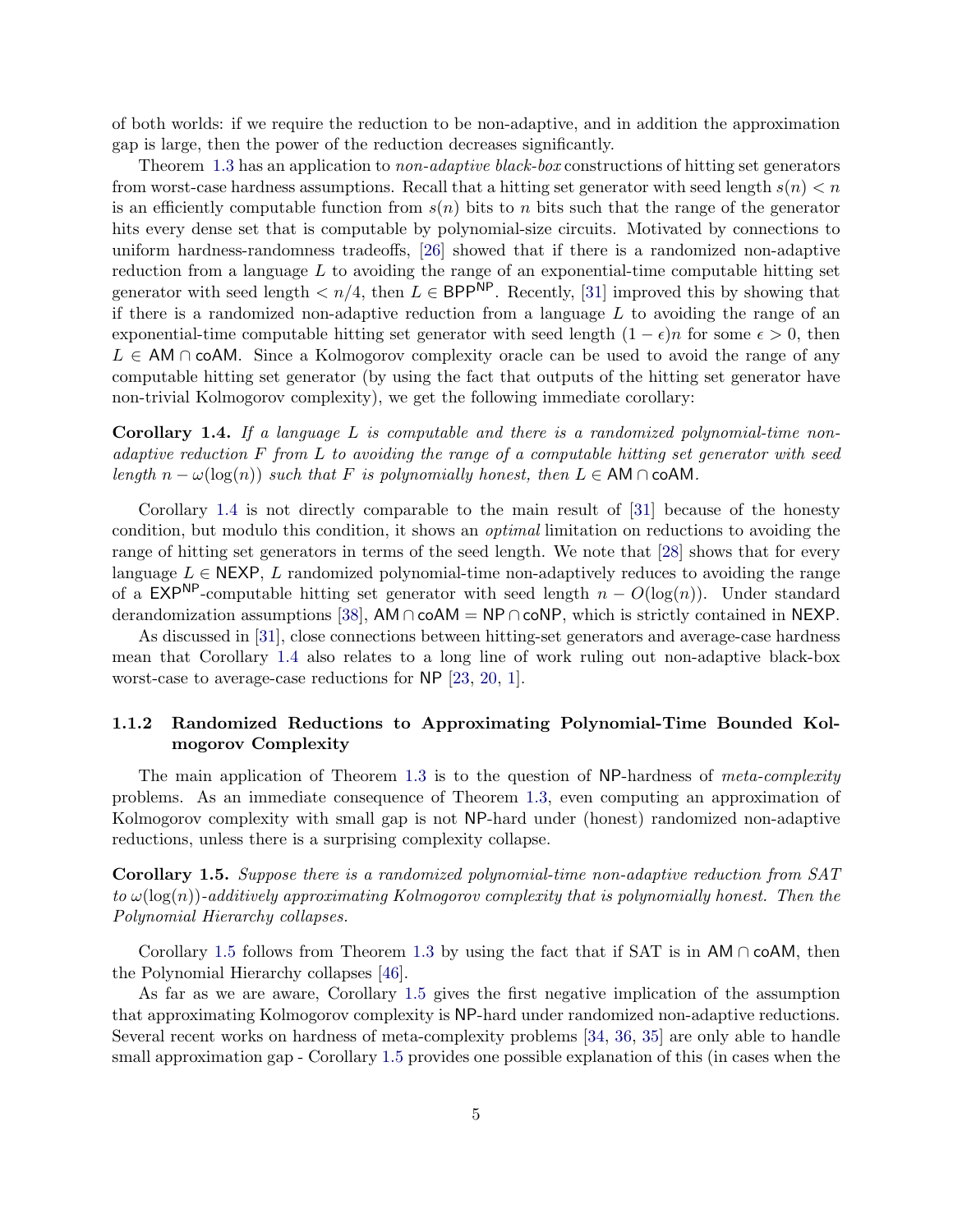reduction is not refined enough to distinguish between Kolmogorov complexity and other complexity measures).

Corollary [1.5](#page-4-1) does not immediately imply that NP-hardness of  $K<sup>poly</sup>$  under randomized reductions is unlikely, as there is no known efficient non-adaptive reduction from  $K^{\text{poly}}$  to Kolmogorov complexity. By working quite a bit harder, we are able to show the following result.

<span id="page-5-1"></span>**Theorem 1.6.** Suppose that there is a polynomially bounded function  $t': \mathbb{N} \to \mathbb{N}$  such that for all large enough  $t = \text{poly}(t')$ , there is a randomized time t' non-adaptive reduction that is polynomially honest, has fixed query length and inverse polynomial advantage, from  $SAT$  to  $\omega(\log(m))$ -additively approximating K<sup>t</sup> complexity. Then either  $E$  has non-deterministic circuits of size  $2^{o(n)}$  infinitely *often, or*  $NE = \text{co}NE$ .

Theorem [1.6](#page-5-1) is a more precise version of Theorem [1.2.](#page-2-0)

This appears to be the first negative evidence against NP-completeness of a meta-complexity problem in NP with respect to *randomized* non-adaptive reductions in the unrelativized setting<sup>[6](#page-5-2)</sup>. Note that previous results on consequences of hardness with respect to deterministic reductions of MCSP do not suggest that such reductions are *unlikely*, but rather that they are *hard to show*. In contrast, the consequent of Theorem [1.6](#page-5-1) would be considered unlikely by many complexity theorists.

A subtlety in the statement of Theorem [1.6](#page-5-1) is that the negative evidence depends on the running time of the reduction being smaller than the time bound for Kolmogorov complexity. Typically, reductions from SAT to NP-complete  $L$  run in quasi-linear time. Theorem [1.6](#page-5-1) suggests that the picture is very different for  $K^{\text{poly}}$  - if it is indeed NP-complete under randomized polynomial-time reductions, then the reductions are likely to need a lot of time.

### <span id="page-5-0"></span>1.2 Proof Techniques

We sketch the ideas behind the proofs of our main results: Theorem [1.3](#page-3-1) and Theorem [1.6.](#page-5-1) We first introduce some notation, as per Section [2.](#page-7-0) Given a function  $\beta : \mathbb{N} \to \mathbb{N}$ , we say that two functional oracles  $O: \Sigma^* \to \mathbb{N}$  and  $O' : \Sigma^* \to \mathbb{N}$  are  $\beta$ -close if  $|O(q) - O'(q)| \geq \beta(|q|)$  for every string q. In the following, we use β-closeness with  $\beta(n) = \omega(\log(n)).$ 

Suppose M is an oracle machine implementing the reduction hypothesized in Theorem [1.3.](#page-3-1) At a high level, we'd like to construct an explicit computable oracle  $K'$  such that :

- 1.  $K'$  is  $\beta$ -close to  $K$
- 2. There is an Arthur-Merlin protocol that given a string q and integer a to  $K'(q)$ , allows Merlin to prove to Arthur that a is "close" to  $K'(q)$ .

Suppose we have such an oracle  $K'$ . The hypothesis that M is a non-adaptive reduction to β-approximating Kolmogorov complexity with inverse polynomial advantage implies that  $M<sup>K'</sup>$ computes L with advantage  $\epsilon = 1/n^{O(1)}$ . We then hope to use the second condition above to show that it is possible to give an AM protocol that allows Merlin to give a proof of the output value of  $M^{K'}(x)$  by having Merlin provide answers to all of the queries and then prove them to Arthur.

<span id="page-5-2"></span> $6A$  result of Ko [\[39\]](#page-30-7) states there is no relativizing NP-hardness proof for  $K^{poly}$ , but this seems to say little about the unrelativized case. Also, a result of Hirahara and Watanabe [\[30\]](#page-29-8) shows that 1-query randomized reductions to MCSP that are "oracle independent" only exist for languages in AM∩coAM. We do not need the "oracle indepedent" restriction and our results hold for any number of queries, as long as they are non-adaptive.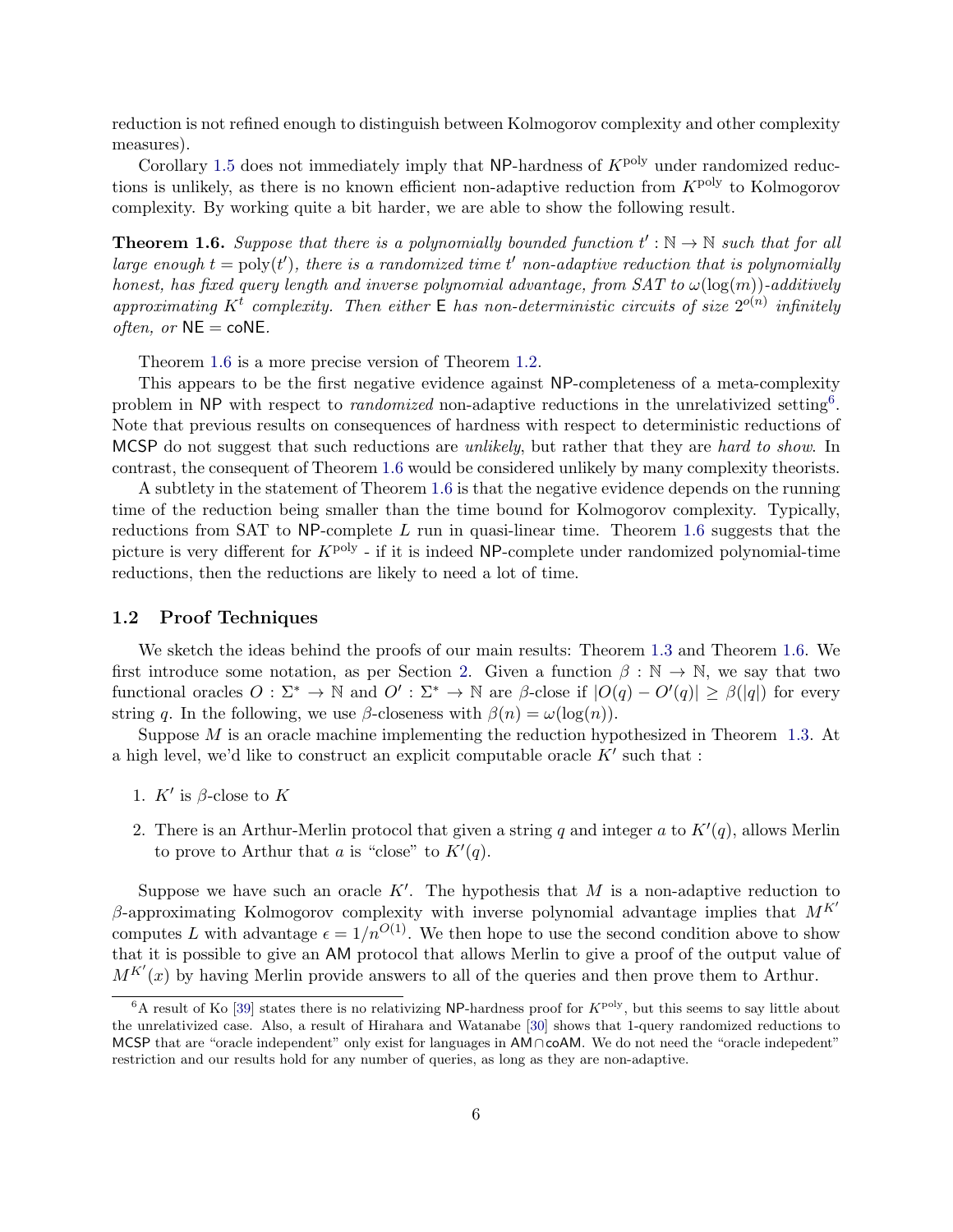The proof roughly follows this strategy, but there are several obstacles that require modification. We don't know how to construct the desired oracle  $K'$ . Instead we consider a generalized notion of oracle called a *context-sensitive* oracle. This is an oracle  $O$  whose answer to a query  $q$  can depend not just on q but also on the "context" within which q is generated, i.e., the oracle machine M making the query and the input x on which M makes the query. In what follows we use oracle to mean a possibly context-sensitive oracle and refer to an ordinary oracle as context-insensitive.

We will define a context-sensitive oracle which we call  $J$  that will be used in place of  $K'$  in the above outline. Here is a rough description of  $J$ . Fix the machine  $M$  and input x. Suppose that the machine M makes  $k$  queries to  $K$ , where the choice of queries is a function of the auxiliary random string  $\rho$ . For  $i \in \{1, \ldots, k\}$ , let  $q_i(\rho)$  denote the *i*th query when the random string is  $\rho$ . Let  $\pi(q)$ denote the probability (over  $\rho$  and random  $i \in \{1, \ldots, k\}$ ) that  $q_i(\rho) = q$ . The context-sensitive oracle  $J_x^M(q)$  is the ceiling of log  $1/\pi(q)$ . It is not hard to show that, for fixed M and x,  $J(q)$  is β-close to  $K(q)$  for all but a small fraction of q.

We want to show that (a)  $M<sup>J</sup>$  computes the same language as  $M<sup>K</sup>$ , and (b) the language computed by  $M<sup>J</sup>$  is in AM ∩ coAM. We can't show either of these, but we are able to state and prove small modifications to these assertions that suffice to give the desired conclusion.

We would like that  $M<sup>J</sup>$  computes the same language as  $M<sup>K</sup>$ . By hypothesis  $L = M<sup>K'</sup>$  for every context-insensitive oracle K' that is a β-approximation to K with advantage  $\epsilon$ , but J is context-sensitive. Nevertheless, we are able to show that for all sufficiently long inputs  $x$ , the probability (with respect to the randomness of M) that  $M^{J}(x) \neq M^{K}(x)$  is at most  $\epsilon/2$ , and since  $M^K$  computes L with advantage  $\epsilon$ , we conclude that  $M^J$  computes L on all sufficiently long inputs with advantage at least  $\epsilon/2$ . To do this we fix a "sufficiently long" input x. We describe how to construct a context insensitive oracle K' (depending on x) that satisfies (i) if  $M<sup>J</sup>$  and  $M<sup>K'</sup>$  are run on x then with probability at least  $1 - \epsilon/2$  over the auxiliary random string  $\rho$ , J and K give the same answers on all of the queries  $q_1(\rho), \ldots, q_k(\rho)$  and therefore the probability that  $M<sup>J</sup>$  and  $M^{K'}$  give different output on x is at most  $\epsilon/2$ , and (ii) K' is  $\beta$ -close to K, which implies that  $M^{K'}$ computes L with advantage  $\epsilon$ . Therefore  $M^{J}(x)$  gives the correct output with advantage  $\epsilon/2$ .

We conclude that  $M^K$  and  $M^J$  compute the same language except for finitely many strings. We can modify  $M<sup>J</sup>$  to fix those strings.

For the second part of the proof we aim to show that one can simulate the computation of  $M<sup>J</sup>$  in AM  $\cap$  coAM. The J oracle can be viewed as solving an approximate counting problem: For a given query q, how many pairs  $(\rho, i)$  have  $q_i(\rho) = q$ , and such counting problems can be approximated in AM  $\cap$  coAM  $[25, 20]$  $[25, 20]$  $[25, 20]$ .

However, there is a major difficulty in translating this intuition into a simulation of  $M<sup>J</sup>$  in AM  $\cap$  coAM. We are not guaranteed that the Merlin-Arthur protocol provides *consistent* answers that depend only on x and M. In order to get around this diffculty, our main idea is to use the following perturbation argument.

We define a family of oracles  $J[\gamma]$  for  $\gamma \in [0,1)$ .  $J[\gamma]$  is a shifted version of J; it is the ceiling of the logarithm of log( $1/(1 + \gamma)\pi(x)$ ). We show that given M, there is a  $\gamma$  (in fact a random  $\gamma$ works with high probability) such that  $M^{J[\gamma]}$  can be computed in AM ∩ coAM.

In order to use this we show a stronger version of the first step: for all sufficiently long inputs x, for all  $\gamma \in [0, 1)$ , the probability that  $M^{J}[\gamma]$  disagrees with  $M^{K}$  is at most  $\epsilon/2$ .

The Arthur-Merlin protocol we use bears significant similarities to the ideas of [\[23,](#page-28-4) [20,](#page-28-5) [31\]](#page-29-6), however we need to work a bit harder to accommodate the perturbation argument.

Why does the honesty condition comes into our results? Our argument works by contradiction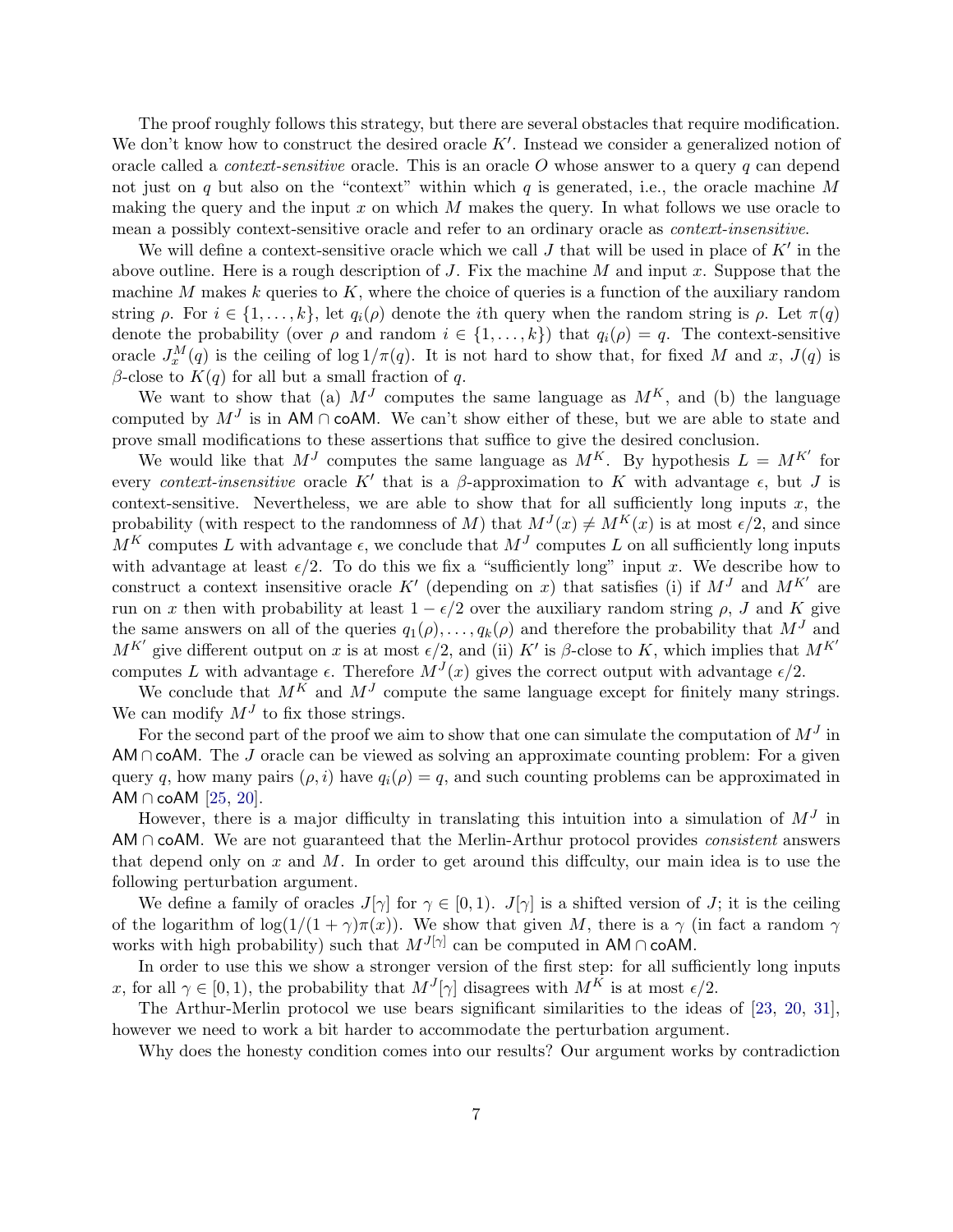and involves using the fact that the first  $x$  on which the simulation fails has low Kolmogorov complexity. But this complexity bound is in terms of  $|x|$ , while the approximation condition on the Kolmogorov complexity oracle is in terms of the query length  $|q|$ . Thus it is important that there is some way of connecting |x| and |q| when q is a query asked on x, and this is what the honesty condition guarantees. In fact our more general Theorem [4.1](#page-13-0) is applicable even when the reduction is not polynomially honest, but it does require that query length is at least super-constant.

We now proceed to sketch the ideas behind Theorem [1.6.](#page-5-1) A natural idea is to try to *deran*domize the reduction using a standard derandomization hypothesis, and then argue that efficient deterministic non-adaptive reductions are unlikely. However, this doesn't work for the following reason: in order to derandomize the reduction using a standard derandomization hypothesis, we need to fool the test that checks, given fixed x and random string r, that the input x is consistent with the output  $f(x, r)$  of the reduction. This test involves running machines both for the langage from which we are reducing and the language to which we are reducing, and a naive implementation takes at least non-deterministic time t (to simulate  $K<sup>t</sup>$ ). Hence the derandomized reduction will run in time  $poly(t)$ , which is greater than the time bound for Kolmogorov complexity, and we do not know how to argue against this possibility.

Instead, we use Theorem [1.3.](#page-3-1) The idea is to show that, under a standard derandomization hypothesis, oracle access to  $K<sup>t</sup>$  can be replaced by oracle access to K, without affecting the correctness of the reduction. We prove a new lemma stating that for with high probability over samples from a distribution D samplable in time t', the  $K^t$  complexity of the sample q is at most  $O(\log(|q|))$ apart from the K complexity. This lemma uses the derandomization hypothesis that  $E$  requires exponential-size non-deterministic circuits, and the time bound  $t$  is polynomially bounded in  $t'$  once the parameters of the derandomization hypothesis are fixed. The derandomization hypothesis is required to get a hitting set generator whose seed length has optimal dependence on the error parameter [\[19\]](#page-28-6). Our lemma implicitly improves a result of Antunes and Fortnow [\[16\]](#page-28-7), which requires a stronger derandomization hypothesis.

However, we are unable to implement this idea for an arbitrary language L that reduces to  $K^t$ . The idea *does* work for unary languages however, and we get that every unary language in NP is in  $AM \cap coAM$ , applying Theorem [1.3.](#page-3-1) The derandomization hypothesis can now be applied one more time to get a simulation in NP ∩ coNP. By a standard upward translation argument, we get that  $NE = \text{coNE}$ . Thus, under the assumption on reducibility, either the derandomization hypothesis fails or  $NE = \text{coNE}$ , both of which are unlikely or, at the very least, surprising consequences.

## <span id="page-7-0"></span>2 Preliminaries

### 2.1 Basic Complexity Notions

We refer to the book by Arora and Barak [\[18\]](#page-28-8) for definitions of standard complexity classes. A time-constructible function  $T : \mathbb{N} \to \mathbb{N}$  is a function such that there is a Turing machine

transducer M, which for each n, on input  $1^n$  halts with output  $T(n)$  within  $O(T(n))$  steps.

We say that L is a tally language if it is contained in  $\Sigma^*$  for some single-letter alphabet  $\Sigma$ .

### 2.2 Oracle Turing Machines

We consider randomized oracle Turing machines (OTMs). Our OTMs have a read-only input tape, a write-only output tape, one or more work tapes, a random tape, and an oracle tape. The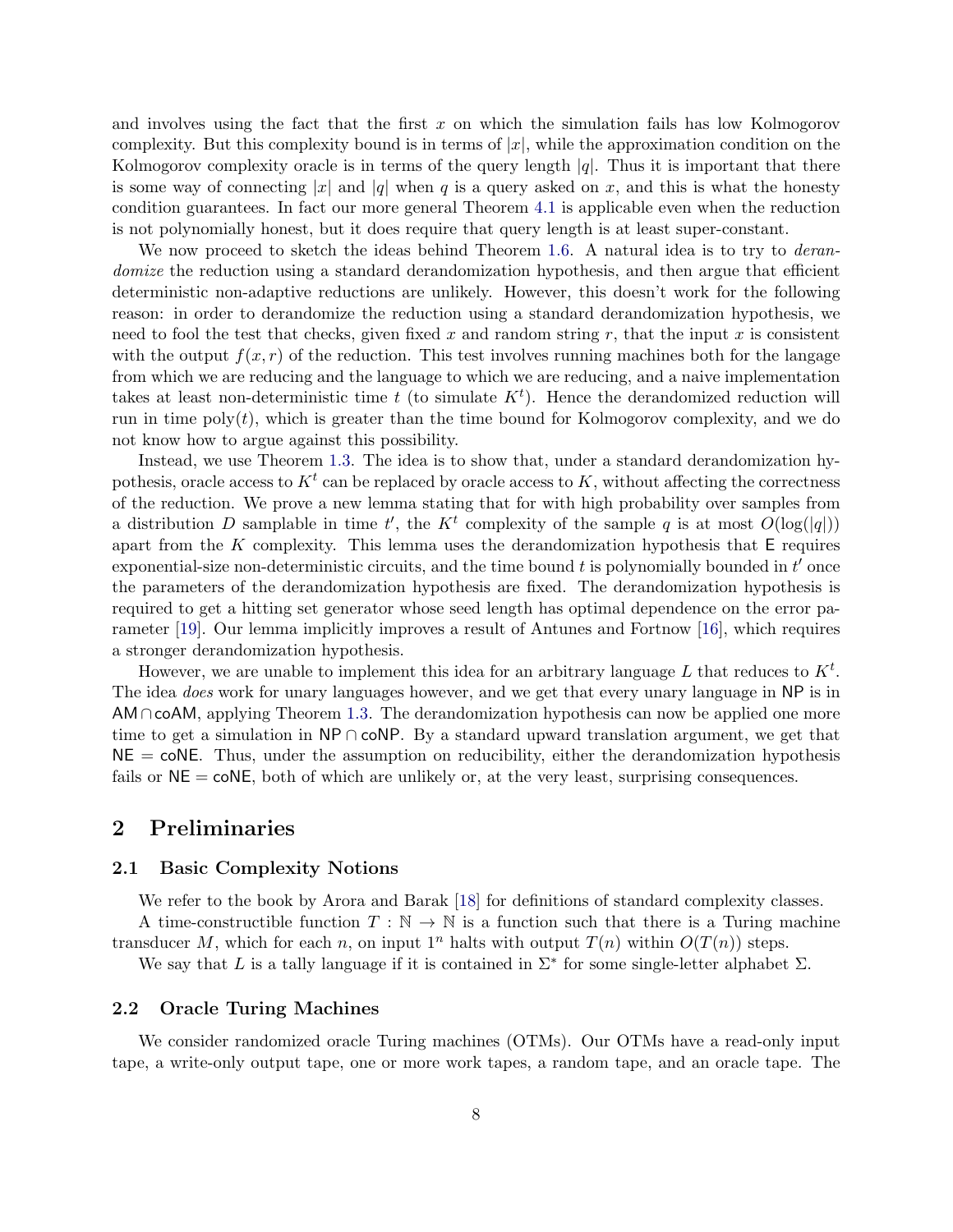alphabet for all tapes is  $\{0, 1\}$ . If the TM never makes oracle queries we say it is *oracle-free.* 

We refer to an ordered pair  $(M, x)$  where M is a Turing machine and x is the input as a *context*. We assume without loss of generality that a polynomial-time bounded randomized Turing Machine M comes equipped with a poly-time computable function  $r^M: \{0,1\}^* \longrightarrow \mathbb{N}$  where  $r_n^M$  is a polynomial upper bound on the number of random bits generated by the machine on input  $x$ . On input x the TM starts by generating an auxiliary random string  $\rho$  of length  $r_x^M$  which is written on the random tape, and the program operates deterministicially on the pair  $x, \rho$ .

Normally, an oracle is a function  $O$  from a query set  $Q$  to an answer set  $A$ . We also need a more general notion of a *context-sensitive* oracle in which the response depends on the query q and the context (machine M and input x that is calling the oracle). We write  $O_x^M(q)$  for the output of oracle  $O$  to query  $q$ .

Unless otherwise specified all oracles in this paper have query set  $Q = \{0,1\}^*$  and answer set  $A = N$ .

An OTM M instantiated by oracle O, denoted  $M^O$  is the program that uses oracle O to answer any queries. If O is computable, then  $M^O$  is *computably instantiated*, and can be identified with an oracle-free Turing machine, even in the case that  $O$  is a context-sensitive oracle.

The randomized OTMs we consider are decision machines which means that they always halt and output either 1 (identified with accept) or 0 (identified with REJECT). The language  $L(M^O)$ recognized by an (possibly randomized) instantiated decision OTM  $M^{O}$  is the set of x for which the probability that  $M(x)$  accepts is greater than 1/2.

Let  $\epsilon : \mathbb{N} \longrightarrow [0, 1]$ . We say that L is accepted by  $M^O$  with advantage  $\epsilon$  if every accepted string x is accepted with probability at least  $(1 + \epsilon(|x|))/2$  and every rejected string is accepted with probability at most  $(1 - \epsilon(|x|))/2$ . Note that computing with advantage  $\epsilon = 1$  means that  $M^{O}(x)$ always outputs  $L(x)$ .

An algorithm that accepts L with advantage  $\epsilon$  can be converted to an algorithm with advantage  $(1 - \epsilon')$  by repeating the algorithm  $O(\log(1/\epsilon') + (1/\epsilon))^2$  times and taking majority vote.

We restrict attention to OTMs that are *nonadaptive*. A nonadaptive OTM comes equipped with:

- A computable function  $k^M : \{0,1\}^* \longrightarrow \mathbb{N}$ . For  $x \in \{0,1\}^*$ ,  $k_x^M$  is the number of oracle queries that  $M$  makes on input  $x$ . For convenience (and with no significant loss of generality) we assume that  $k_n^M$  is a power of 2.
- A computable function  $q^M$  that takes as input a string x and an integer  $i \in \{1, \ldots, k_{|x|}^M\}$ , and (if the OTM is randomized) a random string  $\rho$  of length  $r_{|x|}^M$ , and outputs an element of  $\{0,1\}^*$ .  $q_x^M(i,\rho)$  is the *i*th query asked by M on input x when the random string is  $\rho$ .
- A computable function  $\text{OUT}^M$  that takes as input x and the sequence of query answers  $(a_1, \ldots, a_{k_x^M})$  and (if the OTM is randomized) the random string  $\rho$  and outputs either 0 or 1.  $\mathrm{OUT}_{x}^{M}(a_1, \ldots, a_{k_x^M}, \rho)$  is the output of the algorithm on input x, random string  $\rho$  when the query answers are  $r_1, \ldots, r_{k_x^M}$ .

In the above definition the nonadaptive OTM M is deterministic if  $r_x^M$  is identically 0. Thus the function  $q_x^M$  depends only on the query index *i*.

 $Q_x^M$  denotes the set of all  $q \in \{0,1\}^*$  such that on input x, M asks query q with positive probability.  $Q_x^M$  is a finite set of size at most  $2^{r_x^M} k_x^M$  since there are  $2^{r_x^M}$  choices for  $\rho$  and each results in  $k_x^M$  queries.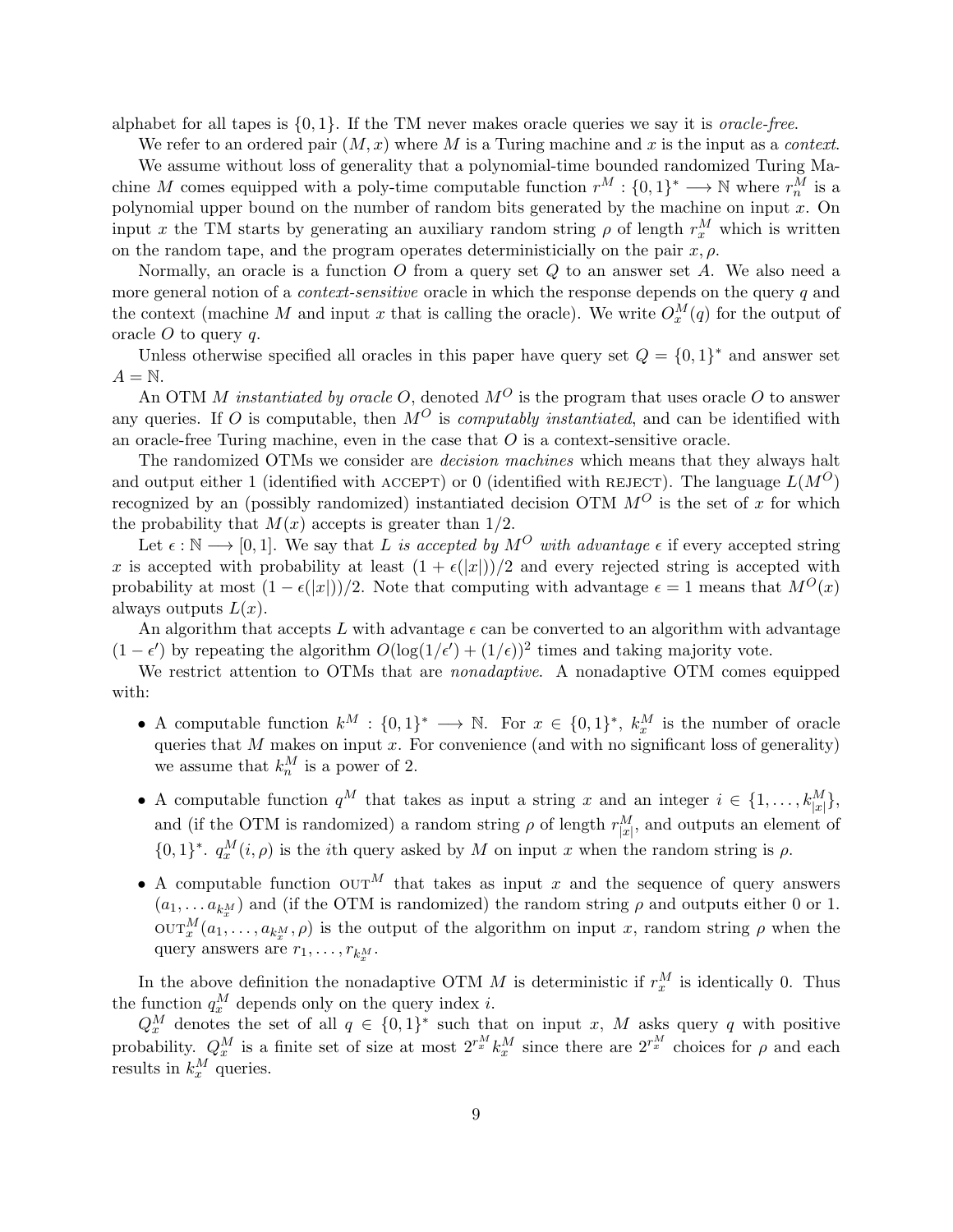We say that M is  $\alpha$ -honest, for  $\alpha : \mathbb{N} \longrightarrow \mathbb{N}$ , provided that on any input x, all oracle queries have length at least  $\alpha(|x|)$ . If  $\alpha(n) = n^{\tau}$  for some constant  $\tau > 0$  we say that M is polynomially honest. Conventionally, a polynomially honest oracle algorithm is referred to simply as honest, but it will be useful for us to distinguish different kinds of honesty.

If M is  $\alpha$ -honest for some  $\alpha$  that tends to  $\infty$  we say that M is weakly honest. We say that M is fixed query length if the length of each query of M on input x depends only on  $|x|$ .

### 2.3 Approximate Oracles and Robust Oracle Algorithms

Recall that in this paper we consider oracles that take as input a string and output an integer. We now introduce two related concepts for an oracle (possibly context-sensitive) O:

- Approximation of  $O$  by another oracle  $O'$  that is "suitably close".
- An oracle algorithm M instantiated by O that is robust with respect to replacing O by any  $O'$  that is close enough to  $O$ .

The closeness of two oracles is measured by a nonnegative valued *closeness function*  $\beta$  with two arguments, a string q and natural number n. The value of  $\beta$  at these arguments is written  $\beta_n(q)$ . We say that O and P are  $\beta$ -close with respect to M provided that for all inputs x to M, and queries  $q \in Q_x^M$ ,  $|O_x^M(q) - P_x^M(q)| \leq \beta_{|x|}(q)$ .

Let  $M$  be a randomized oracle algorithm,  $O$  be an oracle and  $L$  be the language accepted by M<sup>O</sup>. Let  $\beta$  be a closeness function and let  $\epsilon : \mathbb{N} \longrightarrow [0,1]$ . We say that M is  $(\beta, \epsilon)$ -robust with respect to oracle O provided that for every oracle O' that is  $\beta$ -close to O,  $M^{O'}$  accepts L with advantage  $\epsilon$ . We say that M is  $\beta$ -robust if it is  $(\beta, 1)$ -robust, which means that for every oracle O' that is  $\beta$ -close to O,  $M^{O'}(x)$  always outputs the correct answer  $L(x)$ .

### 2.4 Descriptions and Kolmogorov complexity

Throughout we assume a fixed pairing function  $\langle \cdot \rangle$  and a standard encoding of Turing machines  $M$  by binary strings, with  $M$  denoting the encoding of  $M$ .

We fix a universal Turing machine U that for any Turing machine M and input x takes as input  $\langle M, x \rangle$  and outputs  $M(x)$ . The Kolmogorov complexity  $K(q)$  of q (with respect to U), denoted  $K(q)$ , is the minimum length of y such that  $U(y) = q$ . We define the Kolmogorov complexity of a machine M to be  $K(M)$ . We have:

**Proposition 2.1.** For every computable function  $f: \{0,1\}^* \longrightarrow \{0,1\}^*$  there is a constant  $C_f$ such that if  $q = f(z)$  then  $K(q) \leq K(z) + C_f$ .

In particular, for  $f$  being the identity function ID we have

**Proposition 2.2.** For all strings q,  $K(q) \leq |q| + C_{ID}$ .

<span id="page-9-0"></span> $\textbf{Proposition 2.3.}~\sum_{q\in\{0,1\}^*}\frac{2^{-K(q)}}{K(q)^2}$  $\frac{2^{-K(q)}}{K(q)^2} \leq 2.$ 

*Proof.* Letting  $S_k$  be the set of strings of Kolmogorov complexity exactly k, we can rewrite the above sum as:

$$
\sum_{k\geq 1}\sum_{q\in S_k}\frac{2^{-k}}{k^2}
$$

Since  $|S_k| \leq 2^k$ , this is at most  $\sum_{k \geq 1} 1/k^2 < 2$ .

 $\Box$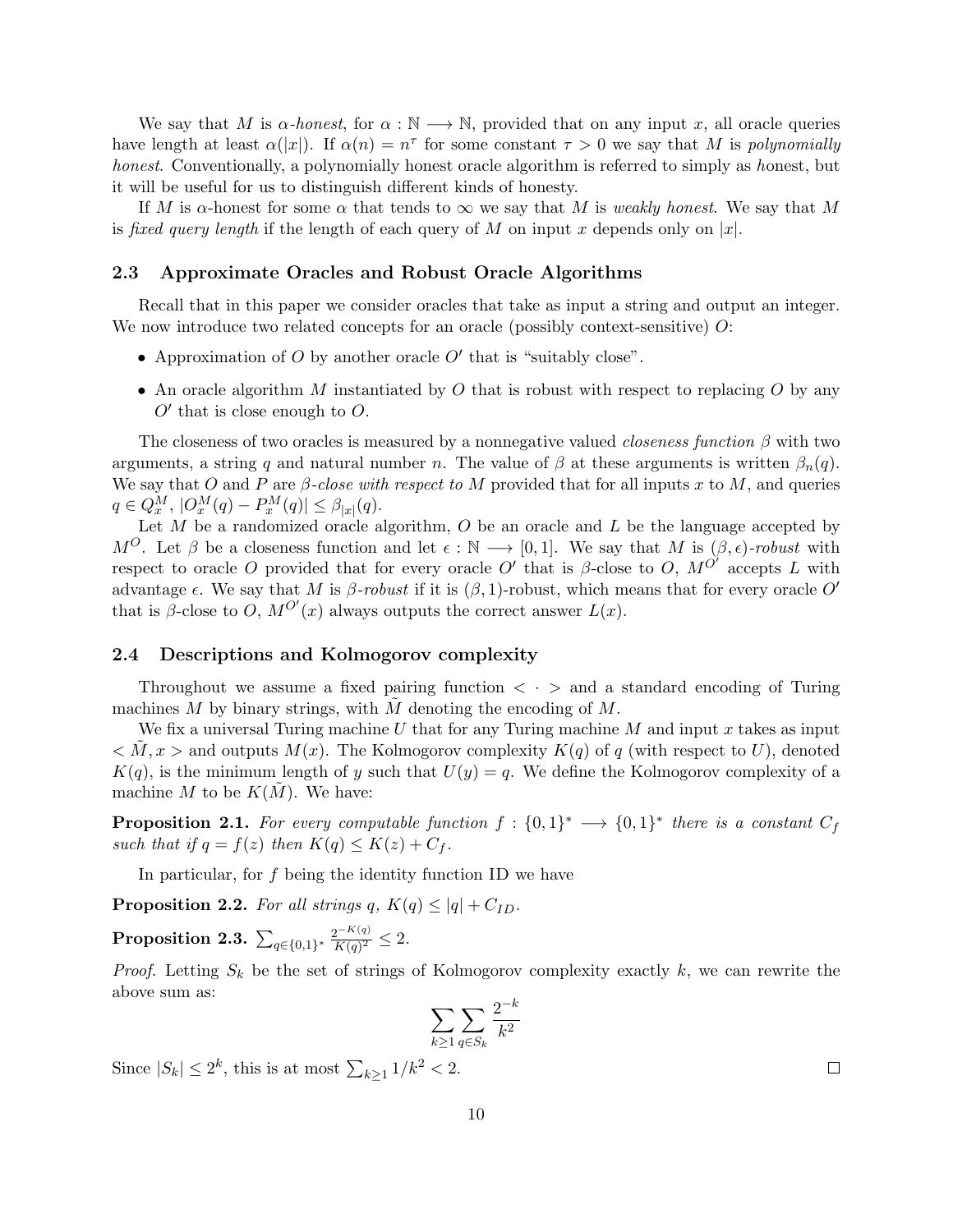The canonical order on  $\{0,1\}^*$  is the order in which x precedes y if  $|x| < |y|$  or  $|x| = |y|$  and x is lexicographically less than y.

<span id="page-10-0"></span>**Proposition 2.4.** Let L be a computable language that contains infinitely many strings.

- 1. Let  $\Lambda : \mathbb{N} \longrightarrow \mathbb{N}$  be any computable unbounded function. Let  $x_i$  be the first string (according to the canonical order) satisfying  $|x_i| \geq \Lambda(j)$  and  $x \in L$ . There is an integer C (depending on L and  $\Lambda$ ) such that for all integers j,  $K(x_i) \leq \log(j) + C$ .
- 2. Let  $\kappa : \mathbb{N} \longrightarrow \mathbb{Z}$  be any computable nondecreasing function that tends to  $\infty$ . Let L be a computable language that contains infinitely many strings. Then L contains a string x for which  $K(x) < \kappa(|x|)$ .

*Proof.* Let M be a Turing Machine that computes L and N be a Turing machine that computes Λ. We can construct a machine M' that on input j outputs  $x_j$ . M first evaluates  $Λ(j)$  and then enumerates strings x of length at least  $\Lambda(j)$  in the canonical order and stops when it finds the first string in L. M' is a program whose length is a constant (depending on |N| and |M|) and so the pair  $M', j$  has a description of length  $log(j) + C$ .

For the second part, given  $\kappa$ , let  $\Lambda$  be the function where  $\Lambda(j)$  is the least integer m such that  $2\log(j) < \kappa(m)$ . The function  $\Lambda$  is computable. Applying the first part, there is a constant C (depending on L and  $\Lambda$ ) such that for all j,  $x_j$  is a string of length at least  $\Lambda(j)$  such that  $K(x_j) \leq \log(j) + C$ . Choose  $j = 2^C$ . Then  $x_j$  has length at least  $\Lambda(j)$ , and  $K(x_j) \leq \log(j) + C \leq$  $2\log(j) < \kappa(\Lambda(j)) \leq \kappa(|x_j|)$ , as required.

 $\Box$ 

We also need the followng proposition giving symmetry of information for Kolmogorov complexity.

<span id="page-10-1"></span>**Proposition 2.5** (Symmetry of information). Let x, y be strings. Then  $K(x; y) = K(x) + K(y|x) +$  $O(\log(K(x, y))).$ 

### 2.5 Resource-Bounded Kolmogorov Complexity

We study various notions of resource-bounded Kolmogorov complexity, and associated decision problems.

In the  $R_K$  problem, the instance is a string x, and the question is whether  $K(x) \geq |x|/2$ . Given a function  $g : \mathbb{N} \to \mathbb{N}$ , the  $R_K$  problem with gap g is the promise problem whose NO instances are strings x with  $K(x) \ge |x|/2$  and whose YES instances are strings x with  $K(x) < |x|/2 - g(|x|)$ . Given a function  $\alpha : \mathbb{N} \to \mathbb{R}$  such that  $\alpha(n) \geq 1$  for all n, the  $R_K$  problem with multiplicative gap  $\alpha$  is the promise problem whose NO instances are strings x with  $K(x) \geq |x|/2$  and whose YES instances are strings x such that  $K(x) < |x|/(2\alpha(|x|)).$ 

Given a time bound  $t : \mathbb{N} \to \mathbb{N}$ , the  $K^t$  complexity of a string is defined as follows:  $K(x) = min\{|p| : U(p)$  halts and outputs x within t steps.

In the MCSP problem, the instance is a string x together with a parameter  $s$ , and the question is whether  $x$  is the truth table of a Boolean function with circuit complexity at most  $s$ .

MCSP is easily seen to be in NP, but it is unknown whether MCSP is NP-hard. A brute-force search strategy of trying all circuits  $C$  of size at most  $s$  and checking if any of them computes the function with truth table x can easily be implemented to run in time  $\text{poly}(|x|)s^{O(s)}$ .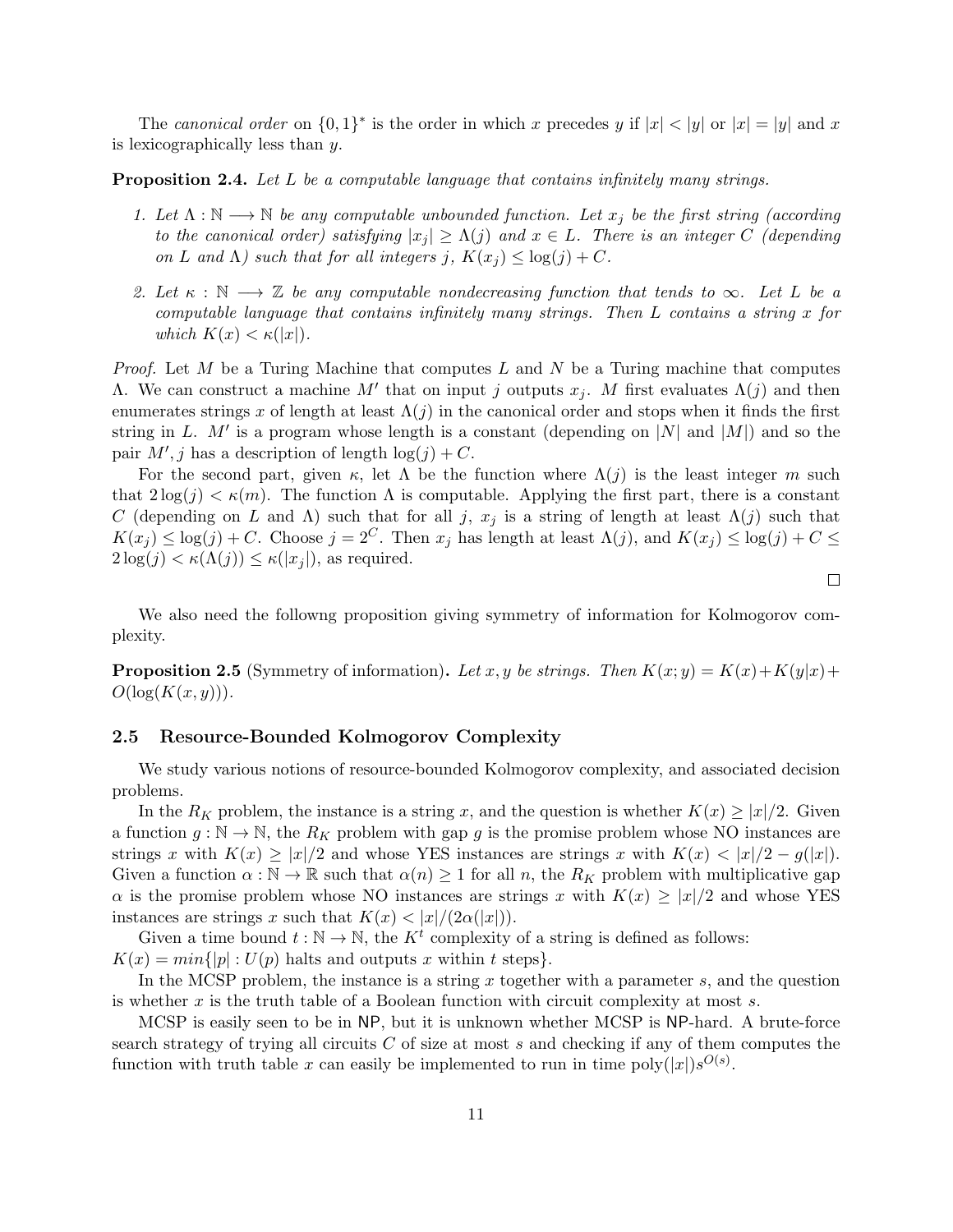# 3 Simulating  $M^K$ : the deterministic case

In this section we consider deterministic oracle machines M such that  $M^{K'}$  computes L for any context-sensitive oracle  $K'$  that is suitably close to  $K$  and show (under suitably assumptions) that L is especially simple: either in P or P/poly. Allender, Buhrman, Friedman and Loff  $[4]$  use related ideas to show that any computable language that is non-adaptively reducible to  $K<sup>t</sup>$  for some fixed time bound  $t$  is in  $P/poly$ . Their task is somewhat simpler because the reduction is to time-bounded Kolmogorov complexity for some fixed time bound; we, on the other hand, need to exploit the robustness of our presumed reduction with respect to approximation.

**Theorem 3.1.** Let  $\beta = \beta_n(q)$  be a closeness function that is computable in time polynomial in n and  $|q|$ . Let L be a decidable language and M be a polynomial time deterministic oracle Turing Machine such that L is computed by  $M^{K'}$  for any K' that is  $\beta$ -close to K. Let C and r be constants so that the running time of M on input x of length at most n is at most  $Cn^r$ .

- 1. Suppose that  $\beta_n(q) = (2r+1) \log(n) + \omega_n(1)$ . Then  $L \in \mathsf{P}$ .
- 2. If M is polynomially honest and  $\beta_n(q) = \omega(\log(|q|))$  then  $L \in \mathsf{P}$ .
- 3. If  $\beta_n(q) = \delta K(q)$  for some constant  $\delta > 0$  then  $L \in P$ /poly.

Proof. Let L and M be as hypothesized.

For each string x, recall that  $k_x$  is the number of queries asked by M on input x. Let  $Q_x =$  ${q_x(1), \ldots, q_x(k_x)}$  be the set of queries asked on input x. Each of the queries  $q_x(i)$  can be computed given *i*,x and M and so  $K(q) \le \log(k_x) + 2K(x) + O(1)$  for any  $q \in Q_x$ . Since  $k_x \le C|x|^r$  we have that for all x and all  $q \in Q_x$ :

<span id="page-11-1"></span>
$$
K(q) \le K(x) + 2r \log(|x|) + O(1). \tag{1}
$$

(The factor 2 multiplying  $r$  is more than is needed, but is used to keep the expressions simple.)

The proofs of the first and third parts of the theorem have the following structure. In each part we make a specific definition for an oracle  $U$ , define  $B$  to be the set of strings  $x$  such that  $M^{U}(x) \neq L(x)$ . If B is finite, we can modify M to the machine  $\hat{M}$  which on input x checks whether  $x \in B$  and if so outputs  $L(x)$  and otherwise runs  $M^U$ . The machine  $\hat{M}^U$  also computes L. In the first part  $U$  is a just the oracle that always outputs 0, and so the resulting computation is in  $P$ . In the third part, U is a more complicated oracle, but the operation of U when  $M^U$  is run on input of length n can be implemented efficiently given an advice string  $A_n$  of polynomial length, and so the resulting computation is in  $P/poly$ .

So it will suffice to prove that  $B$  is finite. We will make use of the following:

<span id="page-11-0"></span>**Lemma 3.2.** Let z be a string such that for all queries  $q \in \{q_z(1), \ldots, q_z(k_z)\}\$  we have  $|U_z(q) |K(q)| \leq \beta_{|z|}(q)$ . Then on input z,  $M^U$  outputs  $L(z)$ . In particular,  $z \notin B$ .

*Proof.* Given such a z define the context-sensitive oracle U' as follows:  $U'_y(q)$  is equal to  $U_y(q)$  if  $y = z$  and  $q \in \{q_z(1), \ldots, q_z(k_z)\}\$  and is equal to  $K(y)$  otherwise. It follows immediately from the hypothesis on z that the oracle U' is  $\beta$ -close to K and therefore by the hypothesis of the theorem  $M^{U'}$  computes L correctly on all inputs. Also  $M^{U'}$  and  $M^{U}$  behave identically on input z, so  $M^{U}(z)$  outputs  $L(z)$ .  $\Box$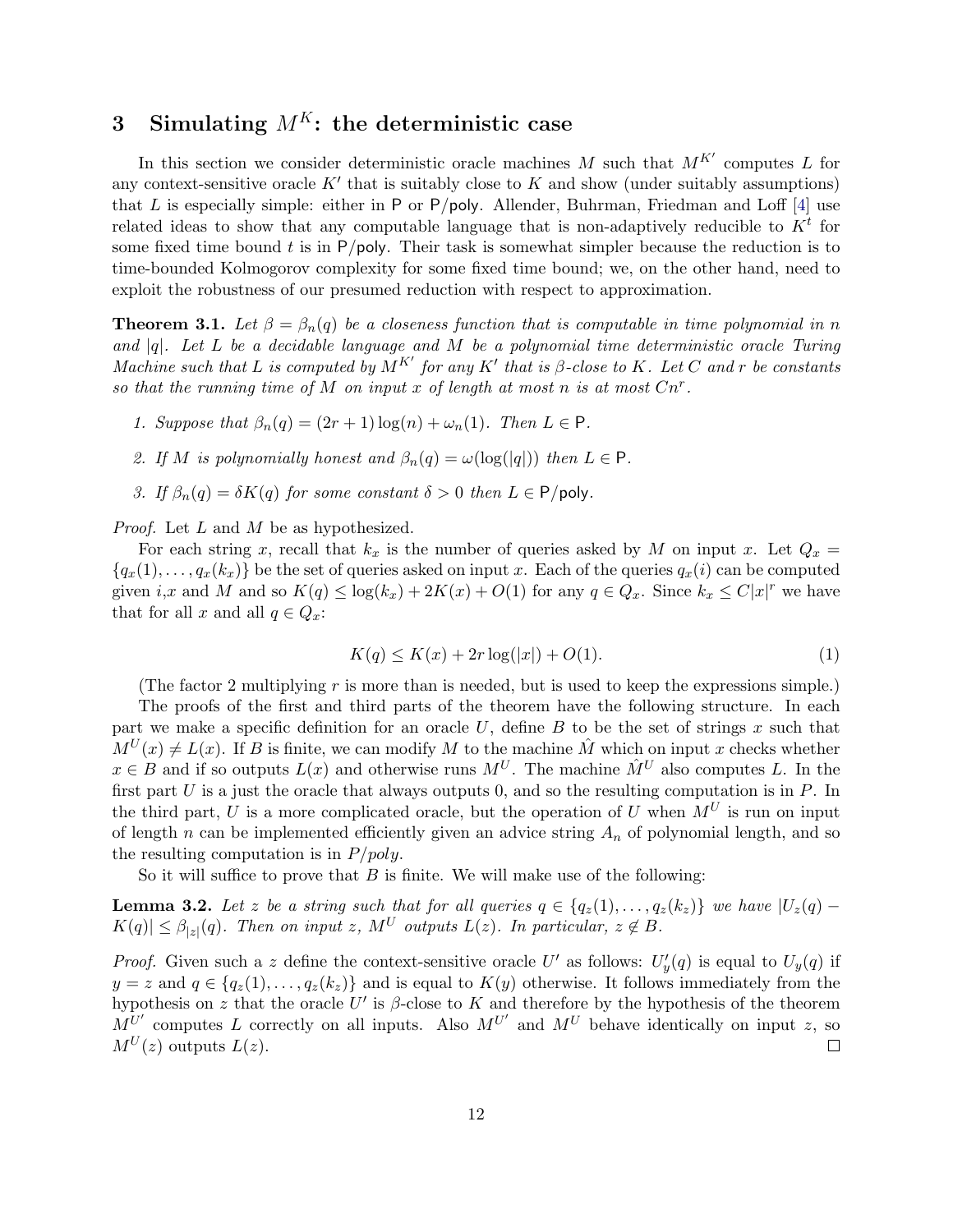To prove that B is finite we assume for contradiction that B is infinite. Let F be the subset of  $x \in B$  such that x is lexicographically minimum among all strings  $y \in B$  of length x. Then F is also infinite. We then prove:

(\*) For any sufficiently large  $x \in F$ ,  $|K(q) - U_x(q)| \leq \beta_{|x|}(q)$  for every query  $q \in Q_x$ .

We then select  $z \in F$  so that |z| is sufficiently large for this to happen. But then Lemma [3.2](#page-11-0) contradicts that  $z \in B$ .

We now carry out this strategy for the first and third part of the Theorem.

For the first part of the Theorem, as mentioned, we define U so that  $U_x(q) = 0$  for any input x and query q. Note that  $M^U$  is a polynomial time oracle-free computation.

Defining  $B$  as above, it suffices to show that  $B$  is finite. Suppose for contradiction that  $B$  is infinite, and define F as above. As noted above, it suffices to show (\*) above. Note that for  $x \in F$ ,  $K(x) = \log |x| + O(1)$  since x can be described by the machine M, the oracle-free machine N that computes L (since L is computable) and the number |x|. Using [\(1\)](#page-11-1), for any  $q \in Q_x$  we have  $K(q) \leq (2r+1) \log(|x|) + O(1)$ . By the hypothesis on  $\beta$ , and for x sufficiently large we get that for all  $q \in Q_z$ ,  $K(q) \leq \beta_{|x|}(q)$  and therefore  $|U(q) - K(q)| \leq \beta_{|x|}(q)$ .

The second part of the theorem follows from the first part. Assume that  $M$  is polynomially honest. Then there is a constant  $\gamma > 0$  so that on input of length n, all queries have size at least n<sup> $\gamma$ </sup>. By hypothesis,  $\beta_n(q) = \omega(\log(|q|)) = \omega(\log(n))$ , and thus the hypothesis of the first part is satisfied.

For the third part, given  $\delta$  and r as hypothesized let  $D = (2r + 2)/\delta$ . Define the (context sensitive) oracle U as follows: on input x and oracle query q,  $U_x(q)$  outputs  $\min(K(q), D \log(n))$ . Again we need to prove that the set  $B$  is finite. Assuming this is true, we can modify the machine  $\overline{M}^V$  to the machine  $\hat{M}^V$  which on input x first checks whether  $x \in B$ , and if so outputs  $L(x)$  and otherwise runs  $M^W[x]$ . Now  $\hat{M}^V$  can be implemented in P/poly since for any input x of size n, the action of V on queries asked during the computation  $M^{V}(x)$  can be specified by an advice string  $A_n$  of polynomial size. Indeed, let  $S_n$  be the set of strings of length at most  $cn^r$  that satisfy  $K(q) < D \log(n)$  and let  $A_n$  be the set of ordered pairs  $(q, K(q))$  for  $q \in S_n$ . (Note that during the computation of  $M^V(x)$  given a query q,  $V_x(q) = D \log(n)$  unless  $q \in S_n$ , in which case the second part of the ordered pair specifies the query answer.)

For use below, we observe that  $K(A_x) \leq D \log(|x|) + O(1)$  since  $A_{|x|}$  can be reconstructed by knowing the number  $T \n\t\leq 2n^D$  of programs of length less than  $D \log(|x|)$  that output a string in  $S_{|x|}$ . (Given T,  $S_{|x|}$  can be determined by interleaving the execution of all programs of length less than  $D \log(n)$  until T of them halt with an output of length at most  $cn^r$ .  $S_n$  is then the set of such output strings, and for each string  $q \in S_n$ ,  $K(q)$  is the length of the shortest program that output q.)

It remains to prove that  $B$  is finite, and again we suppose for contradiction that  $B$  is infinite, and define the infinite set F as above. Again we will show that (\*) is satisfied. For  $x \in F$ ,  $K(x) = \log |x| + K(A_{|x|}) + O(1)$  since since x can be described by the machine M, the oracle-free machine N that computes L (since L is computable) the advice string  $A_{|x|}$  (which allows simulation of the oracle V during the computation of  $M(x)$  and the number |x|. From [\(1\)](#page-11-1), for any  $q \in Q_x$ we have  $K(q) \leq (2r+1) \log(|x|) + K(A_x) + O(1) \leq (2r+1+D) \log(|x|) + O(1)$  which is at most  $D(1 + \delta) \log(|x|)$  provided that |x| is sufficiently large. For any such x, if  $K(q) < D \log(|x|)$ , then  $U_x(q) = K(q)$  so that  $|U_x(q) - K(q)| = 0$ , or  $K(q) \geq D \log(|x|)$ , in which case  $U_x(q) = D \log(|x|)$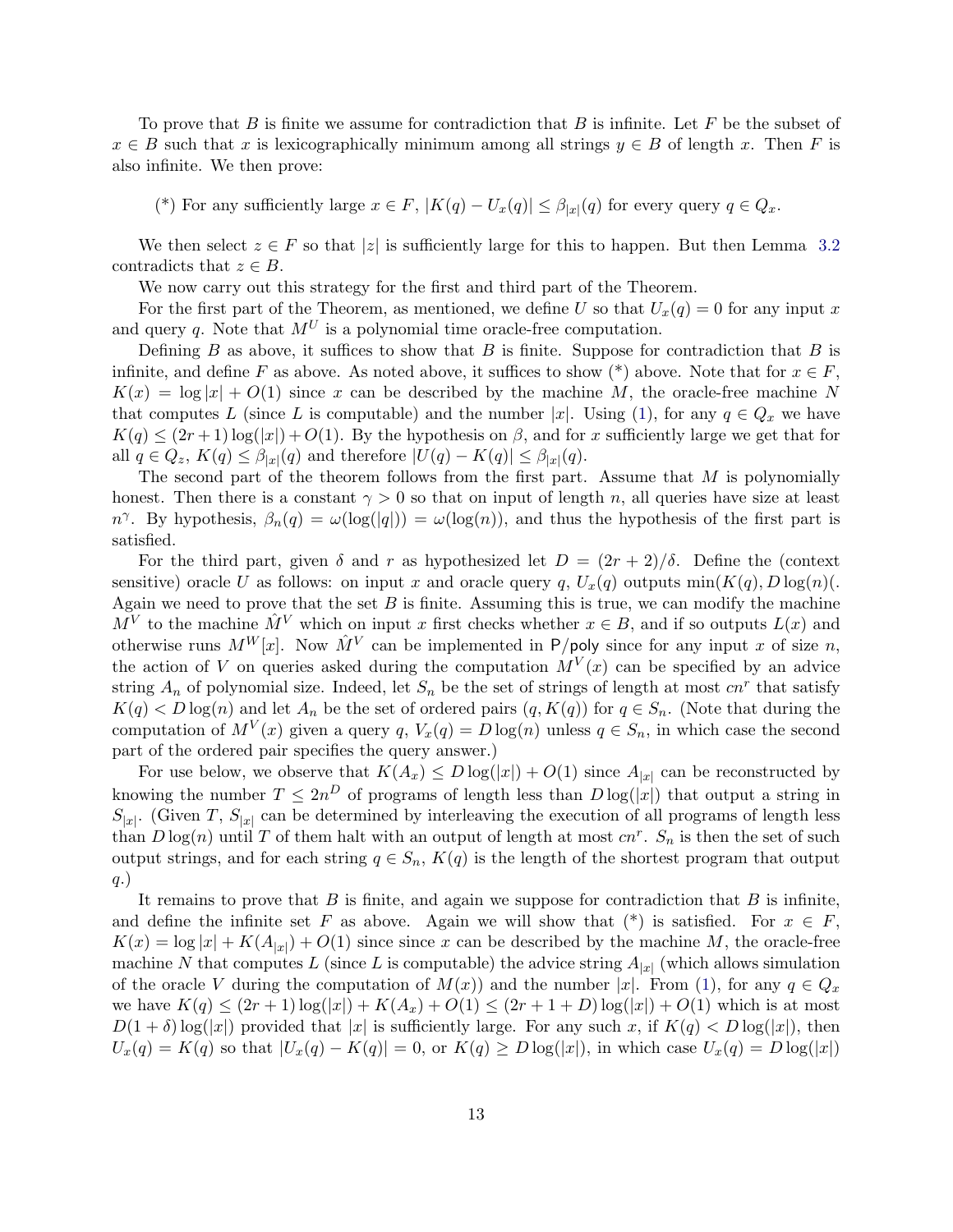and  $K(q) \in [D \log(|x|), D(1+\delta) \log(|x|)]$  and so  $|U_x(q) - K(q)| \leq \delta D \log(|x|) \leq \delta K(q)$ , establishing (\*) as required.

 $\Box$ 

## 4 Simulating robust K-oracle computation in  $AM \cap coAM$

Throughout this section we make the following assumptions.

H1 M is a randomized nonadaptive decision OTM

 $H2$  M<sup>K</sup> recognizes the computable language L.

**H3**  $\beta = \beta_n(q)$  is a computable closeness function.

**H4**  $\epsilon$  : N → [0, 1].

**H5** *M* is  $(\beta, \epsilon)$ -robust with respect to oracle K.

**H6**  $\alpha : \mathbb{N} \longrightarrow \mathbb{N}$  is an unbounded non-decreasing function.

Also, let  $k_n^M$  denote the maximum of  $k_x^M$  over x of length n. Our overall goal is to prove the following theorem:

<span id="page-13-0"></span>**Theorem 4.1.** Suppose  $M, \alpha, \beta, \epsilon$  satisfy hypotheses [H1-H6]. Suppose also that  $\beta_n(q) = \log(k_n^M/\epsilon(n))$ +  $2 \log K(q) + \alpha(n) + 5$ . Then both L and  $\overline{L}$  have constant round Arthur-Merlin protocols for membership whose running time is polynomial in the running time of M and  $1/\epsilon$ . In particular if M runs in polynomial time then  $L \in AM \cap coAM$ .

The rather cumbersome condition on  $\beta$  arises from the proof. It is more natural if the closeness function depends only on the query  $q$  and not on the length of the input  $x$  to the calling algorithm.

We prove Theorem [4.1](#page-13-0) in two parts. First, in this section, we construct a parameterized family  $\{J[\gamma]: \gamma \in [0,1)\}\$  of computable context-sensitive oracles J based on simple combinatorial properties of the machine M and show that there exists an integer  $\ell$  such that under [H1]-[H6].  $M[\ell]^{J[\gamma]}$  computes L with advantage  $\epsilon/2$  for every  $\gamma \in [0, 1)$ .

Then, in the next section, we show that if L satisfies the conclusion of the first part, then it has an efficient AM protocol and coAM protocol.

#### 4.1 Some additional preliminaries

Let  $(M, x)$  be a context. As usual, for a set or quantity Z that depends on the context, we denote this dependence by  $Z_x^M$ , but we often suppress this dependence and write simply Z. For example we write r for  $r_x^M$  and k for  $k_x^M$ .

Let  $\Gamma = \Gamma_x^M = \{(\rho, i) : (\rho, i) \in \{0, 1\}^r \times \{1, ..., k\}\}\.$  Under the assumption stated earlier that k is a power of 2 we have that  $\log |\Gamma| = r + \log k$  is an integer, and we can identify  $\Gamma$  with the set  $\{0,1\}^{r+\log k}.$ 

It will be convenient to introduce notation for some elementary functions of positive real numbers.

For a nonnegative integer s: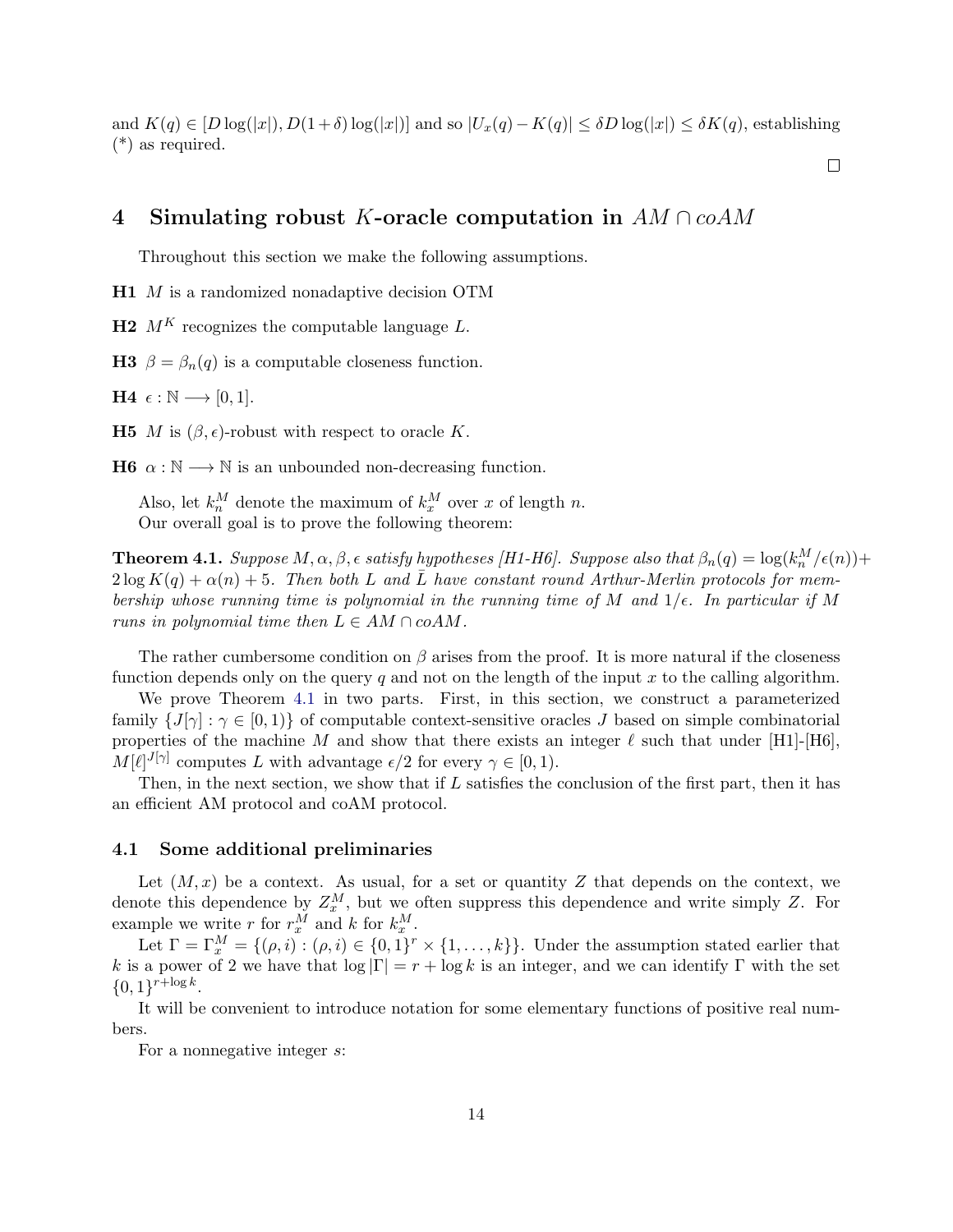- $\phi$  is the function given by  $\phi(s) = \lceil \log(\frac{\Gamma}{s}) \rceil = \log(|\Gamma|) \lfloor \log s \rfloor$ .
- $\mu$  is the function given by:  $\mu(s)$  is the least nonnegative number  $\gamma$  such that  $s(1 + \gamma)$  is a power of 2. Note that  $\mu(s) \in [0,1)$ .

It is easy to check:

**Proposition 4.2.** For  $\gamma \in [0,1)$  and  $s > 0$ ,  $\phi((1+\gamma)s) = \phi(s)$  if  $\gamma < \mu(s)$  and  $\phi((1+\gamma)s) = \phi(s) - 1$ if  $\gamma \geq \mu(s)$ .

The following technical fact will be needed later.

<span id="page-14-1"></span>**Proposition 4.3.** Let  $s, t \in \mathbb{N}$  and  $\tau \in [0, 1)$  with  $t \in [s/(1 + \tau), s(1 + \tau)]$ . Let  $\gamma \in [0, 1)$  be such that  $\gamma \notin [\mu(s) - 2\tau, \mu(s) + 2\tau] \cup [1 - 2\tau, 1] \cup [0, 2\tau)$ . Then  $\phi((1 + \gamma)s)) = \phi((1 + \gamma)t)$ .

*Proof.* We prove the contrapositive. Suppose  $\phi((1 + \gamma)s) \neq \phi((1 + \gamma)t)$ . Then  $|\log((1 + \gamma)s)| \neq \phi$  $|\log((1 + \gamma)t)|$ . This means that there is an integral power of 2 between them, which means that the interval  $[(1 + \gamma)s/(1 + \tau), (1 + \gamma)(1 + \tau)s]$  contains an integral power of 2, say  $2^w$ . Note that  $s \le 2^{w+1} < 8s$ . This implies that  $(1 + \mu(s))s = 2^{w+1}$ , or  $(1 + \mu(s))s = 2^w$ , or  $(1 + \mu(s))s = 2^{w-1}$ .

Case 1. Suppose  $(1 + \mu(s))s = 2^{w+1}$ . This means  $s > 2^w$ , and since  $[(1 + \gamma)s/(1 + \tau), (1 + \gamma)(1 +$  $\tau$ )s] contains  $2^w$ , we have that  $\tau > \gamma$ . Hence  $\gamma \in [0, 2\tau)$ .

Case 2.Suppose  $(1+\mu(s))s = 2^w$ . Then  $(1+\mu(s))s$  belongs to the interval  $[(1+\gamma)s/(1+\tau), (1+\tau)]$  $\gamma$ )(1+ $\tau$ )s] so 1+ $\mu$ (s) belongs to the interval  $[(1+\gamma)/(1+\tau), (1+\gamma)(1+\tau)] \subseteq [1+\gamma-2\tau, 1+\gamma+2\tau]$ which implies  $\gamma \in [\mu(s) - 2\tau, \mu(s) + 2\tau].$ 

Case 3. Suppose  $(1 + \mu(s))s = 2^{w-1}$ . Then  $2 \leq 2(1 + \mu(s)) = 2^{w}/s \leq (1 + \gamma)(1 + \tau) \leq 1 + \gamma + 2\tau$ which implies  $\gamma \geq 1 - 2\tau$ .

### 4.2 Replacing K by the oracle  $J[\gamma]$

As described earlier the context  $(M, x)$  determines a function  $q_x^M : \Gamma \longrightarrow \{0, 1\}^*$  where  $q_x^M(\rho, i)$ is the *i*th query asked by M on input x when the random string is  $\rho$ .

For a query q, we define  $S(q) = S_x^M(q)$  to be the set  $\{(\rho, i) \in \Gamma : q_x^M(\rho, i) = q\}.$ 

Let  $s(q) = |S(q)|$  and let  $\pi(q) = \pi_x^M(q) = \frac{s_x^M(q)}{|\Gamma|}$ . This is the probability, with respect to  $(\rho, i)$ chosen uniformly from Γ that  $q(\rho, i) = q$ . Note that for the function  $\phi$  defined earlier we have  $\phi(s(q)) = \lceil \log \frac{1}{\pi(q)} \rceil.$ 

For each  $\gamma \in [0, 1)$ , define the function  $J[\gamma]$  on queries by:

$$
J[\gamma](q) = J[\gamma]_x^M(q) = \phi((1+\gamma)s(q)).
$$

If  $\gamma = 0$  we often write  $J(q)$  for  $J[\gamma](q)$ .

From the definition we observe that for all  $\gamma \in [0,1)$ :

<span id="page-14-0"></span>
$$
J[\gamma](q) \in [\log(\frac{1}{\pi(q)}) - 1, \log(\frac{1}{\pi(q)}) + 1].
$$
 (2)

 $\Box$ 

We view  $J[\gamma]$  as a context-sensitive oracle and we will see below that  $J[\gamma]_x^M$  can be used in place of K in a suitably robust oracle algorithm. The following Lemma relates  $J[\gamma]$  to K: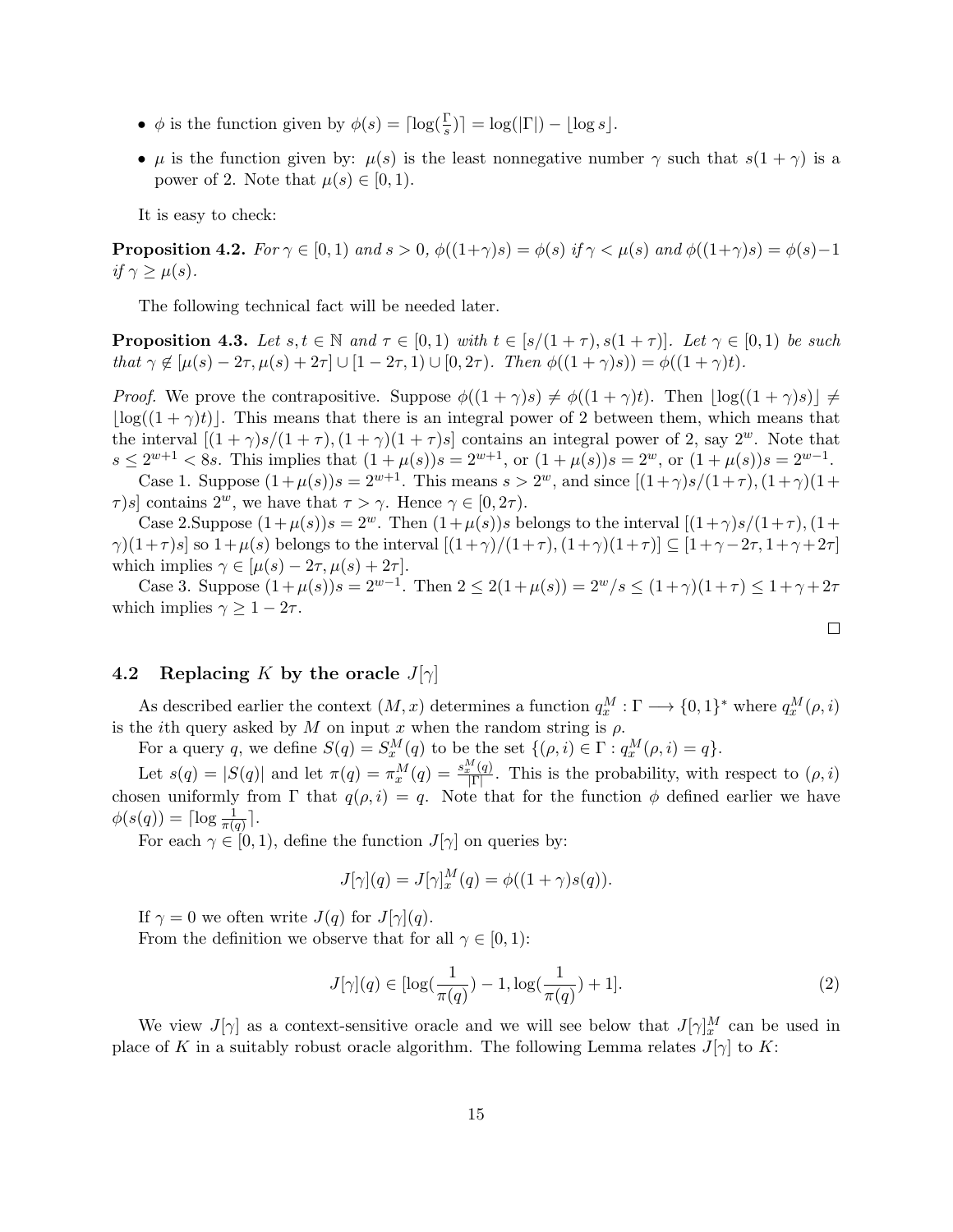<span id="page-15-0"></span>**Lemma 4.4.** Let M be a randomized oracle algorithm and x a string. Recall that  $Q_x^M$  is the set of queries q such that  $M$  on input  $x$  asks the query  $q$  with positive probability.

- 1. There are constants  $C_0$ ,  $C_1$  such that for any string  $q \in Q_x^M$ ,  $K(q) J[\gamma]_x^M(q) \leq C_0K(x) + C_1$ .
- 2. For  $u > 0$  let  $P_x^M(u)$  be the set of strings in  $Q_x^M$  such that  $J[\gamma]_x^M(q) K(q) \ge u + 2 \log K(q)$ . Then  $\pi_x^M(P_x^M(u)) \leq 2^{3-u}$ .

*Proof.* Fix M and x. We omit the superscript M and subscript x from  $J[\gamma], \pi, P$  and Q.

For the first part, order the elements of Q lexicographically by the triple  $(1/\pi(q), |q|, q)$ . For a query q, let  $p(q)$  be the number of  $q' \in Q$  that precede q in this order. Given the Turing machine M and input x we can construct a Turing machine of size  $O(K(x)) + O(1)$  that takes as input an integer  $h \in \{0, \ldots, |Q|-1\}$  and outputs q such that  $p(q) = h$ .

Therefore  $K(q) \le O(K(x)) + \log p(q) + O(1)$ . Since there are at most  $1/\pi(q)$  members of Q that precede q in the order, we have  $p(q) \leq (1/\pi(q))$  and therefore  $\log p(q) \leq \log(1/\pi(q)) \leq J[\gamma](q) + 1$ . Therefore  $K(q) - J[\gamma](q) \le O(K(x)) + O(1)$ , as required.

For the second part, [\(2\)](#page-14-0) implies  $\pi(q) \leq 2^{1-J[\gamma](q)}$ . For  $q \in P(u)$  we therefore have  $\pi(q) \leq$  $2^{1-K(q)-u}/K(q)^2$ . Summing over all  $q \in P(u)$  this is at most  $2^{1-u} \sum_{q \in P(u)} 2^{-K(q)}/K(q)^2$  which is at most  $2^{2-u}$  by Proposition [2.3.](#page-9-0)

### 4.3 Replacing a K oracle by a  $J[\gamma]$  oracle

In this section we prove:

<span id="page-15-1"></span>**Theorem 4.5.** Assume hypotheses [H1]-[H6] and that  $\beta_{|x|}(q) = \log(k_x^M/\epsilon(|x|)) + 2 \log K(q) +$  $\alpha(|x|) + 5$ . Then there is an integer  $\ell$  such that for all  $\gamma \in [0,1]$ ,  $M[\ell]^{J[\gamma]}(x)$  computes L with advantage  $\epsilon/2$ , where  $M[\ell]$  is the OTM that outputs  $L(x)$  on any input x of length less than  $\ell$  and otherwise executes M on x. Letting  $N = M[\ell]$ , there is an OTM N such that  $N^{J[\gamma]}(x)$  computes L with advantage  $\epsilon/2$ .

*Proof.* Fix M. Say that x is bad for  $\gamma$  if  $M^{J[\gamma]}(x)$  outputs  $L(x)$  with probability less than  $\frac{1}{2}(1 +$  $\epsilon(|x|)/2$ ) and let  $B[\gamma]$  be the set of strings that are bad for  $\gamma$ . Let  $B = \bigcup_{\gamma \in [0,1)} B[\gamma]$ .

If B is finite, let  $\ell$  be the length of the largest string in B. Then  $M[\ell]$  satisfies the desired conclusion. So we assume that  $B$  is infinite and derive a contradiction.

Note that  $x \in B$  holds if and only if one of the infinitely many conditions  $x \in B[\gamma]$  holds. The following Proposition reduces this to a finite set of conditions.

**Proposition 4.6.** Let  $x \in \{0,1\}^*$  and let  $\Gamma_x = \{\mu(s(q)) : q \in Q_x^M\}$  (where  $Q_x^M$  is the (finite) set of queries that are asked with nonzero probability by  $M$  on input  $x$  and  $\mu$  is the function defined in the definition of  $J[\gamma]$ ). Then  $x \in B$  if and only if  $x \in B[\gamma]$  for some  $\gamma \in \Gamma_x$ .

*Proof.* For each  $\gamma \in [0,1)$  let  $\gamma^{-} = \max{\{\mu(s(q)) : q \in Q_{x}^{M}, \mu(s(q)) \leq \gamma\}}$ . By the definition of  $J[\gamma]$ , we have  $J[\gamma](q) = J[\gamma^{-1}(q)$  for all  $q \in Q$ . Therefore  $M^{J[\gamma]}(x)$  behaves identically to  $M^{J[\gamma-](x)}$  and so  $x \in B$  if and only if there exists  $\gamma \in \Gamma_x$  such that  $x \in B[\gamma]$ .  $\Box$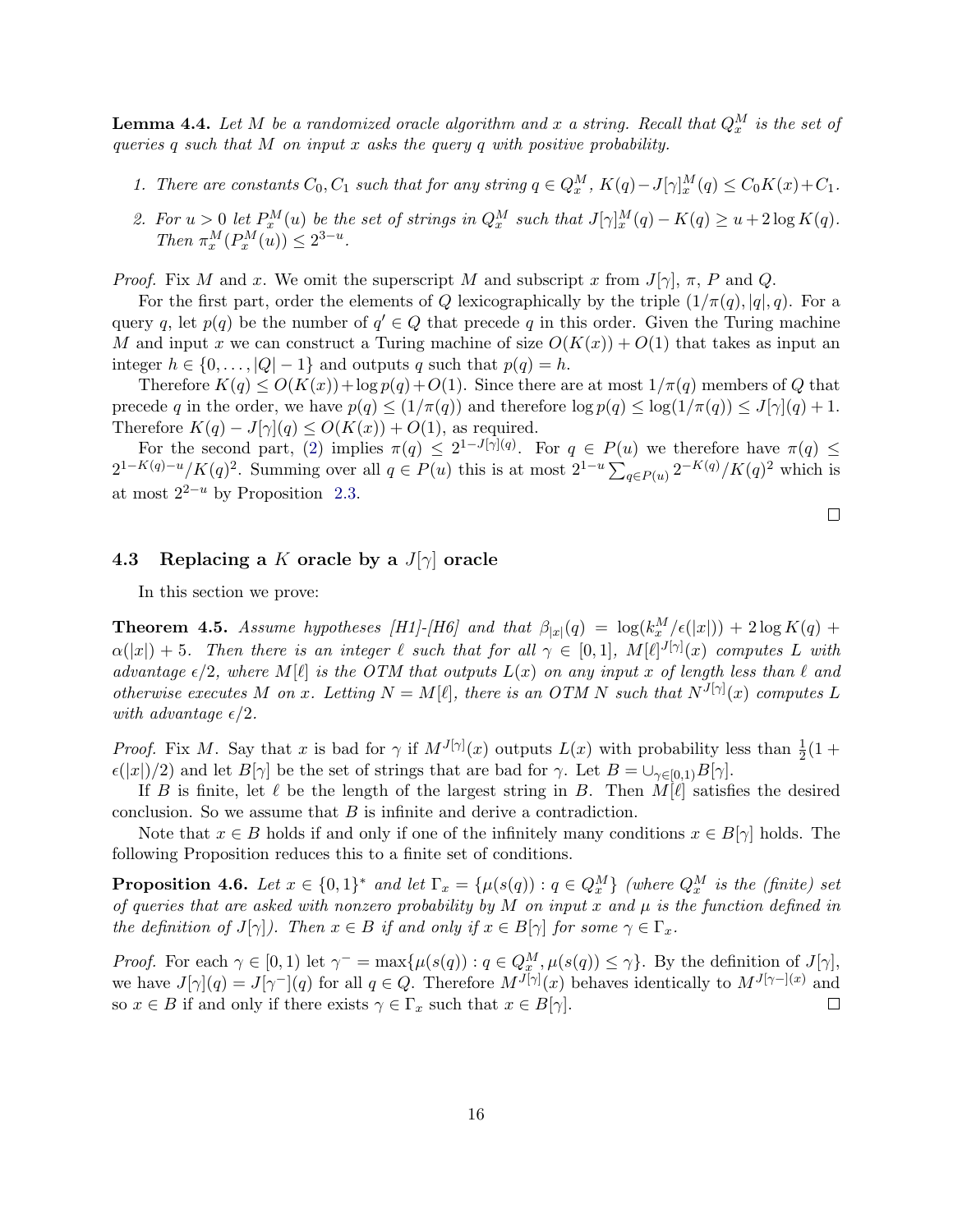Let us define  $\gamma_x$  to be the least  $\gamma \in \Gamma_x$  for which  $x \in B[\gamma_x]$ .

The set  $\Gamma_x$  is computable from x, and for each  $\gamma \in \Gamma_x$  we can computably determine the probability that  $M^{J[\gamma]}(x)$  agrees with  $L(x)$ . Therefore there is an (instantiated) program of size  $|M| + O(1)$  that on input x, tests whether  $x \in B$ .

Let  $\beta^*(n)$  be the minimum over all q and all  $n' \geq n$  of  $\beta_{n'}(q)$ . To obtain the desired contradiction we will prove:

<span id="page-16-0"></span>**Lemma 4.7.** For any string x there is an oracle  $K[x]$  satisfying:

- K[x] is β-close to K and therefore the probability that  $M^{K[x]}$  on input x differs from  $M^K$  on input x is at most  $(1 - \epsilon(|x|))/2$ .
- If  $K(x) < (\beta^*(|x|) C_1)/C_0$  (where  $C_0, C_1$  are given in Lemma [4.4\)](#page-15-0) then the probability that  $M^{K[x]}$  on input x differs from  $M^J$  on input x is at most  $\epsilon(|x|)/4$ .

The lemma implies any string x satisfying  $K(x) < (\beta^*(|x|) - C_1)/C_0$  is not in B, since the probability that  $M<sup>J</sup>$  on input x disagrees with  $M<sup>K</sup>$  on input x can be upper bounded by (1 –  $\epsilon(|x|)/2 + \epsilon(|x|)/4 \leq (1 - \epsilon(|x|)/2)/2$ . But by applying the second part of Proposition [2.4](#page-10-0) to the language B and  $\kappa(n) = (\beta^*(n) - C_1)/C_0$  there is a string  $x \in B$  such that  $K(x) < (\beta(|x|) - C_1)/C_0$ , which yields the desired contradiction. Note that  $\kappa$  is an unbounded non-decreasing function as required for the application of Proposition [2.4](#page-10-0) by the definition of  $\beta^*$  and the fact that  $\alpha$  is an unbounded non-decreasing function.

So it remains to prove Lemma [4.7.](#page-16-0) Given x, we define the oracle  $K[x]$  as follows. Recall that  $Q_x^M$  is the set of queries q that are made by M with non-zero probability when the input is  $x(w)$ . Let  $Q_{\text{cLOSE}}$  be the set of  $q \in Q_x^M$  for which  $|J[\gamma]_x^M(q) - K(q)| \leq \beta_{|x|}(q)$ , let  $Q_{>}$  be the set of  $q \in Q_x^M$  for which  $J[\gamma_x]_x^M(q) > K(q) + \beta_{|x|}(q)$  and let  $Q_{\lt}$  be the set of  $q \in Q_x^M$  for which  $J[\gamma_x](q) < K(q) - \beta_{|x|}(q)$  Define the oracle  $K[x]$  as follows:  $K[x](q) = J[\gamma_x](q)$  if  $q \in Q_{\text{CLOSE}}$  and  $K[x](q) = K(q)$  otherwise.

By definition  $K[x]$  is  $\beta$ -close to  $K$  and therefore by hypothesis  $M^{K[x]}$  computes  $L$  with advantage  $\epsilon$ . In particular  $M^{K[x]}$  on input x differs from  $L(x)$  with probability at most  $(1 - \epsilon(|x|))/2$ . This completes the first part of the lemma.

For the second part of the lemma, assume that x is such that  $K(x) < (\beta(|x|) - C_1)/C_0$  (where  $C_0, C_1$  are given in Lemma [4.4\)](#page-15-0).

If all of the queries asked by  $M$  on input  $x$  are in  $Q_{\text{CLOSE}}$  then all query answers during the computation  $M^{J[\gamma]}(x)$  are identical to those during the computation  $M^{K[x]}(x)$ , and therefore the output is the same. .

So it now suffices to prove an upper bound of  $\epsilon(x)/4$  on the probability that at least one of the selected queries on input x belongs to  $Q_{\leq} \cup Q_{\geq}$ .

From the hypothesis, we have  $K(x) \leq (\beta(|x|) - C_1)/C_0$ . We now show that this implies that  $Q_{\leq} = \emptyset$ . By the first part of Lemma [4.4,](#page-15-0) for all queries  $q \in Q_x^M$  we have  $K(q) - J_x^M(q) \leq$  $C_0K(x) + C_1$  which is at most  $\beta(|x|)$  and so  $q \notin Q_{\leq}$ .

Hence we only need to upper bound the probability that, on input  $x$ , at least one query belongs to  $Q_{>}$ . For brevity let  $k = k_x^M$ . For  $i \in \{1, ..., k\}$  let  $p_i$  be the probability that the *i*th query is in  $Q_{\geq}$ . Let  $\sigma = \sum_i p_i$ , it suffices to show that  $\sigma \leq \epsilon(|x|)/4$ . Note that  $\sigma/k$  is the chance that a random query i (with respect to the random bits and the choice of  $i \in \{1, \ldots, k\}$ ) is in  $Q_{>}$ . By the second part of Lemma [4.4,](#page-15-0) with  $u = \beta(|x|) - 2\log(K(q)), p \leq 2^{2+2\log(K(q))-\beta(|x|)}$ . Using the hypothesis on  $\beta(|x|)$  this is at most  $\epsilon(|x|)/4k$  and therefore  $\sigma \leq \epsilon(|x|)/4$ , as required.  $\Box$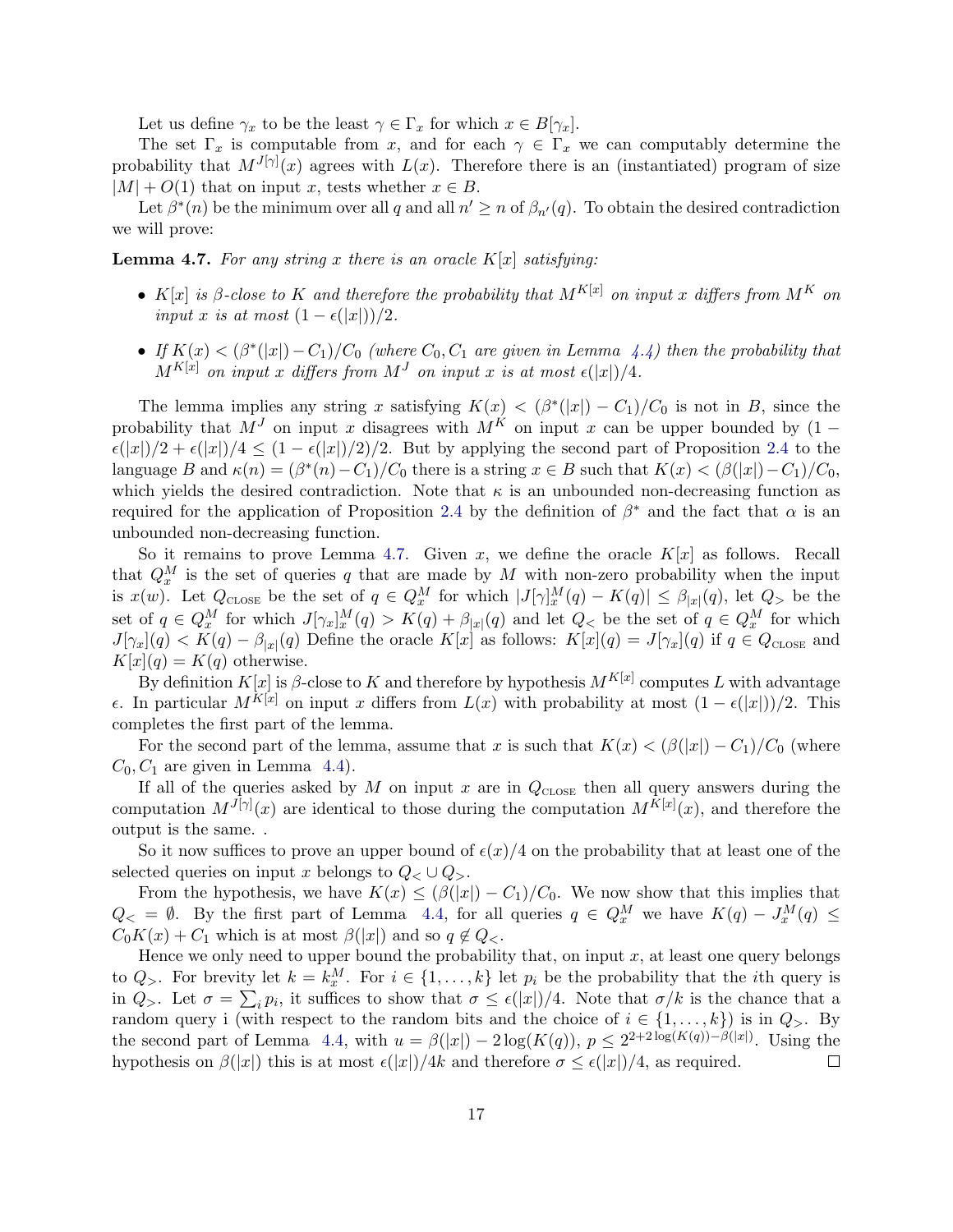## 5 The Arthur-Merlin protocol

The starting point for this section is the conclusion of Theorem [4.5:](#page-15-1)

**Hypothesis AM(N)**. N is an oracle machine such such that for all  $\gamma \in [0,1)$ ,  $N^{J[\gamma]}(x)$ computes L with advantage  $\epsilon/2$ .

We will show that this implies that there is an Arthur-Merlin protocol for  $L$  whose running time is in the running time of N.

We make use of two known AM protocols. The input to both protocols includes:

- A function  $f: \{0,1\}^w \longrightarrow \{0,1\}^*$  given by a circuit  $C_f$ . The function f induces a probability distribution  $\pi_f$  on  $\{0,1\}^*$ , with  $\pi_f(q)$  equal to  $|f^{-1}(q)|/2^2$ , which is the probability that a uniformly chosen element of  $\{0,1\}^w$  maps to q.
- $\zeta, \delta > 0$  are input parameters for the protocol.

<span id="page-17-0"></span>Lemma 5.1. (Entropy Estimation Protocol.) [\[24\]](#page-29-10) There is a constant round AM-protocol that takes as input a circuit  $C_f$  as above, an integer h and an error parameter  $\delta$ , runs in time  $|C_f|poly(\log(1/\delta))$ , and outputs ACCEPT or REJECT with the following conditions

- 1. If  $|h H(\pi_f)| \leq 1$  then Merlin has a strategy that causes Arthur to reject with probability at most  $\delta$ .
- 2. If  $|h H(\pi_f)| \geq 2$  then the probabilty that the verification is accepted is at most  $\delta$ .

<span id="page-17-1"></span>**Lemma 5.2.** (Lower Bound protocol.) [\[25\]](#page-29-9) There is a constant round protocol with input  $C_f$ , input sequences  $q_1, \ldots, q_m \in (\{0,1\}^*)^m$  and  $(s_1, \ldots, s_m) \in \mathbb{N}^m$ , and error parameters  $(\zeta, \delta)$  both in  $(0, 1)$  that runs in time  $C_f poly(m, 1/\zeta, \log(1/\delta))$ , and outputs either ACCEPT or REJECT according to the following:

- 1. If  $s_i \geq |f^{-1}(q_i)|$  for every i, then Merlin has a strategy such that the protocol rejects with probability at most  $\delta$ .
- 2. If  $s_i \leq |f^{-1}(q_i)|/(1+\zeta)$  for some i then for any strategy of Merlin the probabilty that the verification is accepted is at most  $\delta$ .

We fix some notation for this section:

- $x$  denotes the string whose membership in  $L$  is to be determined.
- $r = r_x^N$  is the length of the random string generated by N on input x.
- $k = k_x^N$  is the number of queries asked by N on input x. We assume (with no significant loss of generality) that  $\log k$  is an integer.
- For  $\rho \in \{0,1\}^r$ ,  $q_1(\rho), \ldots, q_k(\rho)$  denotes the queries asked by N on input x.
- f denotes the function on  $\{0,1\}^{r+\log k}$  that maps  $(\rho, i)$  to  $q_i(\rho)$ .
- Let  $\pi = \pi_f$  be the probability distribution on  $\{0,1\}^*$  induced by f, which is given by  $\pi_f =$  $|f^{-1}(q)|/2^{r+\log k}.$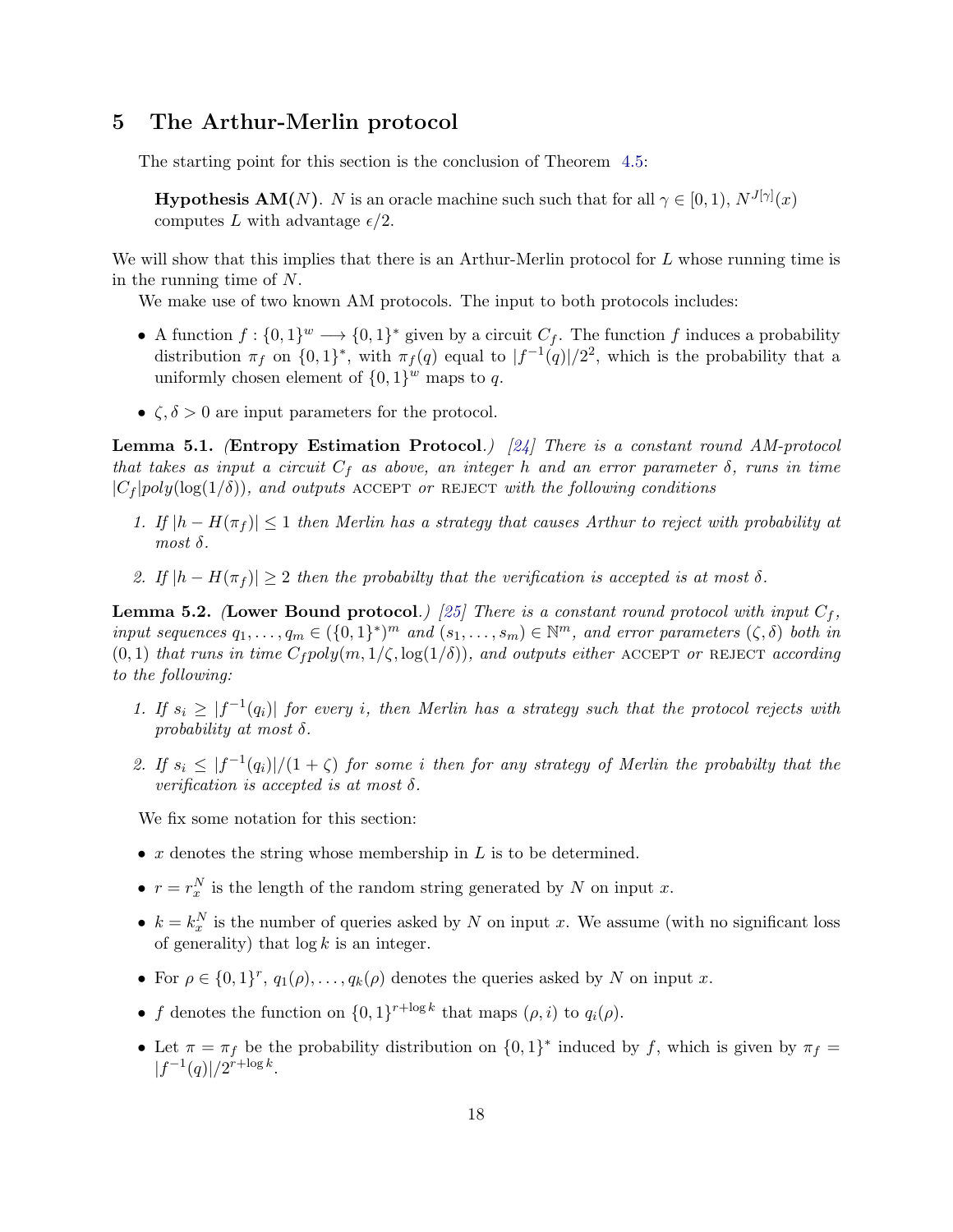- $Q = Q_x^N$  is the image of the function f, which is the set of queries that are asked with positive probability.
- For  $\rho \in \{0,1\}^r$ ,  $a_1[\gamma](\rho), \ldots, a_k[\gamma](\rho)$  is the sequence of answers from the oracle  $J[\gamma]$  to the queries  $q_1(\rho), \ldots, q_k(\rho)$ .
- When the random string is  $\rho$ , the output of the algorithm is  $\text{OUT}(a_1[\gamma](\rho), \ldots, a_k[\gamma](\rho); \rho)$ . We denote this by  $z[\gamma](\rho)$ .

$$
\bullet \ \epsilon = \epsilon^N_{|x|}.
$$

We note the following technical fact:

<span id="page-18-0"></span>**Proposition 5.3.** Let  $\pi$  be a probability distribution over  $\{0,1\}^w$ .

- 1. If q is selected according to  $\pi$ ,  $\mathbb{E}[\log(1/\pi(q))] = H(\pi)$  where  $H(\pi)$  is the binary entropy of  $\pi$ .
- 2. Suppose  $q_1, \ldots, q_t$  are selected independently according to  $\pi$ . Then

$$
Prob[\frac{1}{t}\sum_{i=1}^{t}log(1/\pi(q_i)) - H(\pi)| > \zeta] \le \frac{w^2}{t\zeta^2}.
$$

*Proof.* The first part follows directly from the definition of  $H(\pi)$ . For the second part, let  $Z_i =$  $\log(1/\pi(q_i))$  and let  $Z=\frac{1}{t}$  $\frac{1}{t} \sum Z_i$ . Note that  $E[Z] = \frac{1}{t} \sum E[Z_i] = H(\pi)$  by the first part. Also, note that since Z is an average of t i.i.d. random variables, it's variance is  $\frac{1}{t} \text{Var}(Z_i) \leq \frac{w^2}{t}$  $\frac{v^2}{t}$  since a random variable taking values in  $[0, w]$  has variance at most  $w^2$ . By Chebyshev's inequality, for any random variable X, the probability that  $|Z - \mathbb{E}[Z]| > \zeta$  is at most  $Var(Z)/\zeta^2 \leq \frac{w^2}{t\zeta^2}$ .  $\Box$ 

In describing the Arthur-Merlin protocol we refer to the actions of "Honest Merlin" which is the ideal behavior for Merlin (which Merlin may not follow).

The protocol makes use of several parameters, whose values are determined by the analysis. For reference we list these parameters here with their values:

- t is the sample complexity, and it set to  $t = 32000 \frac{\max(r,1)^2 k^2}{\epsilon(|r|)^2}$  $\frac{x(r,1)^{-}\kappa^{-}}{\epsilon(|x|)^{2}}.$
- $\tau$  is the *safety parameter*, which is set to  $\tau = \frac{\epsilon(|x|)}{16(4k+1)}$ 16(4k+2)
- v is the lower bound parameter, which is set to  $\nu = \frac{\epsilon(|x|)^2}{20000k}$  $\frac{\epsilon(|x|)^2}{20000k^2}$
- *D* is the precision parameter and is a positive integer. We choose  $D = \left[\frac{16(4k+2)}{\epsilon(|x|)}\right]$  $\frac{\pi(4k+2)}{\epsilon(|x|)}$ .

It is straightforward to verify that these parameter values satisfy the following conditions: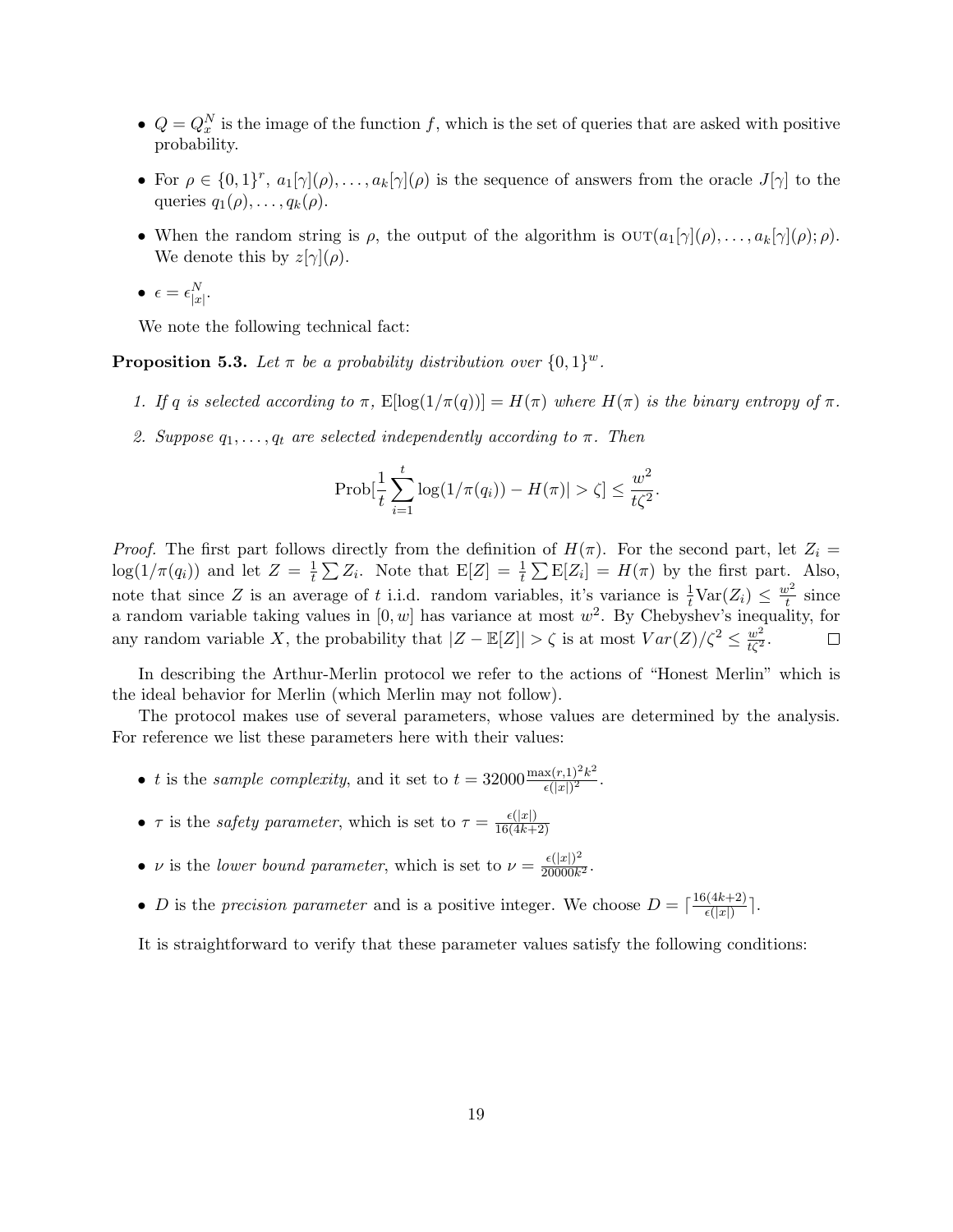<span id="page-19-0"></span>Proposition 5.4.

$$
\tau \leq \frac{\epsilon(|x|)}{16(4k+2)}
$$
\n
$$
\nu \leq \tau \epsilon(|x|)/128k
$$
\n
$$
t \geq \frac{256k}{\epsilon(|x|)} \log \frac{16}{\epsilon(|x|)}
$$
\n
$$
t \geq 16 \frac{(r + \log k)^2}{\epsilon(|x|)}
$$
\n
$$
t \geq \frac{320k}{\epsilon(|x|)\tau}
$$
\n
$$
D \geq \frac{1}{\tau}
$$
\n
$$
D \geq \frac{32(k+1)}{\epsilon(|x|)}
$$

The inequalities stated in this Proposition are needed in the analysis of the protocol. The values of the parameters were chosen to ensure these conditions.

We are now ready to state the protocol:

- **Step 1.** Merlin provides an integer h. Arthur and Merlin perform the Entropy estimation pro-tocol of Lemma [5.1](#page-17-0) for the probability distribution  $\pi$  and input h with error parameter  $\delta = \epsilon(|x|)/16$ . (If Merlin is honest, then Merlin sets h so that  $|h - H(\pi)| \leq 1$ , and adopts the strategy from the first part of Lemma [5.1](#page-17-0) that makes the rejection probability at most  $\epsilon(|x|)/16.$
- **Step 2.** Random strings  $\rho_1, \ldots, \rho_t$ , each of length r, are generated using public coins. Let  $\chi$  be the  $t \times k$  matrix with  $\chi_{i,j} = f(\rho_i, j)$ , the *j*th query asked when the random string is  $\rho_i$ .
- **Step 3.** Merlin provides a t by k positive integer matrix  $B$  (Honest Merlin sets  $B$  to be equal to the matrix  $B^*$  whose  $i, j$  entry is  $|f^{-1}(\chi_{i,j})|$ .)
- Notational Remark. It is convenient here to define some matrices and vectors that are determined from B. For  $\gamma \in [0,1)$  the  $t \times k$  matrix  $A[\gamma]$  is given  $A[\gamma]_{i,j} = \phi((1+\gamma)B_{i,j})$ , and the vector  $z[\gamma] \in \{0,1\}^t$  is given by  $z[\gamma]_i = \text{OUT}(A[\gamma]_{i,1}, \ldots, A[\gamma]_{i,k})$ . The matrix  $A^*[\gamma]$  and vector  $z^*[\gamma]$  are obtained analogously with B replaced by B<sup>\*</sup>. Note that row i of  $A^*[\gamma]$  is exactly the sequence of query answers provided by oracle  $J[\gamma]$  when the random string is  $\rho_i$ and  $z^*[\gamma]_i$  is the output of  $N^{J[\gamma]}(x)$  for random string is  $\rho_i$ .
- **Step 4.** For each row index *i*, Arthur randomly chooses  $\hat{j}(i) \in \{1, ..., k\}$ . Define

$$
\sigma(B) = \frac{1}{t} \sum_i (r - \log(B_{i, \hat{j}(i)})).
$$

Arthur computes  $\sigma(B)$  approximately to determine an integer H' that belongs to the interval  $[\sigma(B) - 1, \sigma(B) + 1]$ . Arthur rejects this step if  $|H' - h| > 3$  and accepts this step otherwise.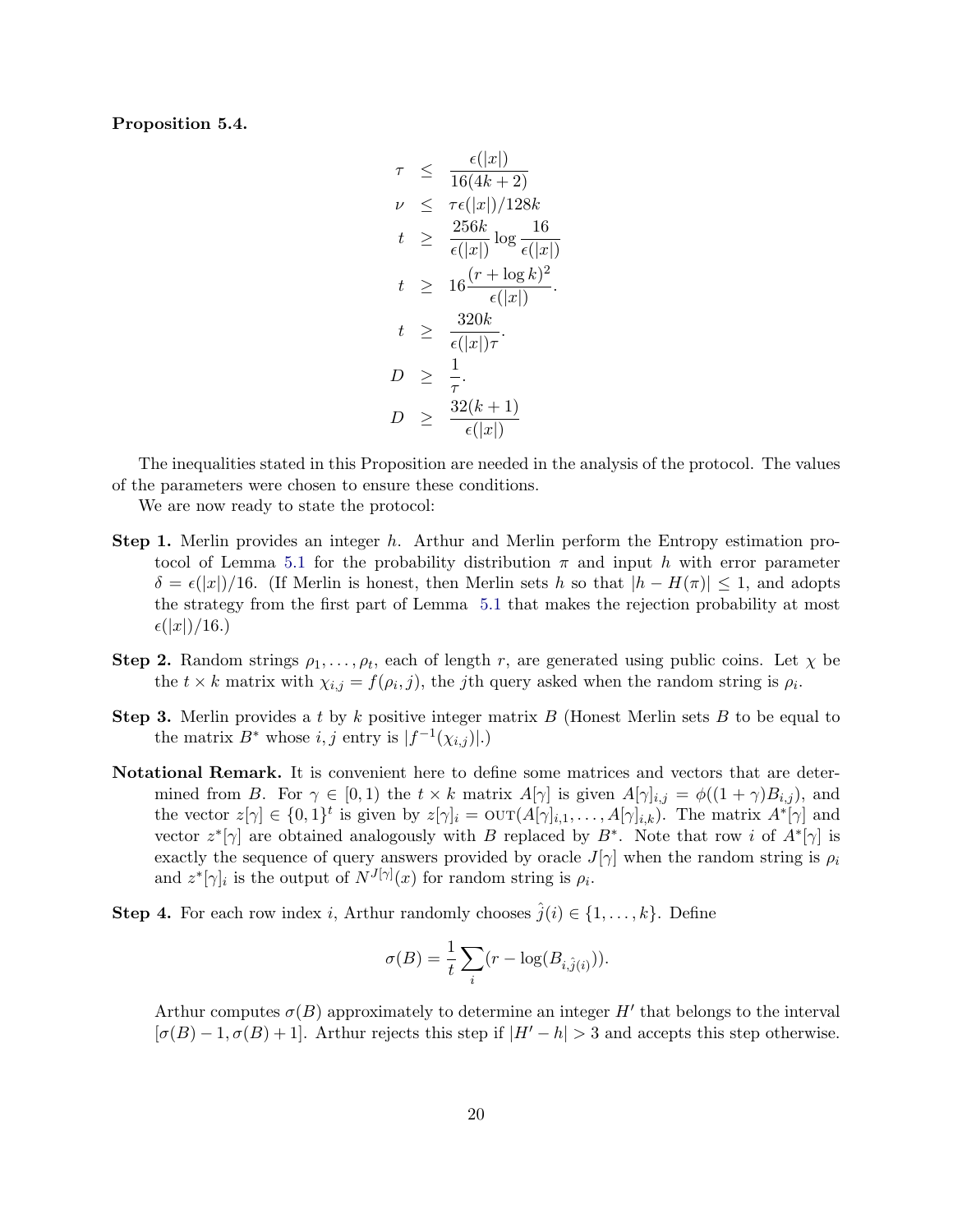- Step 5. Arthur-Merlin perform the lower bound protocol of Lemma [5.2](#page-17-1) for the above-mentioned function f that maps  $(\rho, i)$  to  $q_i(\rho)$ , with error parameters  $(\zeta, \delta) = (\nu, \epsilon(|x|)/16)$ . The input  $(q_1, \ldots, q_m), (s_1, \ldots, s_m)$  to the protocol is the sequence of tk entries of the matrix  $\chi$  and the corresponding sequence of entries of the matrix B. (If Merlin is Honest then since  $B = B^*$ ,  $s_i = |f^{-1}(q_i)|$  for every i and Merlin follows the strategy from the first part of Lemma [5.2](#page-17-1) so that the probability of rejection is at most  $\epsilon(|x|)/16$ .)
- **Step 6.** Arthur selects a uniformly random  $\hat{\lambda} \in \{1, ..., D\}$  and a uniformly random  $\hat{i} \in \{1, ..., t\}$ .  $\hat{z}$  is defined to be  $z[\lambda/D]_{\hat{i}}$ . For future reference we also define  $\hat{z}^*$  to be  $\hat{z}$  if B is replaced by  $B^*$ .
- Step 7. If any of the steps 1,4 or 5 result in REJECT, then the protocol outputs FAILURE. Otherwise the output is  $\hat{z}$ .

This protocol outputs either FAILURE or 0 or 1. The main theorem of this subsection is:

<span id="page-20-0"></span>**Theorem 5.5.** Under the hypotheses  $AM(N)$  given earlier, the above protocol satisfies:

- 1. If Merlin behaves honestly, then the protocol outputs  $L(x)$  with probability at least  $\frac{1}{2}+\epsilon(|x|)/16$ .
- 2. For any behavior of Merlin, the probability that the protocol outputs FAILURE or outputs  $L(x)$ is at least  $\frac{1}{2} + \epsilon(|x|)/16$ .

**Corollary 5.6.** Both L and  $\overline{L}$  can be recognized by AM protocols that run in time polynomial in the  $1/\epsilon$  and the running time of N.

*Proof.* The protocol obtained by changing a FAILURE output to 0 (resp. 1) is an AM protocol (resp. coAM protocol) for L.  $\Box$ 

Proof. (of Theorem [5.5\)](#page-20-0) We first note the following:

<span id="page-20-1"></span>**Proposition 5.7.** The value  $\hat{z}^*$  determined in Step 6 in the case that  $B = B^*$  agrees with  $L(x)$ with probability at least  $\frac{1}{2} + \frac{\epsilon(|x|)}{4}$  $\frac{|x|}{4}$ .

*Proof.* The value  $\hat{z}^*$  determined in Step 6 is equal to the output of  $N^{J[\lambda/D]}$  on input x when the random string is  $\rho_{\hat{i}}$ . Since  $\rho_{\hat{i}}$  is a uniformly random string, the hypothesis on N implies that this is equal to  $L(x)$  with probability at least  $\frac{1}{2} + \frac{\epsilon(|x|)}{4}$  $\frac{|x|}{4}$ .  $\Box$ 

We now prove the first part of the Theorem. For  $s \in \{1,4,5\}$  define the event  $R_s$  to be the event that the test in Step s outputs REJECT.

Assume Merlin behaves honestly, and therefore  $B = B^*$ . By the above proposition, the probability that the output of the protocol is  $L(x)$  is at least:

$$
\frac{1}{2} + \frac{\epsilon(|x|)}{4} - \text{Prob}[R_1 \vee R_4 \vee R_5] \ge \frac{1}{2} + \frac{\epsilon(|x|)}{4} - \text{Prob}[R_1] - \text{Prob}[R_4] - \text{Prob}[R_5]
$$

. As noted in the description of Steps 1 and 5,  $\text{Prob}[R_1]$  and  $\text{Prob}[R_5]$  are each at most  $\epsilon(|x|)/16$ . So it suffices to show that  $\text{Prob}[R_4] \leq \epsilon(|x|)/16$ , which we now do.

Step 4 is rejected only if  $|H'-h| > 3$ . We have:

$$
|H' - h| \le |H' - \sigma(B^*)| + |\sigma(B^*) - H(\pi)| + |H(\pi) - h|.
$$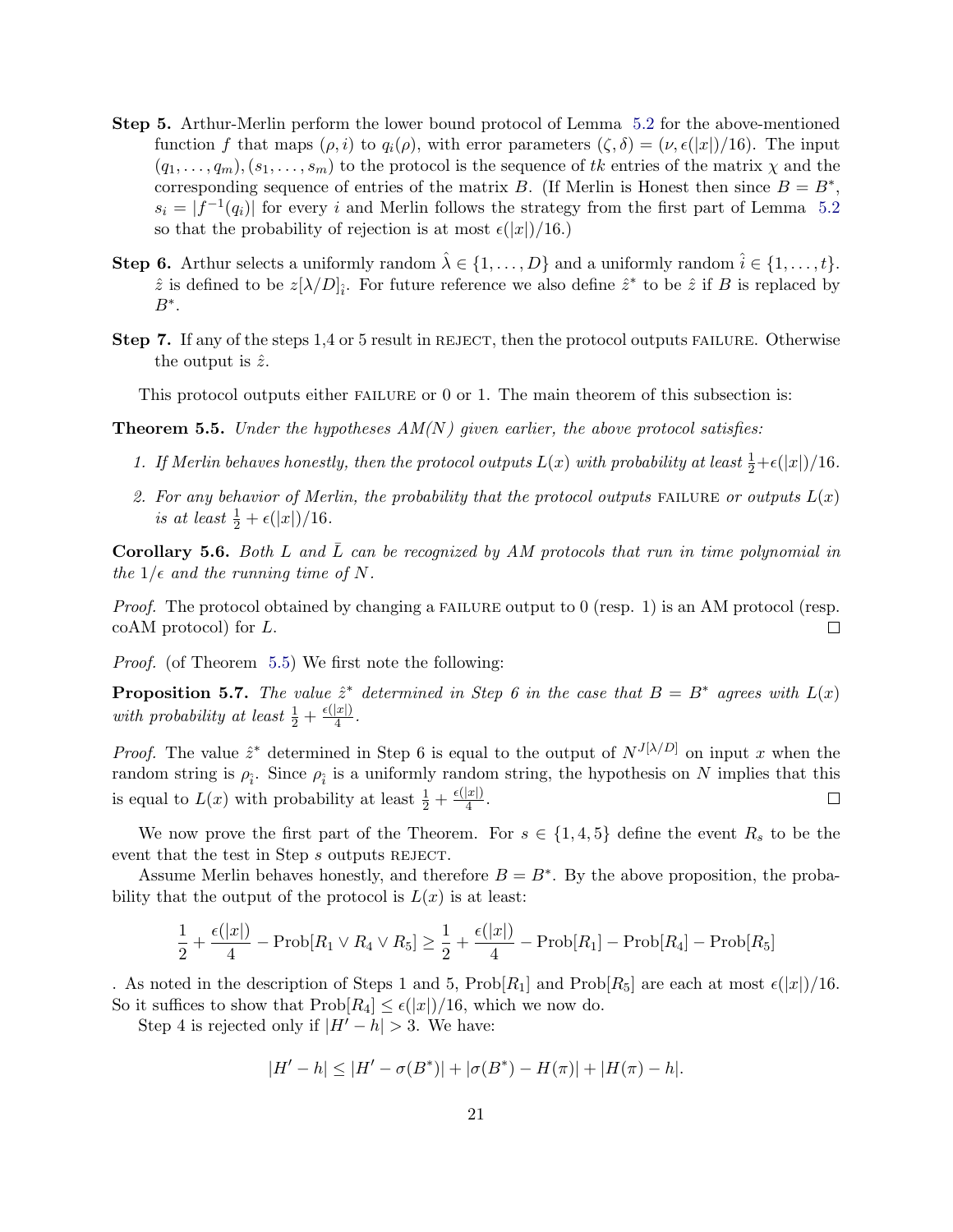$|H' - \sigma(B^*)| \le 1$  by the choice of H' and the fact that  $B = B^*$ , and  $|H(\pi) - h| \le 1$  since Merlin is assumed to be honest. Therefore  $\text{Prob}[R_4] \leq \text{Prob}[|\sigma(B^*) - H(\pi)| > 1$ . So it suffices to prove:

<span id="page-21-0"></span>**Proposition 5.8.** Prob $\left| \sigma(B^*) - H(\pi) \right| > 1 \leq \epsilon(|x|)/16$ .

*Proof.* By the definition of  $B^*$ ,  $B^*_{i,\hat{j}} = 2^{r+\log k} \pi(\chi_{i,\hat{j}(i)})$  and so  $r + \log k - \log(B^*_{i,\hat{j}(i)}) = \log(1/\pi(\chi_{i,\hat{j}(i)}))$ and so  $\sigma(B^*) = \frac{1}{t} \sum_{i=1}^t \log(1/\pi(\chi_{i,\hat{j}(i)}))$ . Since  $\chi_{1,\hat{j}(1)}, \ldots, \chi_{t,\hat{j}(t)}$  is a sequence of independent samples from the distribution  $\pi$ , Proposition [5.3](#page-18-0) implies

$$
\text{Prob}[\frac{1}{t}\sum_i \log(1/\pi(\chi_{i,\hat{j}(i)})) - H(\pi)] > 1] < \frac{(r + \log k)^2}{t} \le \epsilon(|x|)/16,
$$

where the last inequality used Proposition [5.4.](#page-19-0)

This completes the proof of the first part of the theorem.

We now turn to the proof of the second part. We consider an arbitrary strategy for Merlin. We break up into cases according to properties of the matrix B.

We divide into three cases.

**Case 1.** There is at least one entry  $(i, j)$  with  $B_{i,j} < B_{i,j}^*/(1 + \nu)$ . By the property of the Lower bound protocol performed in Step 5, this will reject with probability at least  $1 - \epsilon(|x|)/16 \ge$ 1  $(\frac{1}{2}) + \epsilon(|x|)/4.$ 

**Case 2.**  $B_{i,j} \geq B_{i,j}^*/(1+\nu)$  for all entries  $(i, j)$  and there are more than  $\epsilon(|x|)t/16$  entries with  $B_{i,j} > (1+\tau)B_{i,j}^*$ . We claim that Step 4 will reject with probability at least  $1-\epsilon(|x|)/8 \geq 1/2+\epsilon/4$ . For this we give a lower bound on the probability  $H'-H(\pi)$  exceeds 3. We have

$$
H' - H(\pi) = \sigma(B) - \sigma(B^*) - (\Sigma(B) - H') - (H(\pi) - \sigma(B^*))
$$
  
 
$$
\geq \sigma(B) - \sigma(B^*) - |\sigma(B) - H'| - |H(\pi) - \sigma(B^*)|.
$$

By the choice of  $H'$ ,  $|\sigma(B) - H'| \leq 1$ . Therefore:

$$
\begin{array}{rcl}\n\text{Prob}[H'-H(\pi)>3] &\geq & \text{Prob}[(\sigma(B)-\sigma(B^*)\geq 5) \land (|\sigma(B^*)-H(\pi)|<1)] \\
&\geq & 1-\text{Prob}[\sigma(B)<\sigma(B^*)+5]-\text{Prob}[|\sigma(B^*)-H(\pi)|>1].\n\end{array}
$$

The desired lower bound will follow by showing that each of the two probabilities on the right is at most  $\epsilon(|x|)/16$ . Proposition [5.8](#page-21-0) shows this for the second probability. So we now bound the first probability.

For  $i \in \{1, \ldots, t\}$  define:

- $V_i = \{j \in \{1,\ldots,k\} : \log B_{i,j} \geq (1+\tau)B_{i,j}^*$ . (Note that  $\sum_i V_i \geq \epsilon(|x|)t/16$  by the case assumption.)
- $Y_i$  is the 0-1 indicator of the event that  $\hat{j}(i) \in V_i$ , and  $Y = \sum_i Y_i$ .

We now make two claims. Claim 1.  $\sigma(B) - \sigma(B^*) \geq \tau Y - \nu t$ . Claim 2. Prob $[Y < \frac{1}{2})$  $\epsilon(|x|)t$  $\frac{(|x|)t}{16k}] \leq \epsilon(|x|)/16.$   $\Box$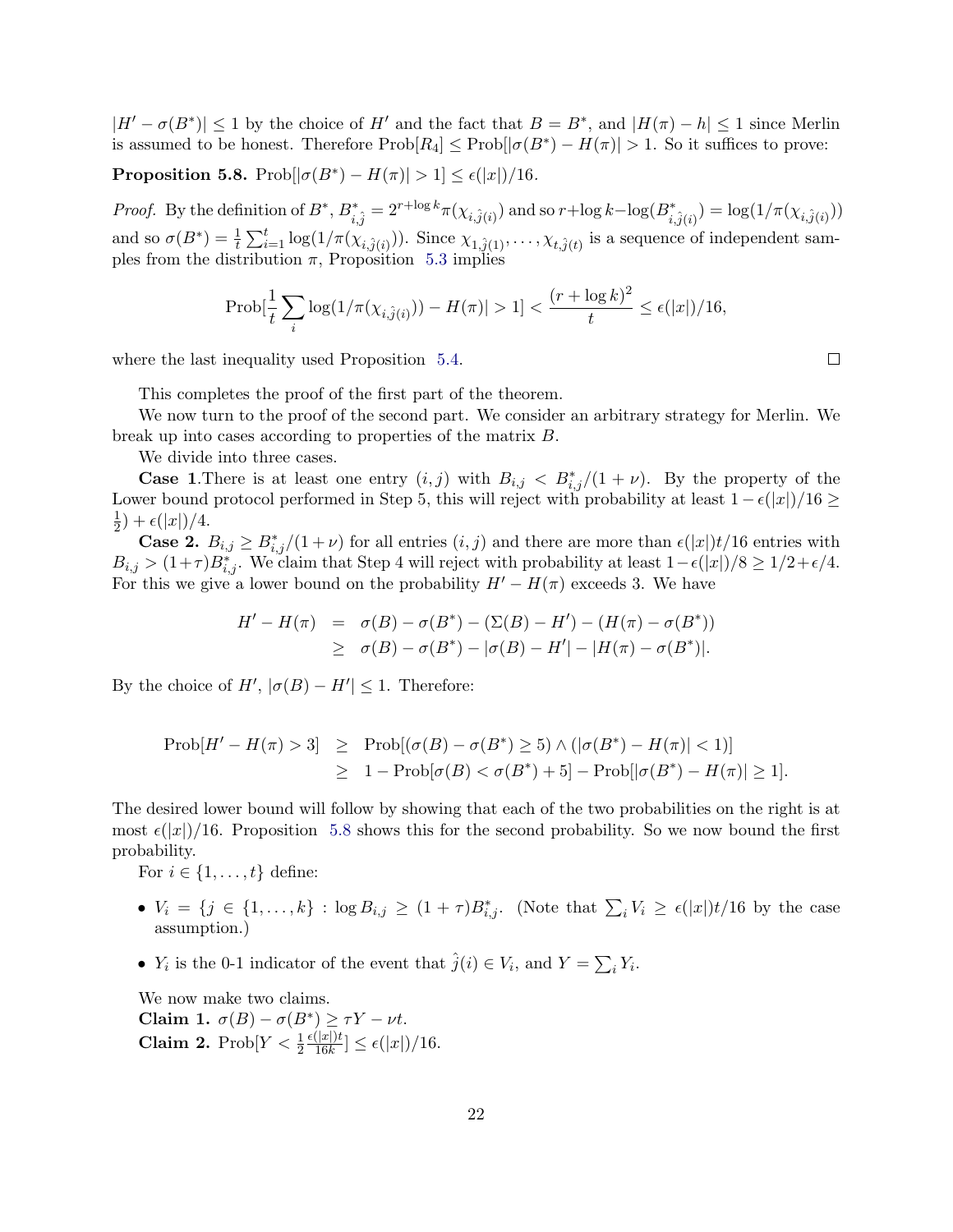If  $Y \geq \frac{1}{2}$  $\overline{2}$  $\epsilon(|x|)t$  $\frac{(|\mathcal{X}|)^t}{16k}$ , then by the conditions on  $\tau$  and  $\nu$  given by Proposition [5.4](#page-19-0) we have that  $\tau Y - \nu t \geq 5$  and so

$$
\mathrm{Prob}[\sigma(B) - \sigma(B^*) < 5] \le \mathrm{Prob}[Y < \frac{1}{2} \frac{\epsilon(|x|)t}{16k}] \le \epsilon(|x|)/16.
$$

To prove the first claim, note that for i such that  $Y_i = 1$ , we have

$$
\log(B_{i,\hat{j}(i)}) \geq \log((1+\tau)B_{i,\hat{j}(i)}^*) \geq \log(B_{i,\hat{j}(i)}^*) + \tau
$$

(since  $\log(1+\tau) \geq \tau$  for  $\tau \in [0,1]$ ). For i such that  $Y_i = 0$ , we have  $B_{i,\hat{j}(i)} \geq B_{i,\hat{j}(i)}/(1+\nu)$  which implies  $\log B_{i,\hat{j}(i)} \ge \log B_{i,\hat{j}(i)} - 2\nu$  since  $\log(1 + \nu) \le 2\nu$ ). Therefore  $\sigma(\tilde{B}) - \sigma(\tilde{B}^*) \ge \tau Y - \nu t$ .

For the second claim, note that that  $E[Y] = \sum_i E[Y_i] = \sum_i \frac{|V_i|}{k} \ge \frac{\epsilon(|x|)t}{16k}$  $\frac{(|x|)t}{16k}$ , by the case assumption. The "multiplicative Chernoff bound" implies that if  $Y$  is a sum of independent 0-1 random variables, then  $\text{Prob}[Y \leq \frac{1}{2}]$  $\frac{1}{2}E[Y]] \leq e^{-E[Y]/8}$ . Applying this here we obtain  $\text{Prob}[Y \leq \frac{\epsilon(|x|)t}{32k} \leq e^{-\epsilon(|x|)t}256k \leq$  $\epsilon(|x|)/16$  by Proposition [5.4.](#page-19-0)

**Case 3.**  $B_{i,j} \geq B_{i,j}^*/(1+\nu)$  for all entries  $(i, j)$  and there are at most  $\epsilon(|x|)t/16$  entries with  $B_{i,j} > (1+\tau)B_{i,j}^*$ .

By Proposition [5.7,](#page-20-1)  $\hat{z}^*$  is equal to  $L(x)$  with probability at least  $\frac{1}{2} + \epsilon(|x|)/4$ . We show that under the case assumption the probability that  $\hat{z} \neq \hat{z}^*$  is at most  $\epsilon(|x|)/8$  which will show that  $\hat{z}$  is equal to  $L(x)$  with probability at least  $\frac{1}{2} + \epsilon(|x|)/8$ .

We say that a row index  $i \in \{1, ..., t\}$  is unsafe if there is at least one j such that  $B_{i,j}$  $(1 + \tau)B_{i,j}^*$  and is *safe* otherwise. We identify the following "bad" events:

**B1** The selected row index  $\hat{i}$  is unsafe.

**B2** The selected  $\hat{\lambda}$  satisfies  $\hat{\lambda}/D \in [0, 2\tau) \cup [1 - 2\tau, 1] \cup \bigcup_{j=1}^{k} [\mu(B_{\hat{i},j}^{*}) - 2\tau, \mu(B_{\hat{i},j}^{*}) + 2\tau].$ 

We claim that if neither bad event happens then  $\hat{z} = \hat{z}^*$ . Since [B1] doesn't happen,  $\hat{i}$  is safe. Together with the case assumption and the fact that  $\nu \leq \tau$  this implies that for each  $j \in [k]$ ,  $B_{\hat{i},j} \in [B_{\hat{i},j}^*/(1+\tau), B_{\hat{i},j}^*(1+\tau)].$  Since [B2] doesn't happen, then for all  $j \in \{1,\ldots,k\}$ , the hypotheses of Proposition [4.3](#page-14-1) hold for  $(s,t) = (B_{\hat{i},j}, B_{\hat{i},j}^*)$  from which we conclude that for all  $j \in \{1, \ldots, k\}$ 

$$
A[\lambda/D]_{\hat{i},j}=\phi((1+\lambda/D)B_{\hat{i},j}))=\phi((1+\lambda/D)B_{\hat{i},j}^*))=A^* [\lambda/D]_{\hat{i},j},
$$

which implies that  $\hat{z}[\lambda/D] = \hat{z}^*[\lambda/D]$ .

So now it will be enough to show that  $Prob[B1]$  and  $Prob[B2]$  are both at most  $\epsilon(|x|)/16$ . Prob[B1] is equal to the fraction of unsafe rows, which is at most  $\epsilon(|x|)/16$  by the case assumption.

Since  $\lambda$  is chosen uniformly from  $\{1, \ldots D\}$ , Prob[B2] is the fraction of integers in  $\{1, \ldots, D\}$ that belong to the set  $[0, 2D\tau) \cup [D(1 - 2\tau), D) \cup \bigcup_{j=1}^{k} [D(\mu(B^{*}_{\hat{i},j}) - 2\tau), D(\mu(B^{*}_{\hat{i},j}) + 2\tau)]$ 

Now we use the fact that the number of integers in an interval [a, b) is less than  $b - a + 1$  and an interval [a, b] is at most  $b - a + 1$ . Therefore the number of integers in  $[0, 2D\tau) \cup [D(1 - 2\tau), D)$ is less than  $4\tau D + 2$  and the number of integers in each set of the big union is at most  $4\tau D + 1$ . Summing up over all intervals the number of integers in the union is at most  $(4k+4)\tau D + k+1$ . Since  $\tau D \leq 1/4$  by Proposition [5.4,](#page-19-0) this is at most  $2k + 2$ . So the probability that  $\lambda$  is in this set is at most  $\frac{2k+2}{D}$  which is at most  $\frac{\epsilon(|x|)}{16}$  by Proposition [5.4.](#page-19-0)  $\Box$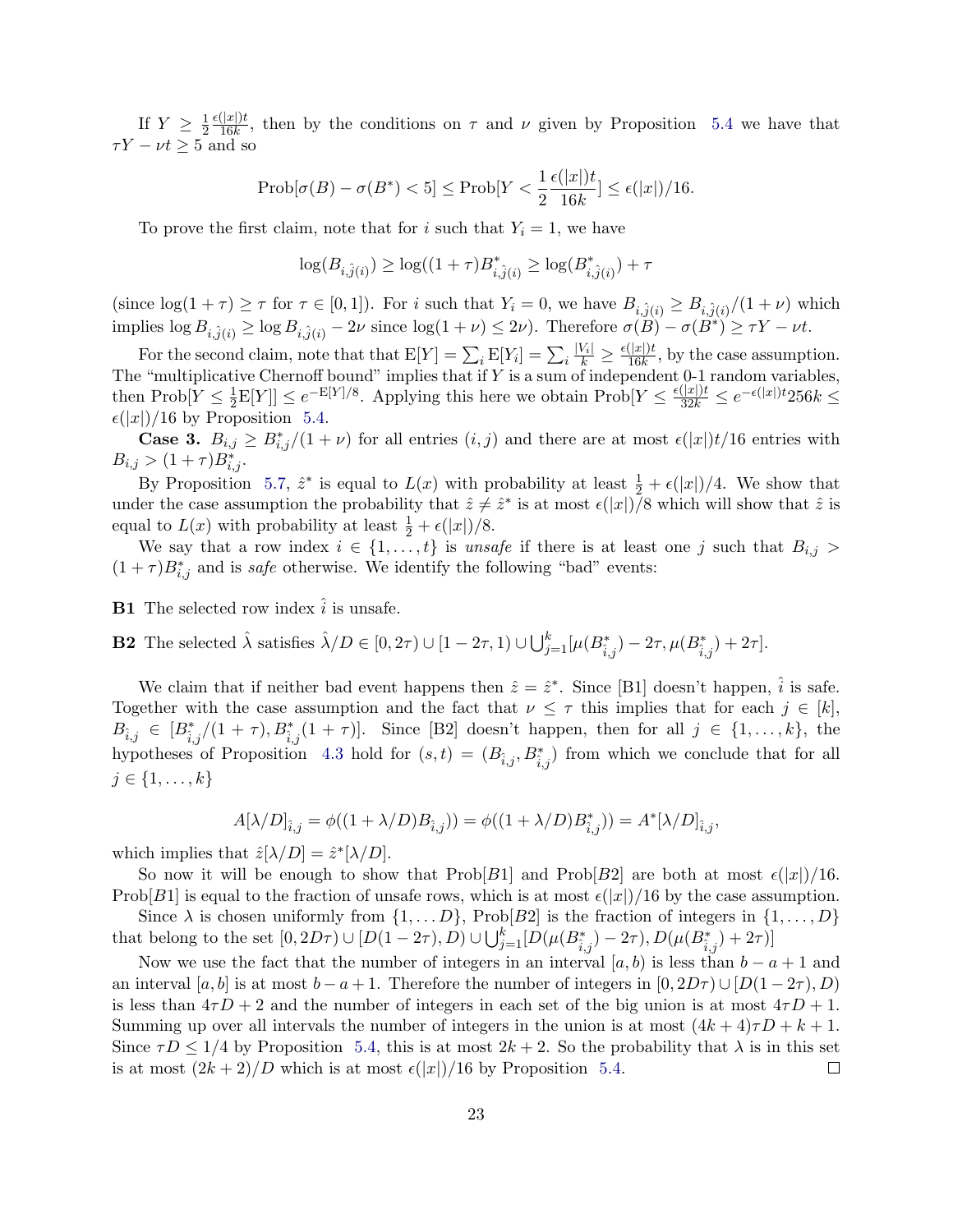## 6 A Dichotomy

We first make Theorem [4.1](#page-13-0) more concrete by identifying some interesting parameter settings. One natural setting is where the number of queries is polynomial and the advantage is inverse polynomial.

<span id="page-23-0"></span>Theorem 6.1. Suppose L is computable and there is a randomized polynomial-time non-adaptive reduction F from L to  $\omega(\log(|q|))$ -additively approximating Kolmogorov complexity such that F is polynomially honest and has inverse polynomial advantage. Then  $L \in AM \cap coAM$ .

*Proof.* We apply Theorem [4.1](#page-13-0) with  $k_n^M = \text{poly}(n)$ ,  $\epsilon(n) = 1/\text{poly}(n)$ , and  $\alpha(n) = O(\log(n))$ . Hence we have  $\beta_n(q) = O(\log(n))$ . Since F is polynomially honest, we have that  $\beta_n(q) = O(\log(q))$ for every  $q \in Q_x^M$  for x of length n. Hence by the conclusion of Theorem [4.1,](#page-13-0) we have  $L \in$ AM ∩ coAM. П

Another natural setting is where the number of queries and the advantage are both constant. In this case, we can get a conclusion from a smaller upper bound on the approximation gap.

**Theorem 6.2.** Suppose L is computable and there is a computable function  $\eta = \omega(1)$  such that there is a randomized polynomial-time non-adaptive reduction F from L to  $(2\log(K(q)) + \eta(|q|))$ additively approximating Kolmogorov complexity such that  $F$  makes  $O(1)$  queries, is weakly honest and has advantage  $\Omega(1)$ . Then  $L \in AM \cap coAM$ .

*Proof.* Let  $\lambda : \mathbb{N} \to \mathbb{N}$  be an unbounded function such that F is  $\lambda$ -honest. When applying Theorem [4.1,](#page-13-0) we choose  $k_n^M = O(1)$  and  $\epsilon(n) = \Omega(1)$ . We also choose  $\alpha$  appropriately so that  $\beta_n(q) \geq$  $2\log(K(q)) + \eta(|q|)$  - this is possible since F is weakly honest, by ensuring  $\alpha(\lambda^{-1}) = o(\eta)$ . Once more, applying Theorem [4.1](#page-13-0) gives us the desired condlusion.  $\Box$ 

Theorem [6.1](#page-23-0) supplies the first part of our dichotomy result. We require the following result of Hirahara [\[28\]](#page-29-2) for the second part of our dichotomy. This is Theorem 6.3 in [\[28\]](#page-29-2), where it is stated without mentioning the honesty property of the reduction. The proof of Theorem 6.3 in [\[28\]](#page-29-2) does yield a polynomially honest reduction.

<span id="page-23-1"></span>**Theorem 6.3.** [\[28\]](#page-29-2) For any constant  $c \in \mathbb{N}$ , there exists an EXP<sup>NP</sup> computable function  $G = \{G_n\}$ , where  $G_n$  maps  $n - c \log(n)$  bits to n bits, such that for any  $L \in \text{NEXP}$ , there is a randomized polynomial-time polynomially honest non-adaptive reduction from L to distinguishing G from uniform.

<span id="page-23-2"></span>**Corollary 6.4.** For every constant  $c \in \mathbb{N}$  and any  $L \in \text{NEXP}$ , there is a randomized polynomialtime non-adaptive reduction F from L to  $c \log(|q|)$ -additively approximating Kolmogorov complexity such that  $F$  is polynomially honest and has constant advantage.

*Proof.* Let  $c \in \mathbb{N}$ , and let K' be any oracle that  $c \log(|q|)$ -additively approximates Kolmogorov complexity. Wlog we assume  $c \geq 3$  - note that establishing the conclusion for a constant c also establishes it for any constant  $c' \leq c$ . Applying Theorem [6.3,](#page-23-1) we have that there is a computable function  $G = \{G_n\}$ , where  $G_n$  maps  $n - 3c \log(n)$  bits to n bits such that for any  $L \in \text{NEXP}$ , there is a randomized polynomial-time polynomially honest non-adaptive reduction from  $L$  to  $D$ , where D is any language distinguishing G from the uniform distribution. We define  $D(q) = 1$ if  $K'(q) < |q| - 1.5c \log(|q|)$ . Note that any output of the generator G can be described with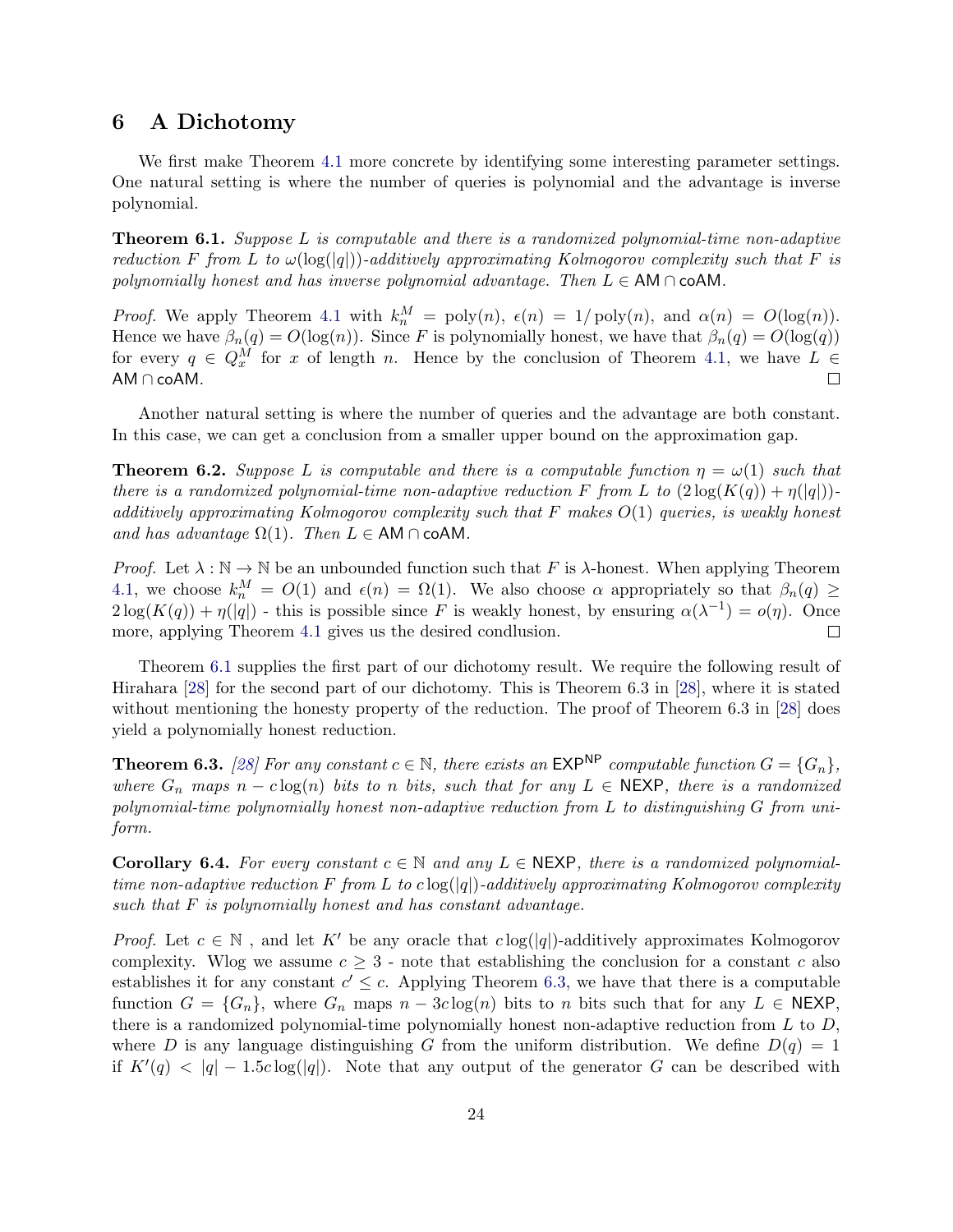$\log(n) + n - 3c \log(n) + O(1)$  bits, and hence has Kolmogorov complexity  $\lt n - 2.5c \log(n)$  for large enough n. This implies that for every n-bit output y of the generator  $G_n$ ,  $K'(y) < n - 1.5c \log(n)$ . On the other hand, with probability at least  $1 - 1/n^{c/2}$  over  $y \sim U_n$ . we have that  $K(y) \geq$  $n-0.5c \log(n)$ , and hence  $K'(y) \geq n-1.5c \log(n)$ . Thus K' does distinguish the output of  $G_n$  from uniform. Since  $D'$  can be computed with a single deterministic query to  $K'$  of the same length as the input, we have that for any  $L \in \text{NEXP}$ , there is a randomized polynomial-time polynomially honest non-adaptive reduction from L to K'. Since this holds for any K' that  $c \log(|q|)$ -additively approximates Kolmogorov complexity, the result follows.

 $\Box$ 

Theorem [6.1](#page-23-0) together with Corollary [6.4](#page-23-2) establishes the dichotomy result in Theorem [1.3.](#page-3-1)

# 7 On Randomized Reductions to  $K^t$

In this section, we show limitations on randomized nonadaptive reductions to  $K<sup>t</sup>$  for polynomially bounded t. We first need to define the notion of a hitting set generator.

<span id="page-24-1"></span>**Definition 7.1.** Given integers n and  $\ell < n$  and rational error parameter  $\epsilon \in [0,1]$  with  $\epsilon \geq 1/2^n$ , a hitting set generator  $H_{n,\epsilon}$  for size n with seed length  $\ell$  and error  $\epsilon$  is a function from  $\ell(n)$  bits to n bits, such that for any circuit  $C_n$  of size n, if  $C_n$  accepts at least an  $\epsilon$  fraction of inputs of length n, we have that  $Pr_{z \in \{0,1\}^{\ell}}[C_n(H_{n,\epsilon}(z)) = 1] > 0$ . Given a function  $\ell : \mathbb{N} \times [0,1] \to \mathbb{N}$ , we say that a sequence  $H_{n,\epsilon}$  of functions is a polynomial-time computable hitting set generator with seed length  $\ell$ if for each integer n and rational  $\epsilon \in [0,1]$  such that  $\epsilon \geq 1/2^n$ ,  $H_{n,\epsilon}$  is a hitting set generator for size n with error  $\epsilon$  and seed length  $\ell(n, \epsilon)$ , and moreover  $H_{n,\epsilon}$  can be computed in time  $\text{poly}(n, \log(1/\epsilon))$ when given n and  $\lceil \log(1/\epsilon) \rceil$  in unary.

A key component of our proof is a construction of hitting set generators with optimal dependence on  $\epsilon$  in the seed length [\[19\]](#page-28-6).

<span id="page-24-0"></span>**Theorem 7.2.** [\[19\]](#page-28-6) If E requires non-deterministic circuits of size  $2^{\Omega(n)}$ , then there is a polynomialtime computable hitting set generator H with seed length  $O(\log(n)) + \log(1/\epsilon)$ .

It is crucial for our results that the constant factor in front of the  $log(1/\epsilon)$  term is 1; if we could afford an arbitrary constant factor there, we would only need an assumption on hardness for deterministic circuits. We note that the result of [\[19\]](#page-28-6) is stated for  $\epsilon$  with a fixed dependence on n, but it is easy to see that their proof works also if  $\log(1/\epsilon)$  is given as an independent parameter to the algorithm computing the hitting set generator.

We next use Theorem [7.2](#page-24-0) to argue that under a standard derandomization assumptions, the Kolmogorov complexity of a typical sample from a polynomial-time samplable distributions does not differ by much from the time-bounded Kolmogorov complexity. We require that the time bound when measuring time-bounded Kolmogorov complexity is large enough compared to the time required for sampling.

<span id="page-24-2"></span>**Lemma 7.3.** Let  $t' : \mathbb{N} \to \mathbb{N}$  be a polynomially bounded function, and  $\{D_m\}$  be a sequence of distributions samplable in time  $t'(m)$ , where for each  $m \in \mathbb{N}$ ,  $D_m$  is supported on m-bit strings. Suppose that E requires non-deterministic circuits of size  $2^{\Omega(n)}$ . Then there is  $t : \mathbb{N} \to \mathbb{N}$  such that  $t = \text{poly}(t')$  and  $\Pr_{x \sim D_m}[K^t(x) - K(x) = \omega(\log(m))] = 1/m^{\omega(1)}$ .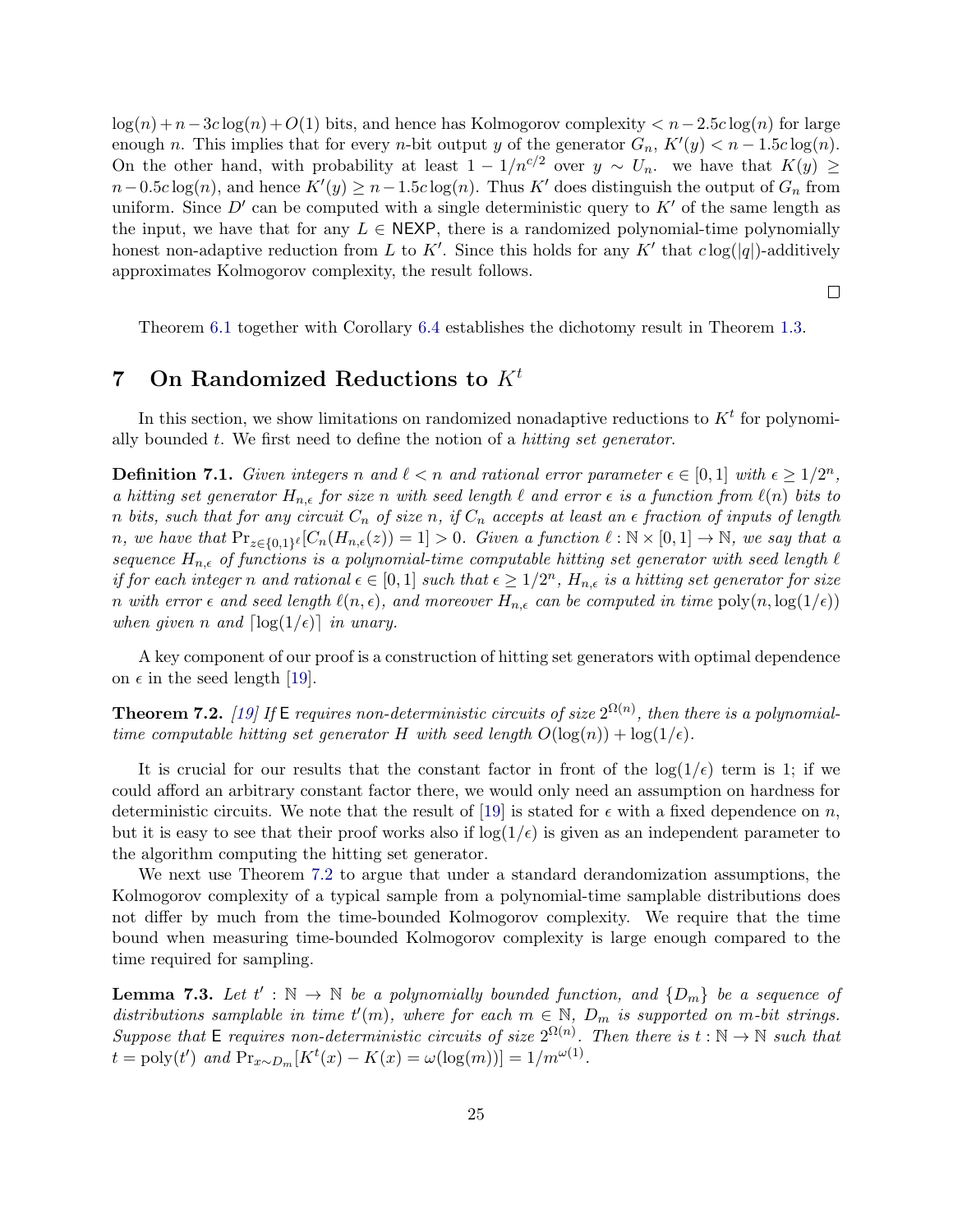*Proof.* Let  $\{D_m\}$  be a sequence of distributions, where  $D_m$  is supported on m-bit strings, sampled by an algorithm A running in time  $t'(m)$ . Using the standard simulation of deterministic time by circuit size, A can be simulated by a sequence of circuits  $\{C'_m\}$ , where  $C'_m$  is of size at most  $t'(m)^2$ for large enough m. Also, let  $f = \omega(\log(m))$  be an arbitrary function.

Let z be a fixed string of length at most  $n = 2t'(m)^2$  that is assigned probability  $\epsilon$  by  $D_m$ . We argue that the polynomial-time bounded Kolmogorov complexity of z is at most  $log(1/\epsilon)$  +  $O(\log(n))$ , under the assumption that E required non-deterministic circuits of size  $2^{\Omega(n)}$ . Indeed, under the given derandomization assumption, there is hitting set generator  $H = \{H_{n,\epsilon}\}\$  with seed length  $O(log(n)) + log(1/\epsilon)$  computable in polynomial time as per Definition [7.1.](#page-24-1) Let B be an algorithm that computes  $H$  in polynomial time.

We show that there must be at least one output r of  $H_{n,\epsilon}$  such that  $C'_m$  outputs z on input r. Indeed, consider a circuit  $C_n$  that on input r' of length at most n, runs  $C'_m(r')$  and accepts iff the answer is z. Since z has probability  $\epsilon$  according to  $D_m$  and  $C'_m$  samples from  $D_m$ , we have that  $C_n$  accepts with probability at least  $\epsilon$  on a uniformly random input. Since  $H_{n,\epsilon}$  is a hitting set generator, we have that at least one output r of the hitting set generator is such that  $C'_m(r) = z$ .

Let y be the seed of length  $O(\log(n)) + \log(1/\epsilon)$  for which  $H_{n,\epsilon}(y) = r$ . We describe z using the code of B, the string y and descriptions of n and  $\lceil \log(1/\epsilon) \rceil$  in binary. This composite description is of size at most  $O(\log(n)) + \log(1/\epsilon)$ , and z can be computed in time  $t = \text{poly}(n, \log(1/\epsilon))$  from this description by running the algorithm B with parameters n and  $log(1/\epsilon)$  and input y to produce a string r, and then running A on r to produce z. Hence  $K^t(z) = O(\log(n)) + \log(1/\epsilon)$ . Let C be an explicit constant such that  $K^t(z) \leq C \log(m) + \log(1/\epsilon)$  for large enough n.

In the next part of our argument, we show that the cumulative probability according to  $D_m$ of strings with additive gap at least  $f(m)$  between Kolmogorov complexity and t-time bounded Kolmogorov complexity is  $1/m^{\omega(1)}$ , establishing our result.

Partition all binary strings of length m into 2m groups as follows. The group  $S_i, i \in [2m-1]$ contains all strings of length m sampled with probability at most  $1/2^{i-1}$  and greater than  $1/2^i$  from  $D_m$ . The group  $S_m$  contains all strings of length m sampled with probability at most  $1/2^{2m-1}$ . We will obtain our upper bound on the likelihood of a large gap between  $K$  and  $K<sup>t</sup>$  complexity by using a union bound on the groups  $S_i$ .

Consider any group  $S_i, i \in [2m-1]$ . Let  $g(m) = f(m) - C \log(m)$ . Since  $f(m) = \omega(\log(m))$ , so is  $g(m)$ . Call a string x of length m i-bad if  $x \in S_i$  and  $K(x) \leq i - g(m)$ . By the upper bound on Komogorov complexity, we have that there are at most  $2^{i-g(m)} = 2^{i}/m^{\omega(1)}i$ -bad strings. Since each *i*-bad string is in  $S_i$ , it has probability at most  $1/2^{i-1}$  of being sampled according to  $D_m$ , and therefore the cumulative probability of *i*-bad strings according to  $D_m$  is at most  $1/2^{i-1} \cdot 2^i/m^{\omega(1)} = 1/m^{\omega(1)}$ .

By the argument earlier in the proof, each string in  $S_i$  has  $K^t$  complexity at most  $C \log(m)$  +  $log(1/2^{i}) = C log(m) + i$ . Hence any string  $x \in S_{i}$  such that  $K^{t}(x) - K(x) \ge f(m)$  is *i*-bad, and the cumulative probability of all such strings according to  $D_m$  is  $1/m^{\omega(1)}$ . By a union bound over  $i \in [2m-1]$ , we have that the cumulative probability of all strings with gap at least  $f(m)$ between Kolmogorov complexity and t-time bounded Kolmogorov complexity and that occur with probability greater than  $1/2^{2m}$  in  $D_m$  is  $1/m^{\omega(1)}$ . Since there are only  $2^m$  m-bit strings, the cumulative probability according to  $D_m$  of strings from  $S_{2m}$  is at most  $2^{-m} = 1/m^{\omega(1)}$ . Hence, by another union bound,  $Pr_{x \sim D_m}[K^t(x) - K(x) = \omega(\log(m))] = 1/m^{\omega(1)}$ , as desired.

We note that a weaker version of Lemma [7.3,](#page-24-2) where the hypothesis is that  $\mathsf{E}$  requires  $\Sigma_2^p$ -oracle

 $\Box$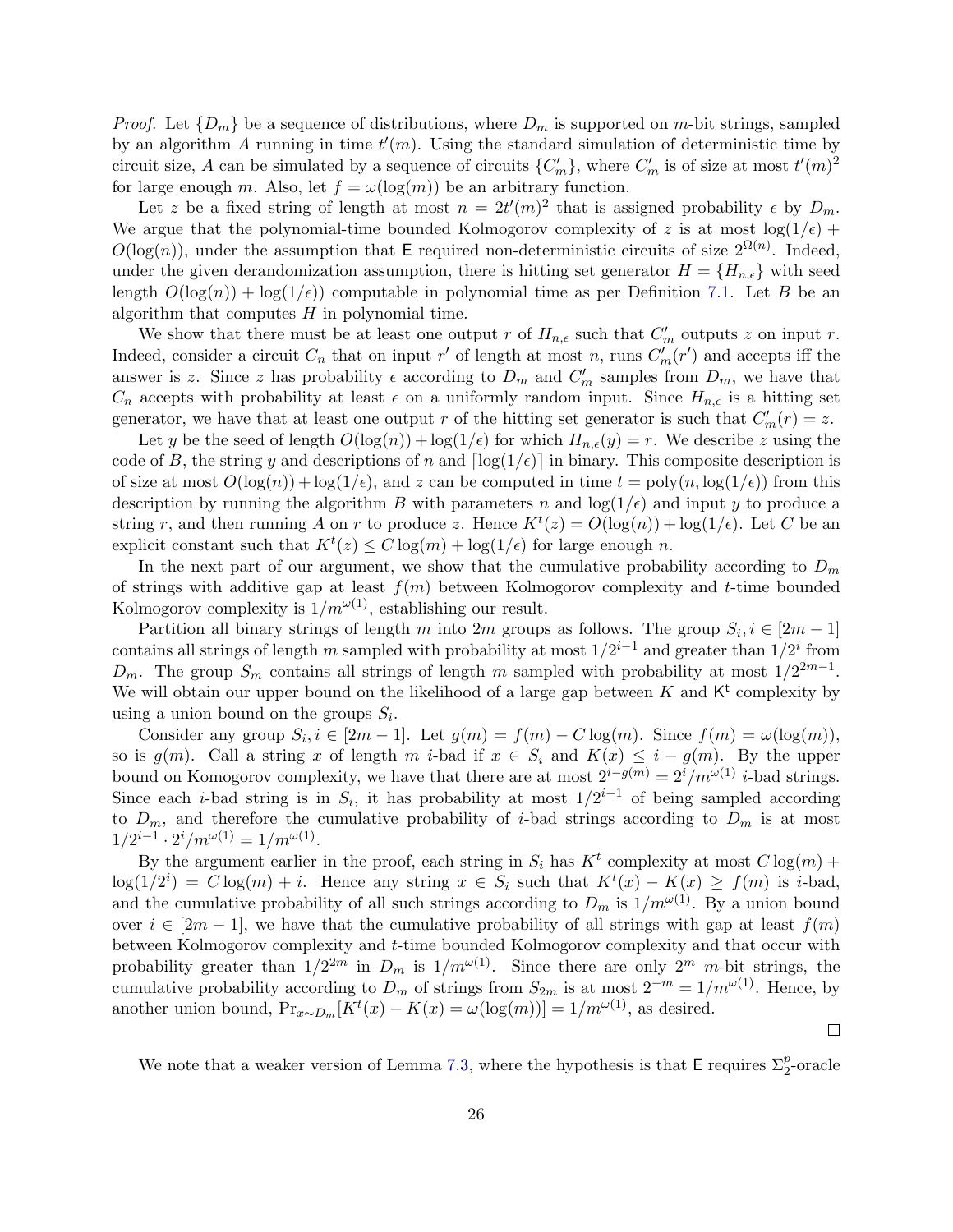circuits of truly exponential size, is implicit in work of Antunes and Fortnow [\[16\]](#page-28-7).

We require a couple of other well-known results. The first is a proposition shown using a straightforward padding argument.

<span id="page-26-2"></span>**Proposition 7.4.** If every tally language in  $NTIME(n)$  is in coNP, then  $NE = \text{coNE}$ .

The second is a standard derandomization result.

<span id="page-26-1"></span>**Theorem 7.5.** [\[38\]](#page-30-5) If there is an  $\epsilon > 0$  such that E does not have non-deterministic circuits of size  $2^{\epsilon n}$ , then  $AM = NP$ .

Now we have the tools to state and prove the main result of this section, which also appears as Theorem [1.6](#page-5-1) in the Introduction.

**Theorem 7.6.** Suppose that there is a polynomially bounded function  $t': \mathbb{N} \to \mathbb{N}$  such that for all large enough  $t = \text{poly}(t')$ , there is a randomized time t' non-adaptive reduction that is polynomially honest, has fixed query length and inverse polynomial advantage, from  $SAT$  to  $\omega(\log(m))$ -additively approximating K<sup>t</sup> complexity. Then either  $E$  has non-deterministic circuits of size  $2^{o(n)}$  infinitely *often, or*  $NE = \text{co}NE$ .

*Proof.* Suppose there is a randomized time t' non-adaptive reduction R from SAT to  $O(\log(n))$ additively approximating  $K^t$  complexity with the properties specified in the statement of the Theorem, where  $t = poly(t')$  and the precise polynomial dependence is to be specified later. We use Lemma [7.3](#page-24-2) to show that under the assumption that E does not have non-deterministic circuits of size  $2^{\epsilon n}$  for some  $\epsilon > 0$ , R also reduces any tally language in NTIME(n) to  $\omega(\log(m))$ -additively approximating  $K$  complexity, and then apply Theorem [6.1.](#page-23-0)

Indeed, let  $L \in \text{NTIME}(n)$  be a tally language. By the Cook-Levin theorem, there is a mreduction from L to SAT running in time  $n$  polylog $(n)$ . This reduction is polynomially honest and has fixed query length. By composing this reduction with the reduction  $R$  in the assumption, we get that there is a randomized time  $t''$  non-adaptive reduction R' from L to  $\omega(\log(m))$ -additively approximating  $K^t$  complexity, where the reduction is polynomially honest and has fixed query length, and where  $t'' = t(n \text{ polylog}(n))$  is polynomially bounded.

Now we apply Lemma [7.3](#page-24-2) to the sequence of distributions  $D_m$  sampled by running the randomized reduction R' on input  $1^m$  and outputting a random query <sup>[7](#page-26-0)</sup>. Applying Lemma [7.3](#page-24-2) and a union bound, we have that with probability  $1 - 1/m^{\Omega(1)}$  over the randomness r of R', all queries z asked on randomness r have  $|K(z) - K^{t}(z)| = O(\log(m))$ , and since the reduction has inverse polynomial advantage, replacing an oracle that  $\omega(\log(m))$ -additively approximates  $K^t$  complexity with one that  $\omega(\log(m))$ -additively approximates K complexity will preserve the answer of the reduction for each string  $1^m$ . Hence we have that the hypothesis of Theorem [6.1](#page-23-0) is satisfied, and we get that  $L \in AM \cap coAM$ .

Using the assumption that  $E$  does not have non-deterministic circuits of size  $2^{\epsilon n}$  once more and applying Theorem [7.5,](#page-26-1) we have that  $L \in \mathsf{NP} \cap \mathsf{coNP}$ . Since this is the case for every  $L \in \mathsf{NTIME}(n)$ , we can use Proposition [7.4](#page-26-2) and conclude that  $NE = \text{coNE}$ , as desired.  $\Box$ 

<span id="page-26-0"></span><sup>7</sup>Technically speaking, it might be unclear if Lemma [7.3](#page-24-2) applies here, as the sampled strings do not in general have length m, but the proof of Lemma [7.3](#page-24-2) continues to work as long as the sampled strings have length  $m^{\Omega(1)}$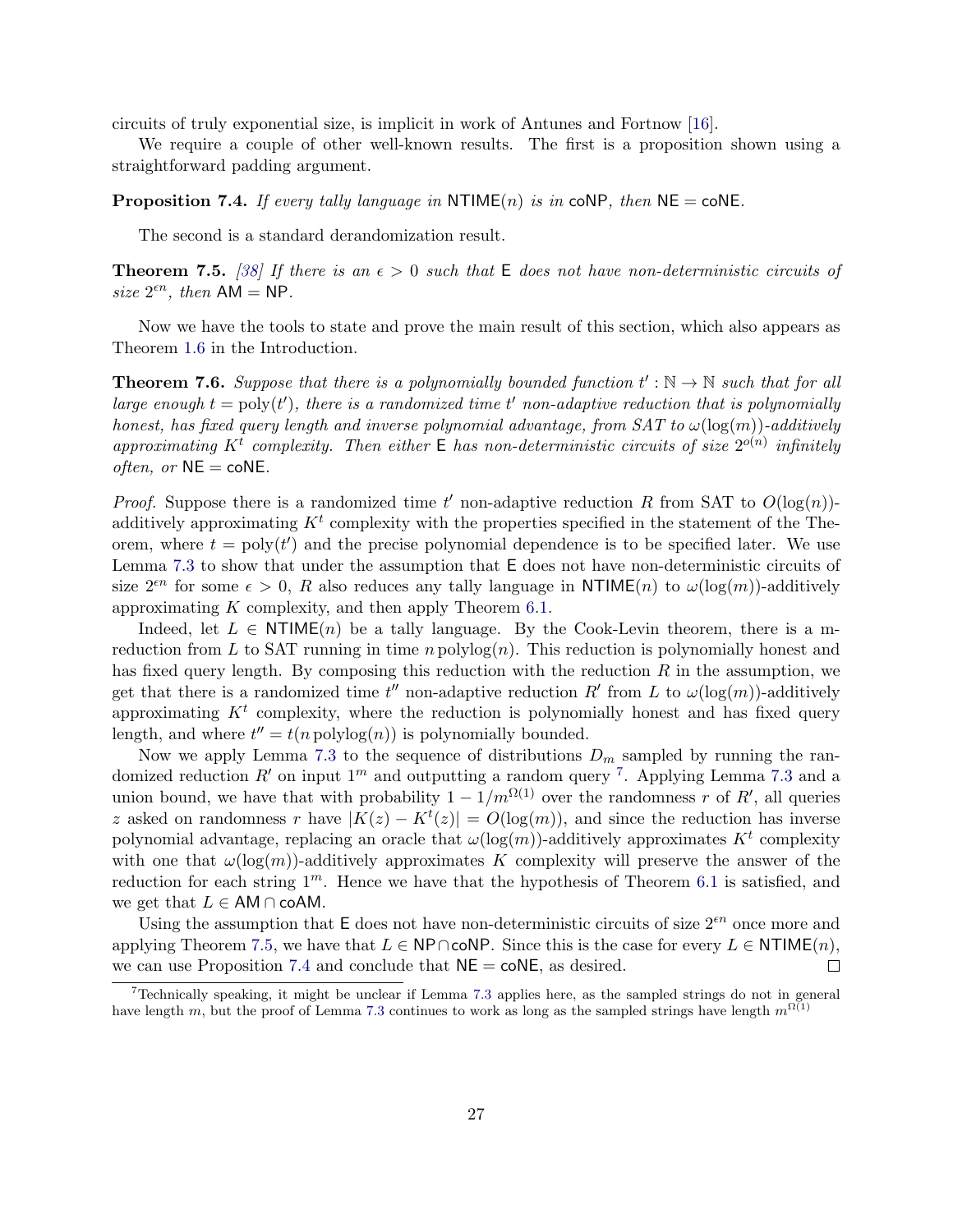## 8 Future Directions

There are two obvious directions to pursue. The first is to extend our negative results to other meta-complexity problems such as MCSP. As mentioned before, [\[43\]](#page-30-3) unconditionally rule out NPhardness of MCSP under randomized sublinear-time projections, but nothing seems to be known about less specialized forms of reduction.

The second is to obtain evidence against NP-hardness of meta-complexity problems with respect to randomized adaptive reductions. An anonymous reviewer suggests that it might be possible to use ideas from [\[17\]](#page-28-9) to obtain interesting consequences from NP-hardness of approximating Kolmogorov reductions with respect to randomized reductions with bounded adaptivity.

## 9 Acknowledgments

We thank the anonymous reviewers for useful comments. The second author benefited from conversations with Shuichi Hirahara and Rahul Ilango.

## References

- <span id="page-27-8"></span>[1] Adi Akavia, Oded Goldreich, Shafi Goldwasser, and Dana Moshkovitz. On basing one-way functions on np-hardness. In Proceedings of the 38th Annual ACM Symposium on Theory of Computing, Seattle, WA, USA, May 21-23, 2006, pages 701–710, 2006.
- <span id="page-27-6"></span>[2] Eric Allender. The complexity of complexity. In Computability and Complexity - Essays Dedicated to Rodney G. Downey on the Occasion of His 60th Birthday, pages 79–94, 2017.
- <span id="page-27-7"></span>[3] Eric Allender. The new complexity landscape around circuit minimization. In Proceedings of 14th International Conference on Language and Automata Theory and Applications, volume 12038 of Lecture Notes in Computer Science, pages 3–16. Springer, 2020.
- <span id="page-27-5"></span>[4] Eric Allender, Harry Buhrman, Luke Friedman, and Bruno Loff. Reductions to the set of random strings: The resource-bounded case. Log. Methods Comput. Sci., 10(3), 2014.
- <span id="page-27-3"></span>[5] Eric Allender, Harry Buhrman, and Michal Kouck´y. What can be efficiently reduced to the kolmogorov-random strings? Ann. Pure Appl. Log.,  $138(1-3):2-19$ ,  $2006$ .
- <span id="page-27-0"></span>[6] Eric Allender, Harry Buhrman, Michal Kouck´y, Dieter van Melkebeek, and Detlef Ronneburger. Power from random strings.  $SIAM$  J. Comput.,  $35(6)$ :1467–1493, 2006.
- <span id="page-27-2"></span>[7] Eric Allender, Harry Buhrman, Michal Kouck´y, Dieter van Melkebeek, and Detlef Ronneburger. Power from random strings. SIAM J. Comput., 35(6):1467–1493, 2006.
- <span id="page-27-1"></span>[8] Eric Allender and Bireswar Das. Zero knowledge and circuit minimization. In Symposium on Mathematical Foundations of Computer Science (MFCS), pages 25–32, 2014.
- <span id="page-27-4"></span>[9] Eric Allender, George Davie, Luke Friedman, Samuel Hopkins, and Iddo Tzameret. Kolmogorov complexity, circuits, and the strength of formal theories of arithmetic. Chic. J. Theor. Comput. Sci., 2013, 2013.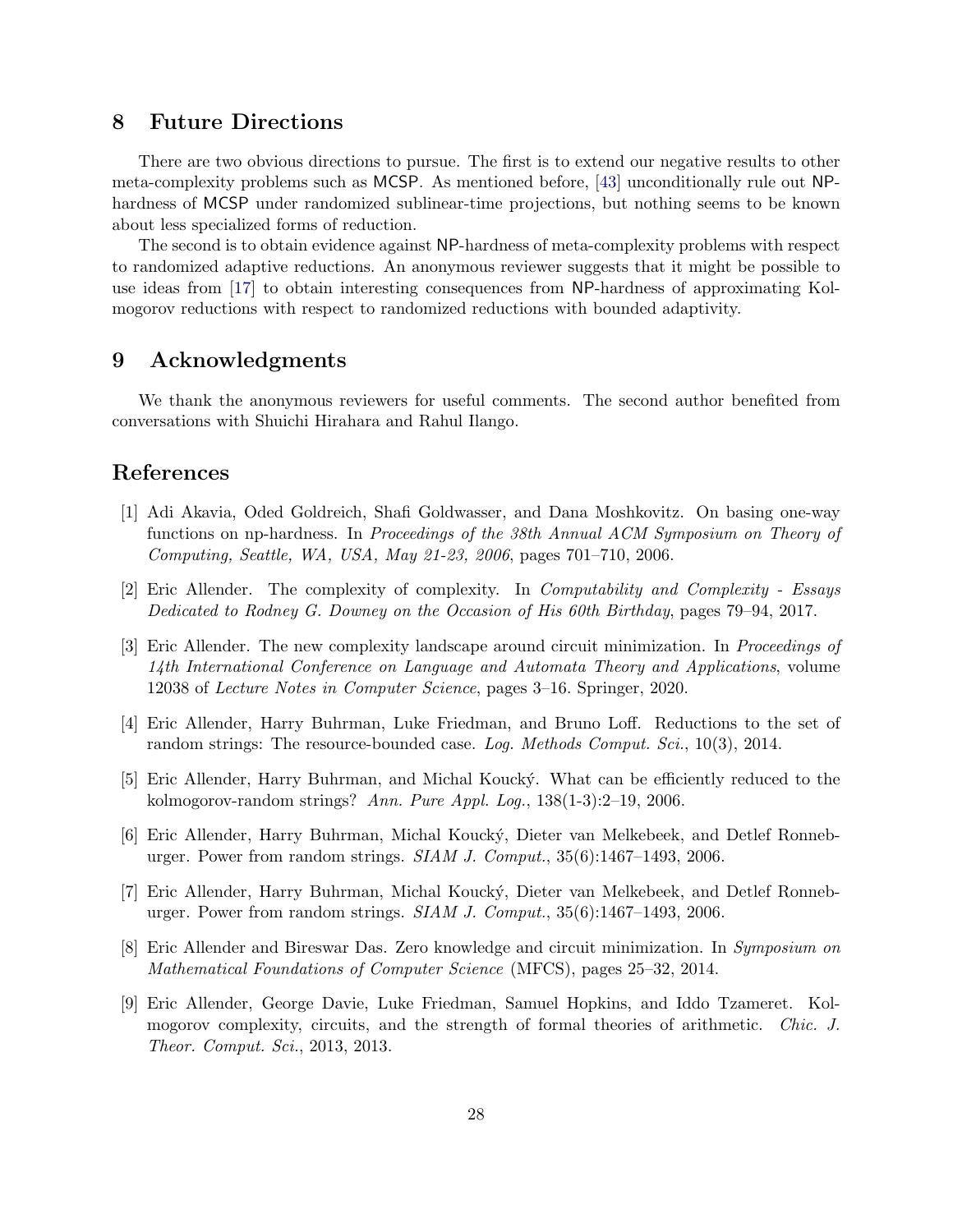- <span id="page-28-3"></span>[10] Eric Allender, Luke Friedman, and William I. Gasarch. Limits on the computational power of random strings. Inf. Comput., 222:80–92, 2013.
- <span id="page-28-0"></span>[11] Eric Allender, Joshua A. Grochow, and Cristopher Moore. Graph isomorphism and circuit size. CoRR, abs/1511.08189, 2015.
- [12] Eric Allender, Lisa Hellerstein, Paul McCabe, Toniann Pitassi, and Michael E. Saks. Minimizing disjunctive normal form formulas and AC0 circuits given a truth table. SIAM J. Comput., 38(1):63–84, 2008.
- [13] Eric Allender and Shuichi Hirahara. New insights on the (non-)hardness of circuit minimization and related problems. In International Symposium on Mathematical Foundations of Computer Science (MFCS), pages 54:1–54:14, 2017.
- [14] Eric Allender, Dhiraj Holden, and Valentine Kabanets. The minimum oracle circuit size problem. In International Symposium on Theoretical Aspects of Computer Science (STACS), pages 21–33, 2015.
- [15] Eric Allender, Michal Kouck´y, Detlef Ronneburger, and Sambuddha Roy. The pervasive reach of resource-bounded Kolmogorov complexity in computational complexity theory. J. Comput.  $Syst. Sci., 77(1):14–40, 2011.$
- <span id="page-28-7"></span>[16] Luis Filipe Coelho Antunes and Lance Fortnow. Worst-case running times for average-case algorithms. In Proceedings of the 24th Annual IEEE Conference on Computational Complexity, CCC 2009, Paris, France, 15-18 July 2009, pages 298–303. IEEE Computer Society, 2009.
- <span id="page-28-9"></span>[17] Benny Applebaum, Boaz Barak, and David Xiao. On basing lower-bounds for learning on worst-case assumptions. In Proceedings of 49th Annual IEEE Symposium on Foundations of Computer Science, pages 211–220, 2008.
- <span id="page-28-8"></span>[18] Sanjeev Arora and Boaz Barak. Computational Complexity: A Modern Approach. Cambridge University Press, 1st edition, 2009.
- <span id="page-28-6"></span>[19] Sergei Artemenko, Russell Impagliazzo, Valentine Kabanets, and Ronen Shaltiel. Pseudorandomness when the odds are against you. In Proceedings of the 31st Conference on Computational Complexity, volume 50 of LIPIcs, pages 9:1–9:35. Schloss Dagstuhl - Leibniz-Zentrum für Informatik, 2016.
- <span id="page-28-5"></span>[20] Andrej Bogdanov and Luca Trevisan. On worst-case to average-case reductions for NP problems. SIAM J. Comput., 36(4):1119–1159, 2006.
- <span id="page-28-2"></span>[21] Harry Buhrman, Lance Fortnow, Michal Kouck´y, and Bruno Loff. Derandomizing from random strings. In Proceedings of the 25th Annual Conference on Computational Complexity, CCC '10, 2010.
- <span id="page-28-1"></span>[22] Marco L. Carmosino, Russell Impagliazzo, Valentine Kabanets, and Antonina Kolokolova. Agnostic learning from tolerant natural proofs. In Approximation, Randomization, and Combinatorial Optimization, pages 35:1–35:19, 2017.
- <span id="page-28-4"></span>[23] Joan Feigenbaum and Lance Fortnow. Random-self-reducibility of complete sets. SIAM J. Comput., 22(5):994–1005, 1993.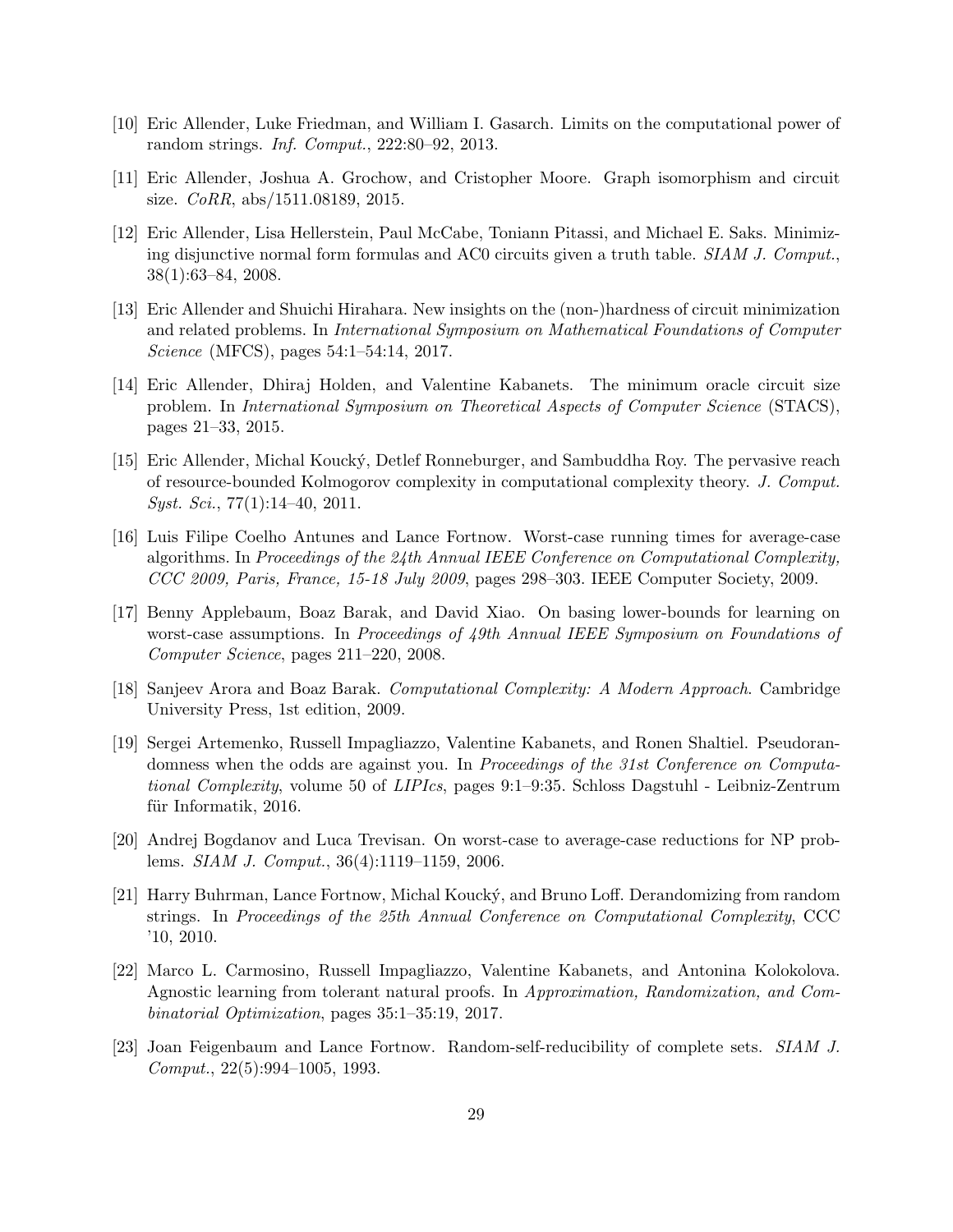- <span id="page-29-10"></span>[24] Oded Goldreich and Salil P. Vadhan. On the complexity of computational problems regarding distributions. In Oded Goldreich, editor, *Studies in Complexity and Cryptography*, volume 6650, pages 390–405. Springer, 2011.
- <span id="page-29-9"></span>[25] Shafi Goldwasser and Michael Sipser. Private coins versus public coins in interactive proof systems. In Juris Hartmanis, editor, *Proceedings of the 18th Annual ACM Symposium on* Theory of Computing, pages 59–68. ACM, 1986.
- <span id="page-29-5"></span>[26] Dan Gutfreund and Salil P. Vadhan. Limitations of hardness vs. randomness under uniform reductions. In Proceedings of 12th International Workshop on Randomness and Computation, volume 5171 of Lecture Notes in Computer Science, pages 469–482. Springer, 2008.
- <span id="page-29-3"></span>[27] Shuichi Hirahara. Non-black-box worst-case to average-case reductions within NP. In Mikkel Thorup, editor, 59th IEEE Annual Symposium on Foundations of Computer Science, FOCS 2018, Paris, France, October 7-9, 2018, pages 247–258. IEEE Computer Society, 2018.
- <span id="page-29-2"></span>[28] Shuichi Hirahara. Unexpected hardness results for kolmogorov complexity under uniform reductions. In Proceedings of 52nd Annual Symposium on Theory of Computing, pages 1038– 1051, 2020.
- [29] Shuichi Hirahara, Igor Carboni Oliveira, and Rahul Santhanam. Np-hardness of minimum circuit size problem for OR-AND-MOD circuits. In 33rd Computational Complexity Conference, CCC 2018, pages 5:1–5:31, 2018.
- <span id="page-29-8"></span>[30] Shuichi Hirahara and Osamu Watanabe. Limits of minimum circuit size problem as oracle. In Conference on Computational Complexity (CCC), pages 18:1–18:20, 2016.
- <span id="page-29-6"></span>[31] Shuichi Hirahara and Osamu Watanabe. On nonadaptive security reductions of hitting set generators. In Proceedings of 24th International Conference on Randomization and Computation, volume 176 of *LIPIcs*, pages 15:1–15:14. Schloss Dagstuhl - Leibniz-Zentrum für Informatik, 2020.
- <span id="page-29-4"></span>[32] John M. Hitchcock. Limitations of efficient reducibility to the kolmogorov random strings. Comput., 1(1):39–43, 2012.
- [33] John M. Hitchcock and Aduri Pavan. On the NP-completeness of the minimum circuit size problem. In Conference on Foundation of Software Technology and Theoretical Computer Science (FSTTCS), pages 236–245, 2015.
- <span id="page-29-0"></span>[34] Rahul Ilango. Approaching MCSP from above and below: Hardness for a conditional variant and ac $\hat{O}[p]$ . In Proceedings of 11th Innovations in Theoretical Computer Science Conference, volume 151 of *LIPIcs*, pages  $34:1-34:26$ . Schloss Dagstuhl - Leibniz-Zentrum für Informatik, 2020.
- <span id="page-29-7"></span>[35] Rahul Ilango. Constant depth formula and partial function versions of MCSP are hard. In Proceedings of 61st IEEE Annual Symposium on Foundations of Computer Science, pages 424–433, 2020.
- <span id="page-29-1"></span>[36] Rahul Ilango, Bruno Loff, and Igor Carboni Oliveira. Np-hardness of circuit minimization for multi-output functions. In Proceedings of 35th Computational Complexity Conference, volume 169 of LIPIcs, pages 22:1–22:36. Schloss Dagstuhl - Leibniz-Zentrum für Informatik, 2020.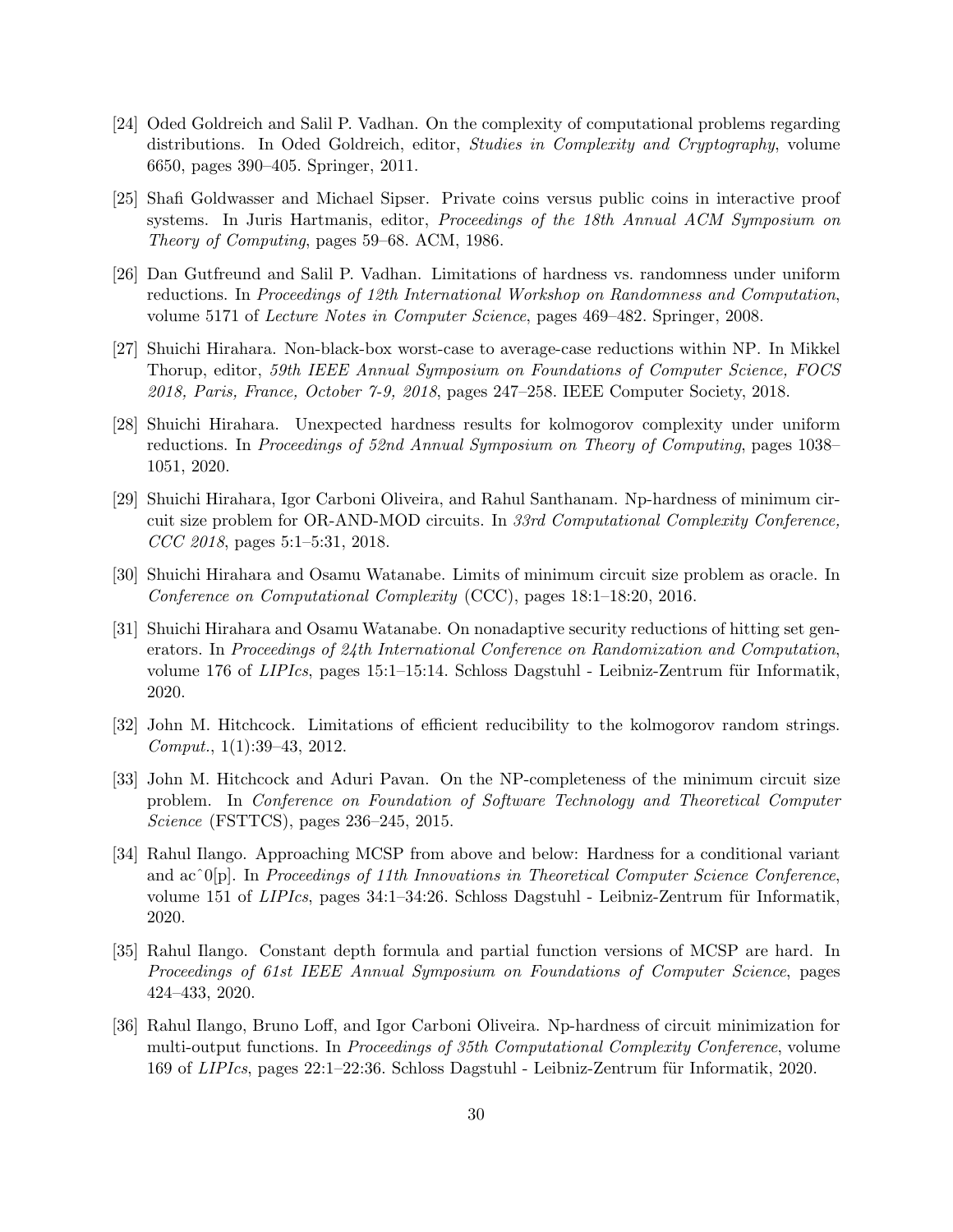- <span id="page-30-1"></span>[37] Valentine Kabanets and Jin-yi Cai. Circuit minimization problem. In Symposium on Theory of Computing (STOC), pages 73–79, 2000.
- <span id="page-30-5"></span>[38] Adam R. Klivans and Dieter van Melkebeek. Graph nonisomorphism has subexponential size proofs unless the polynomial-time hierarchy collapses. SIAM J. Comput., 31(5):1501–1526, 2002.
- <span id="page-30-7"></span>[39] Ker-I Ko. On the complexity of learning minimum time-bounded turing machines. SIAM Journal on Computing, 20(5):962–986, 1991.
- [40] Leonid Levin. Universal search problems. Problems of Information Transmission, 9(3):115– 116, 1973.
- [41] William J. Masek. Some NP-complete set covering problems. Unpublished Manuscript, 1979.
- <span id="page-30-0"></span>[42] Cody Murray and Ryan Williams. On the (non) NP-hardness of computing circuit complexity. In Conference on Computational Complexity (CCC), pages 365–380, 2015.
- <span id="page-30-3"></span>[43] Cody Murray and Ryan Williams. On the (non) np-hardness of computing circuit complexity. Theory Comput., 13(1):1–22, 2017.
- <span id="page-30-4"></span>[44] Michael Saks and Rahul Santhanam. Circuit lower bounds from np-hardness of MCSP under turing reductions. In Shubhangi Saraf, editor, Proceedings of 35th Computational Complexity  $Conference$ , volume 169 of *LIPIcs*, pages  $26:1-26:13$ . Schloss Dagstuhl - Leibniz-Zentrum für Informatik, 2020.
- <span id="page-30-2"></span>[45] Rahul Santhanam. Pseudorandomness and the minimum circuit size problem. In Thomas Vidick, editor, 11th Innovations in Theoretical Computer Science Conference, ITCS 2020, January 12-14, 2020, Seattle, Washington, USA, volume 151 of LIPIcs, pages 68:1–68:26. Schloss Dagstuhl - Leibniz-Zentrum für Informatik, 2020.
- <span id="page-30-6"></span>[46] Stathis Zachos. Probabilistic quantifiers and games. J. Comput. Syst. Sci., 36(3):433–451, 1988. [doi:10.1016/0022-0000\(88\)90037-2](https://doi.org/10.1016/0022-0000(88)90037-2).

# A Limitations of Randomized m-Reductions to Approximating Kolmogorov Complexity

In this section, we show that any language that has a low-error randomized polynomial-time m-reduction to a gap version of the Kolmogorov random strings is solvable in Statistical Zero Knowledge.

Theorem A.1. Let L be any decidable language such that there is a randomized poly-time mreduction with error  $1/n^{\omega(1)}$  from L to  $R_K$  with gap g for some time-constructible  $g = \omega(\log(n))$ . Then  $L \in$  SZK.

*Proof.* Let L be a language as in the statement of the theorem. Let  $f$  be a randomized poly-time m-reduction with error  $1/n^{\omega(1)}$  to  $R_K$  with gap g for some  $g = \omega(\log(n))$ .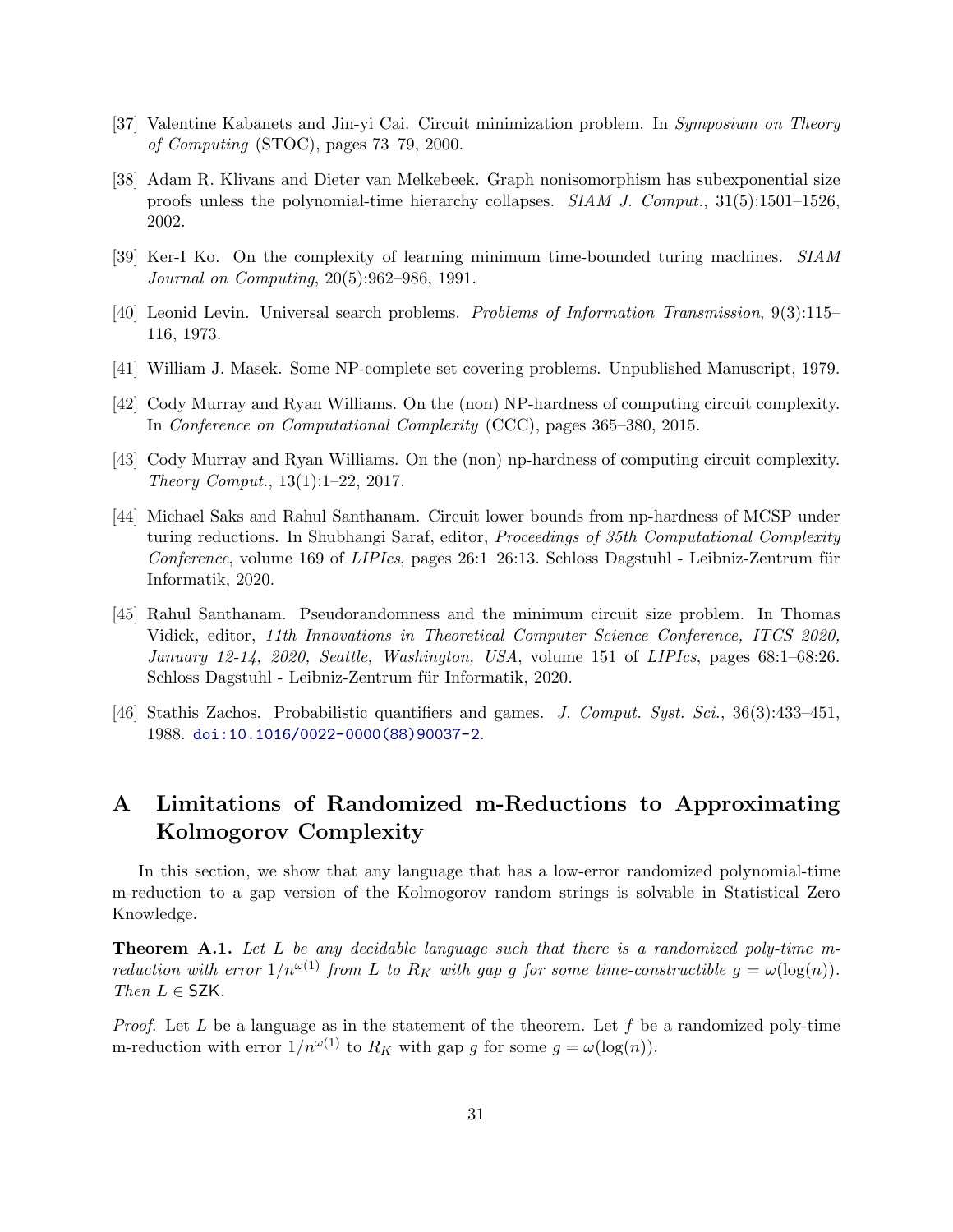We can assume without loss of generality that any query made by f on input x of length  $n$  is of length  $p(n)$  for some polynomial p. Indeed, let  $p(n)$  be an upper bound on the running time of f. We modify the reduction by "padding" any query made by f to length  $m = 2p(n)$  as follows. Let c be the constant in the  $O(\cdot)$  in Proposition [2.5.](#page-10-1) If the query q is of length k, we sample a string  $y = r0^{(m-k)/2-2c\log(n)}$  where  $r \in \{0,1\}^{(m-k)/2+2c\log(n)}$  is chosen uniformly at random, and output the query qy. Observe that by Proposition [2.5,](#page-10-1) with probability  $1 - 1/n^{\omega(1)}$ , if q is a YES instance of  $R_K$ , then qy is a YES instance of  $R_K$ , and if q is a NO instance of  $R_K$ , then qy is a NO instance of  $R_K$ .

For each  $x \in \{0,1\}^*, f(x)$  is a random variable supported on  $\{0,1\}^{2p(|x|)}$ . We claim that the following holds. If  $x \notin L$ , the random variable  $f(x)$  has entropy at least  $p(|x|) - q(2p(|x|))/2 + 1$ , and if  $x \in L$ , the random variable  $f(x)$  has entropy at most  $p(|x|) - q(2p(|x|))/2 - 1$ .

We first show that the claim implies that  $L \in \mathsf{SZK}$ , and then establish the claim. To see that the claim implies  $L \in \mathsf{SZK}$ , we use the fact that Entropy Difference is in SZK. Namely, there is a statistical zero-knowledge protocol that, given a circuit C sampling a distribution over m bits and a parameter s, accepts when the entropy of C is at least  $s + 1$  and rejects when the entropy of C is at most  $s - 1$ . Note that a circuit C sampling  $f(x)$  can easily be computed from x. Since SZK is closed under poly-time m-reductions, we have that  $L \in \mathsf{SZK}$ , by reducing to Entropy Difference with parameter  $m/2 - g(m)/2$ .

Next we establish the claim. Assume for the sake of contradiction that the claim fails for infinitely many inputs. Let  $\{n_i\}$  be an infinite sequence of numbers such that the claim fails for at least one input of length  $n_i$  for each i, and let  $x_i$  be the first input of length  $n_i$  for which the claim fails. Note that  $K(x_i) = O(\log(n_i))$ . The reason is that we can describe  $x_i$  by a program which has  $n_i$  in binary encoded into it, and then searches for the first string z of length  $n_i$  such that the claim fails for z, i.e., either  $z \in L$  and the entropy of  $f(z)$  is greater than  $p(|z|) - g(2p(|z|)/2 - 1$ , or  $z \notin L$  and the entropy of  $f(z)$  is smaller than  $p(|z|) - g(2p(|z|))/2 + 1$ .

Let i be large enough and  $x_i$  be the first string of length  $n_i$  for which the claim fails. Let  $m = 2p(n_i)$ . Either  $x_i \in L$  and the entropy of  $f(x_i)$  is greater than  $m/2 - g(m)/2 - 1$ , or  $x_i \notin L$ and the entropy of  $f(x_i)$  is smaller than  $m/2 - g(m)/2 + 1$ . We show that either case leads to a contradiction.

In the first case, the random variable  $f(x_i)$  has entropy greater than  $m/2 - g(m)/2 - 1$ . Then with probability at least  $1/m$  over  $y \in \{0,1\}^m$  sampled from  $f(x_i)$ ,  $K(y) > m/2 - g(m)$ . Indeed, if not, the entropy of  $f(x_i)$  is at most  $1/m*m + (1-1/m)*(m/2-g(m)) \leq m/2-g(m)+1 < m/2 g(m)/2-1$ , which contradicts the lower bound on the entropy of  $f(x_i)$ . But if  $K(y) > m/2 - g(m)$ with probability at least  $1/m$ , the reduction cannot be correct for  $x_i \in L$ , as correctness of the reduction would imply  $K(y) \le m/2 - g(m)$  with probability  $1 - 1/n^{\omega(1)}$  (as we could answer NO for all queries y with  $K(y) > m/2 - g(m)$ .

In the second case, the random variable  $f(x_i)$  has entropy at most  $m/2 - g(m)/2 + 1$ . We show that in this case, with probability  $1/n^{\Omega(1)}$ , y sampled from  $f(x_i)$  has  $K(y) < m/2$ , which again contradicts the correctness of the reduction.

We show that with probability  $1/n^{\Omega(1)}$  over y sampled from  $f(x_i)$ ,  $K(y|x_i) < m/2 - \omega(\log(m))$ , from which the previous line follows using Proposition [2.5](#page-10-1) and the fact that  $K(x_i) = O(\log(n_i))$  $O(\log(m))$ . Indeed let k be the entropy of  $f(x_i)$  and let  $y_1 \ldots y_{2^{k+\log(m)}}$  be the first  $2^{k+\log(m)}$  strings in the support of  $f(x_i)$  in order of decreasing probability, and let Y be the set of these strings. Conditioned on  $x_i$ , each such string can be described with a program of size  $k + \log(m) + O(\log(m))$ , which is  $m/2 - \omega(\log(m))$ , using the facts that  $k \leq m/2 - g(m)/2 + 1$  and  $g(m) = \Omega(\log(m))$ . We